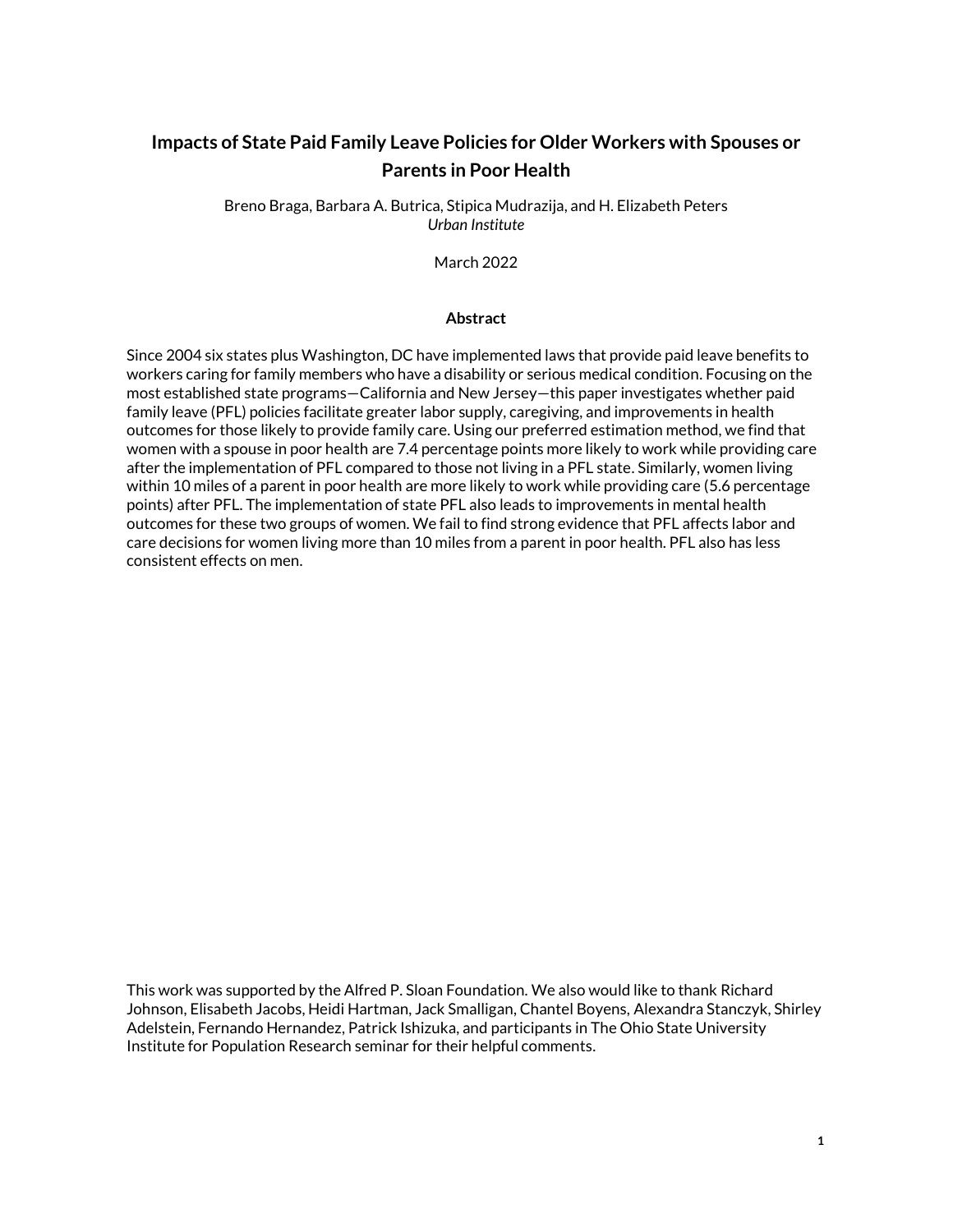## **Introduction**

 $\overline{a}$ 

The US population is aging, thus increasing the demand for caregiving, much of which is provided informally by family members (Spillman et al. 2014). Research has shown that providing care can negatively impact caregivers' labor supply and economic well-being (Butrica & Karamcheva 2014; Fahle & McGarry 2018) and health (Pinquart & Sorensen 2007; Schulz & Martire 2004). Some researchers have suggested that the lack of policies that provide work-family supports for caregivers, such as paid family leave (PFL), may help explain these adverse outcomes (NASEM 2016).

Although the US has no national PFL policy, since 2004 six states and the District of Columbia have implemented laws that provide paid leave benefits to both new parents and family caregivers such as those caring for spouses, parents, or other family members who have a disability or serious medical condition. Three more states are scheduled to implement these policies within the next two years. $^1$ Rigorous research on the impacts of these programs is still relatively limited and largely focused on new parents (Isaacs, Healy, & Peters 2017).

This paper uses data from the Health and Retirement Study (HRS) to fill key knowledge gaps and applies rigorous quasi-experimental methods to better understand the impacts of PFL on older workers who have aging spouses or parents in poor health. Focusing on the most established state programs— California and New Jersey—the paper considers whether paid leave policies facilitate greater labor supply, caregiving, and health outcomes (e.g., increased mental health and reduced stress-related illness) for these older workers at risk of becoming caregivers, and, if so, whether these impacts vary by gender or relationship to the potential care recipient (spouse or parent).

Understanding these questions is critical for informing PFL policy. The changing demographics of the US suggest that there is a large and growing need for support for caregivers of older adults. Half of about 18 million caregivers of older adults are employed, mostly in full-time jobs (Mudrazija & Johnson 2020). The majority of employed caregivers report that caregiving interferes with their work activities and that they need to make various workplace accommodations to manage their work and caregiving activities (Mudrazija et al. 2021, NAC/AARP 2015). The prevalence of family caregiving needs will only increase as the US population continues to age. By mid-century, the population age 65 and older and the

<sup>1</sup> The states are California (2004), New Jersey (2009), Rhode Island (2014), New York (2018), Washington state (2020) and Massachusetts (2021). The District of Columbia implemented its PFL policy in 2020. Connecticut, Oregon and Colorado have enacted PFL policies which will become effective in the next few years (Bipartisan Policy Center 2021).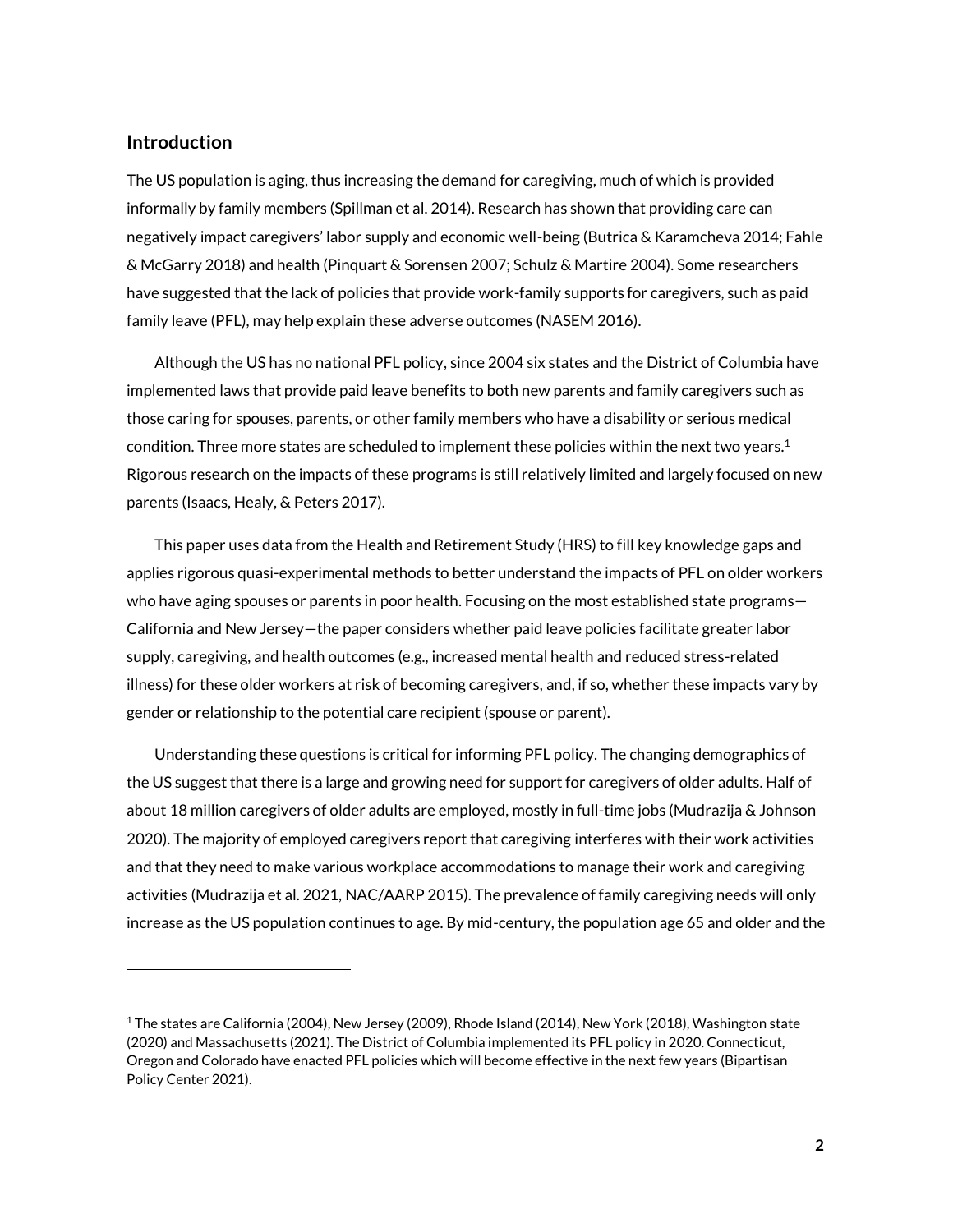number of Americans with disabilities are projected to nearly double in size (Favreault & Dey 2015; JCHS 2016).

Using our preferred difference-in-differences method, we find that older women with a spouse in poor health are 7.4 percentage points more likely to work while providing care after the implementation of PFL compared to those in the control states. Similarly, after PFL women living within 10 miles of a parent in poor health are more likely to work while providing care (5.6 percentage points). We find no evidence of changes in work or care decisions for women living more than 10 miles away from a parent in poor health. In terms of health outcomes, both women with spouses in poor health and women living within 10 miles of parents in poor health are less likely to be depressed after the implementation of the policy (7.9 and 8.2 percentage points respectively). These results are generally robust to different model specifications commonly used in the PFL literature. We do not find consistent evidence that men with a spouse or parent in poor health change their work or care decisions.

Our study contributes to the literature evaluating the benefits of the PFL policies beyond new parents and, by distinguishing those living close to parents, helps to reconcile some of the differences across the small number of papers that address this topic. Our results support the conclusion that PFL policies help women provide care to their parents and spouses while remaining in the labor force. We also observe improvements in mental health outcomes for those likely to provide care after the implementation of PFL policies.

# **Literature Review and Contribution**

The majority of empirical research suggests that family caregiving is negatively correlated with labor force participation (e.g., Butrica & Karamcheva 2014; Crespo & Mira 2010; Fahle & McGarry 2018; Lee & Tang 2015; Lilly, Laporte, & Coyote 2010; Van Houtven, Coe, & Skira 2013; Wakabayashi, Chizuko, & Donato 2005), but findings differ by caregivers' and care recipients' characteristics. For example, research suggests that middle-aged caregivers, women, and those providing intensive care (1,000 hours or more per year) are at greatest risk of leaving the workforce due to caregiving (Butrica & Karamcheva 2014; Lee & Tang 2015; Wakabayashi, Chizuko, & Donato 2005).

Results are less conclusive regarding work hours, with some studies finding that caregiving is associated with reduced work hours (e.g., Fahle & McGarry 2018; Johnson & Lo Sasso 2006; Van Houtven et al. 2013) and others finding no such effect (e.g., Butrica & Karamcheva 2014; Wolf & Soldo 1994). The impact on productivity is even less studied, although limited available evidence suggests that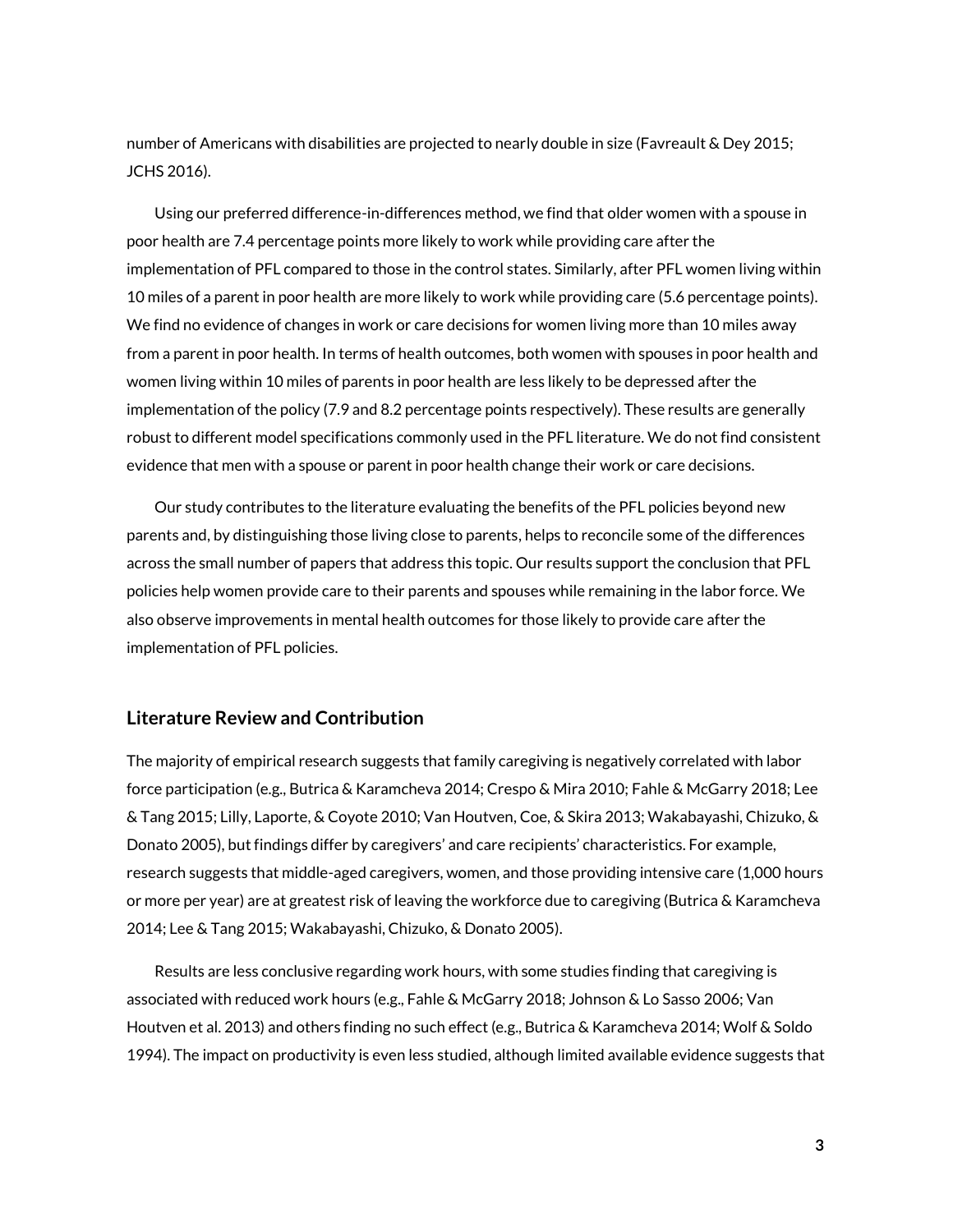balancing caregiving activities with work, especially when care recipients need intensive support, may reduce work productivity (Mazanec et al. 2011; NAC/AARP 2015).

Family caregivers, especially those with intensive caregiving responsibilities, report high levels of financial strain (NAC/AARP 2015). When caregivers reduce their work hours or leave the labor force altogether, there is a substantial opportunity cost as time spent on caregiving comes at the expense of career investments, wage growth, and retirement benefits (Fahle & McGarry 2018). Previous studies have found that taking leave to care for grandchildren, sick parents, or sick spouses significantly affects the long-run labor supply, earnings, and retirement timing of older Americans (Bolin et al. 2008; Crespo & Mira 2010; Ettner 1995; Pavalko & Artis 1997; Skira 2015; Van Houtven, Coe, & Skira 2013). Family caregivers are more vulnerable to poverty, less likely to own a home, and experience slower growth in their assets (Butrica & Karamcheva 2014; Lee & Zurlo 2014; Wakabayashi & Donato 2006).

Caregiving responsibilities may also have adverse impacts on caregivers' physical and mental health. Results from a nationally representative survey of caregivers of older adults suggest that a quarter of them suffer from emotional difficulties and 14 percent have substantial problems with physical health (Spillman et al. 2014). Even after accounting for compositional differences between caregivers and non-caregivers, research consistently shows elevated levels of physical and mental health problems for caregivers (Marks 1977; Pinquart & Sorensen 2003; Wolff et al. 2016). Healthrelated caregiver strain has an adverse economic impact not only for caregivers, but also for care recipients who may be forced to utilize more formal care services (Spillman 2014).

Family caregiving responsibilities fall disproportionately on women, who are more likely than men to provide informal care; to engage in more intensive, complex, and hands-on care; to provide care to inlaws as well as their own parents; and to experience high caregiving stress (Morefield et al. 2016; NAC/AAPR 2015; Navaie-Waliser et al. 2002). Inadequate public policies for combining work and caregiving may help explain why female labor force participation rates are declining more in the US than in other developed countries (Black, Schanzenbach, & Breitweiser 2017). Labor force participation rates for women age 55 and older – who face the most family caregiving demands – increased between 1997- 2009, but the rates for this group have stagnated since then (Hipple 2016).

Congress enacted the Family and Medical Leave Act (FMLA) in 1993 to support employed family caregivers, alongside new parents and workers who need to attend to their own health needs. Under this legislation, eligible workers can take unpaid, job-protected leave of up to 12 weeks (and 26 weeks if caring for an injured family member in the military). However, many potential caregivers are not covered by the FMLA because of eligibility restrictions such as employer size and job tenure. Brown et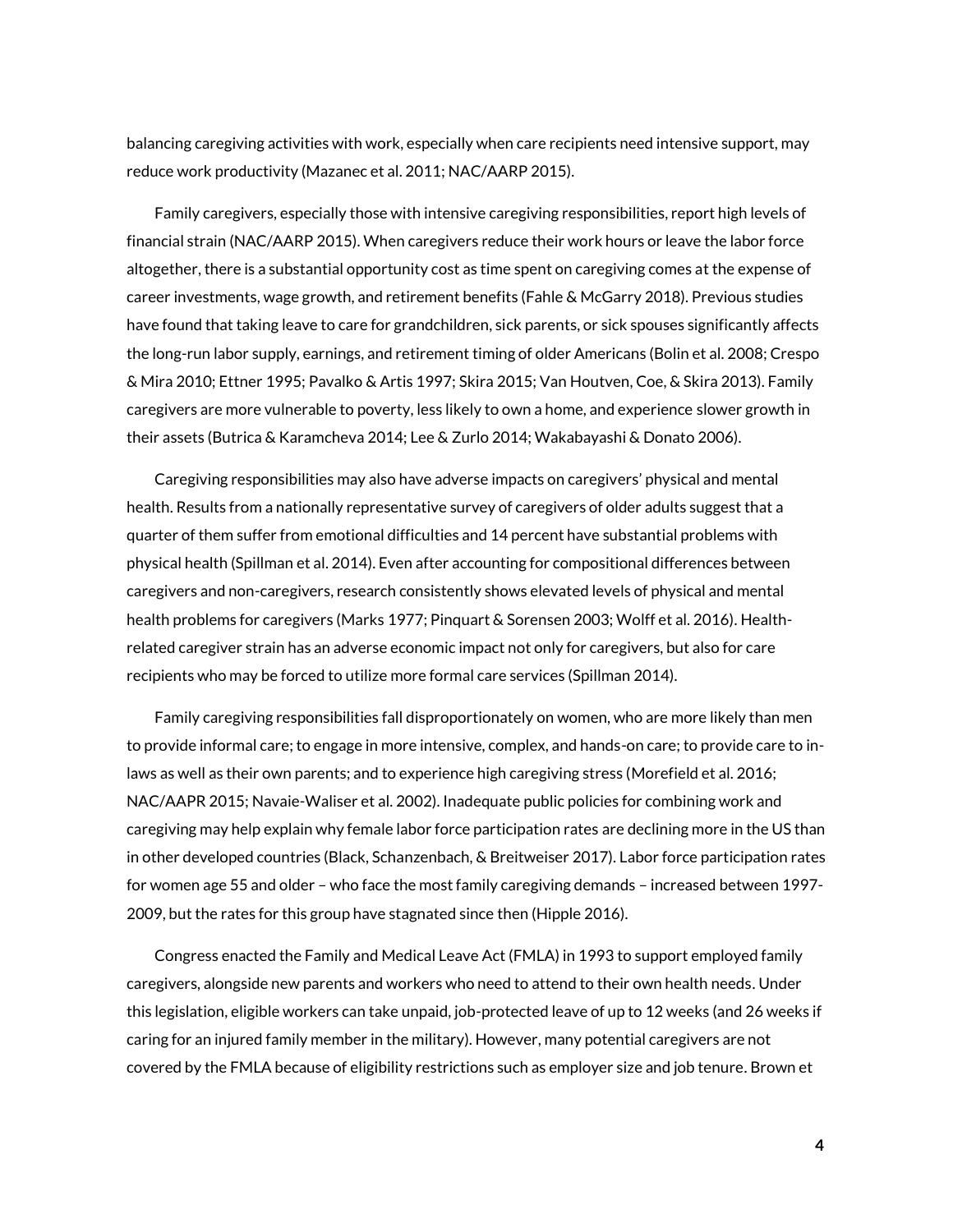al. (2020) report that in 2018 only 56 percent of workers were covered. Moreover, FMLA only covers unpaid leave, so unless employers voluntarily provide paid leave<sup>2</sup>, workers in jobs covered by the FMLA do not receive earnings during their leave.

Lack of pay creates hardships for many families, and for some workers it is a barrier to taking leave at all. To address the shortcomings of the FMLA, states are increasingly enacting legislation to establish paid family leave programs. As of now, nine states and the District of Columbia have enacted PFL laws, six of which (California, Massachusetts, New Jersey, New York, Rhode Island, Washington, and the District of Columbia) have already implemented them; three other states (Colorado, Connecticut, and Oregon) will implement their laws in the next few years (Bipartisan Policy Center 2021).

Research on the effectiveness of PFL laws has focused primarily on new parents, although a small literature on PFL effects for caregivers of parents or spouses is in poor health just beginning to emerge. The results for new parents show that providing paid leave increases leave-taking for both mothers and fathers (e.g., Bartel et al. 2015, 2018; Baum & Ruhm 2016; Rossin-Slater, Ruhm, & Waldfogel 2013). In addition, studies show that labor market outcomes after leave-taking are generally positive. Byker (2016) found increased labor force participation around birth in both California and New Jersey, especially for less-educated women. Rossin-Slater, Ruhm, & Waldfogel (2013) found evidence that California's PFL increased the hours and wages of employed mothers with young children. Stancyzk (2016) found that PFL significantly improved the financial security of California mothers—decreasing their risk of poverty by 10.8 percent and increasing their household income by 4.1 percent.

One study of take-up rates for California's PFL used administrative data and found that take-up for both caring for a newborn and caring for a family member with a major illness or disability increased substantially between 2005 and 2014, particularly among men (Bana, Bedard, & Rossin-Slater 2018). The authors also found that take-up is significantly lower among workers in small firms, those with low earnings, and those in construction and accommodation and food industries. In addition, administrative data from California and New Jersey show that receiving PFL is much more likely for new parents than for other family caregivers (Morefield et al. 2016), despite evidence showing that overall work leaves (paid and unpaid) for new parents are similar to the reported number of work leaves related to care for other family members (Klerman, Daley, and Pozniak 2014). Surveys have also found a widespread lack

 $\overline{a}$ 

 $^2$  According to the Bureau of Labor Statistics' National Compensation Survey, only 20 percent of private industry workers in 2020 had access to paid family leave benefits through their employers (US Department of Labor 2020, p. 299).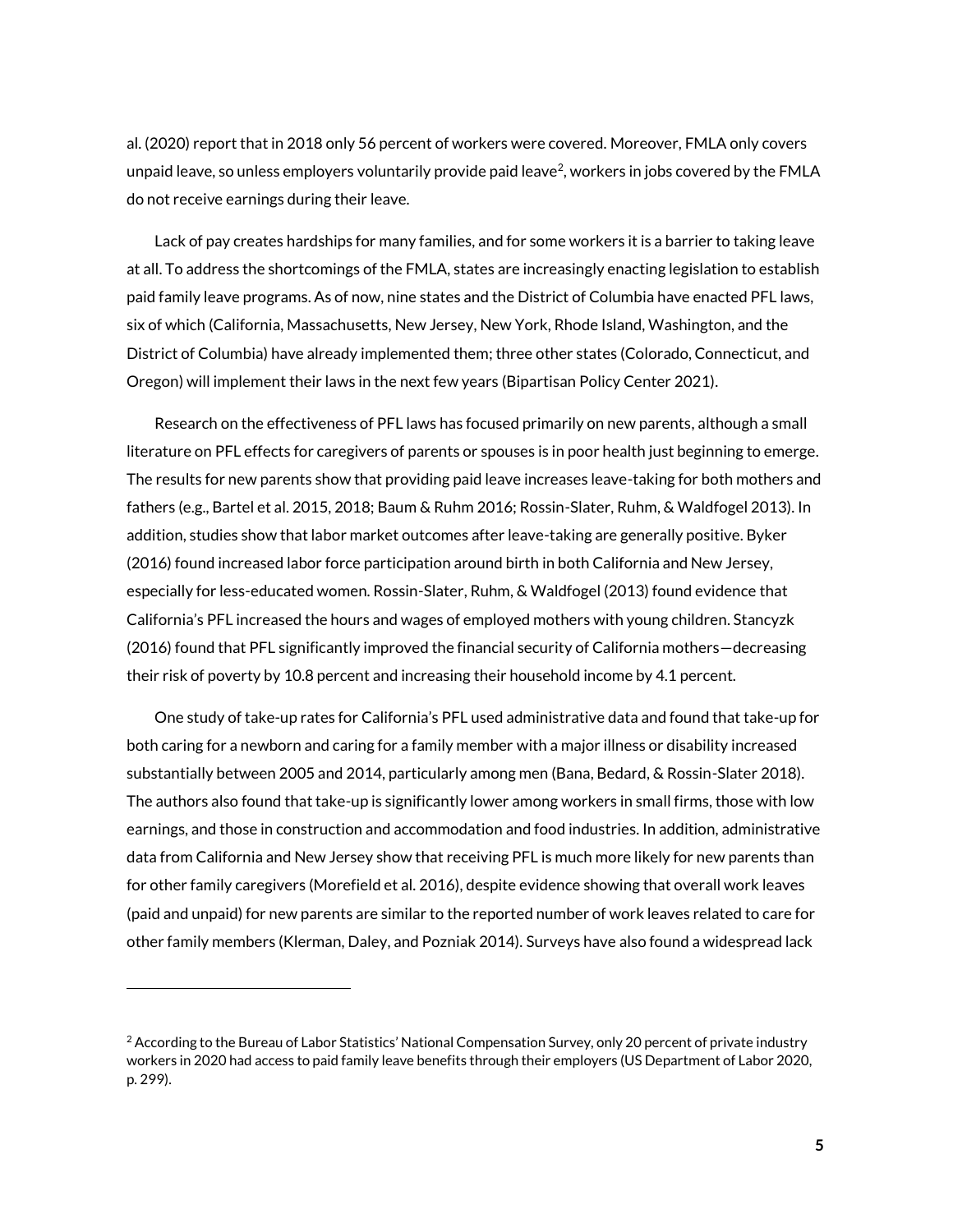of program awareness, especially among the groups most likely to benefit from it (e.g., DiCamillo, Mark, & Mervin Field 2015). However, it remains unclear whether the higher take-up for new parents can be attributed to specific PFL features, lack of awareness of eligibility for other types of family caregivers, or some other reasons (Morefield et al. 2016).

The needs of family caregivers are diverse, and they often differ from the needs of new parents in important ways. For example, elder care is often likely to be long-term, and, depending on the needs of the care recipient, caregiving demands can be intermittent, unpredictable, and complex (Morefield et al. 2016). The limited research on the impact of PFL policies on family caregivers of older adults finds mixed results. Two studies of the impact of PFL on workers with a spouse in need of care due to disability or a major illness found that those living in a PFL state had better employment outcomes relative to those not living in a PFL state (Bartel et al. 2021 and Anand et al. 2021). However, the results from two studies that focused on outcomes for adult children with parents who are disabled or in poor health were mixed. Morefield et al. (2016) found PFL in California and New Jersey did not have a significant effect on leaving-taking, employment, or labor force participation. In contrast, Abramowitz & Dillender (2021) found that relative to those not living in PFL states, PFL in California increased the time adult children spent helping parents with ADLSs and increased their likelihood of working, leading to higher earnings. Two other studies focused on employment effects for family caregivers, in general, and found mixed evidence of the impact of PFL (Saad-Lessler 2020 and Kang et al. 2018). One important difference between caregivers of aging parents and caregivers of spouses is that the latter group almost always co-reside with the potential care recipient, but caregivers of parents can live both near (or with) and far from their parents. In our paper we explore the role of distance as a potential explanation for differences in results for caregivers of parents versus caregivers of spouses.

Beyond the impact on labor market outcomes, research shows that PFL contributed to a decline in nursing home use in California (Arora & Wolf 2018), but it had no impact on the physical or mental health of family caregivers (Gimm & Yang 2016). Few other papers on PFL and family caregivers address the impact of PFL on the caregiver's health. Our paper also contributes to the literature by examining impacts on both labor market outcomes and health.

As more states adopt PFL and momentum grows around federal policy solutions, it is important to understand how PFL impacts the labor supply, economic resources, and health outcomes of family caregivers and the barriers to taking up these benefits. This is ever more relevant as the workforce continues to age. This paper fills key gaps in the evaluation literature, while also expanding and deepening our knowledge of factors that facilitate older adults' employment and caregiving.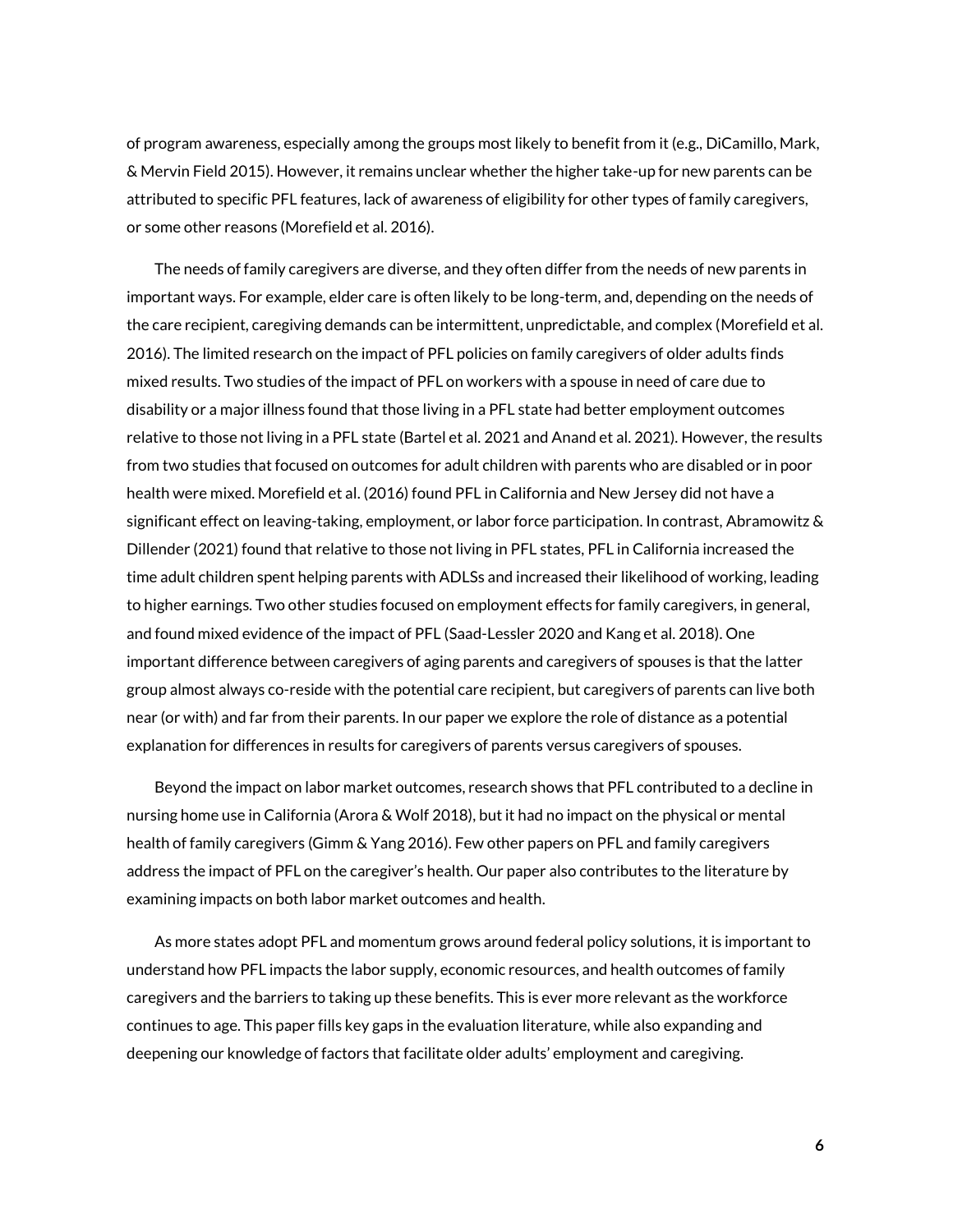## **Conceptual Framework**

PFL policies may influence economic and health outcomes of older workers at risk of caregiving (i.e., those with a parent or spouse in poor health) through a variety of mechanisms. The theory of household production (Becker 1965) provides a useful conceptual framework for understanding the ways in which PFL may influence the economic outcomes examined in this study. It recognizes that time spent out of the labor force can be used for productive activities, such as caregiving and other types of household production, and highlights the tradeoffs between working in the labor market and earning income versus participating in home production, including caregiving. Factors affecting decisions about work include wages, spouse's wage and labor market status, and the value of home production; additional factors affecting caregiving decisions include the nature and intensity of required care, and the availability, cost, and quality of alternative care. When a family member gets sick and needs care, the value of home production relative to employment rises, providing an incentive for that potential caregiver to either leave the labor market or reduce hours of work. Alternatively, financial costs associated with care needs may increase incentives for family members to participate in the labor force and increase their work effort. The provision of paid leave makes it more feasible for an individual to combine work and caregiving, and alongside the job protections provided by the FMLA, it facilitates long-run labor market attachment.

Additionally, the expectation that PFL can buffer negative effects of caregiving responsibilities on workers' economic and health outcomes finds support in theoretical literature from the work and family field that stresses the importance of inter-role conflict and proposes that multiple roles often lead to conflict and stress (Gareis & Barnett 2008). Work-family conflict is a form of role conflict in which competing demands of work and family generate tensions. Research has shown that high levels of workfamily conflict are associated with negative health outcomes such as strain, stress, depression, burnout, and sleep problems (Allen et al. 2000). The work-family conflict perspective suggests that interventions that facilitate more effective management of work and caregiving roles—such as paid leave—could moderate such negative impacts and improve both economic well-being and health.

The relationship between PFL availability and caregivers' economic and health outcomes may differ by caregiver gender, the nature of caregiving responsibilities, and caregiver earnings and income (Peters et al. 2021). Parent caregiving often requires less intensive care, partly because parent caregivers often share care burdens with other caregivers (e.g., the other parent or other siblings), but spouse caregivers are most often the primary caregiver (Spillman et al. 2014). Thus, parent caregivers may be better able to work while providing care and could benefit more from PFL laws than spouse caregivers who are providing more intense care. In addition, spouse caregivers tend to be older and less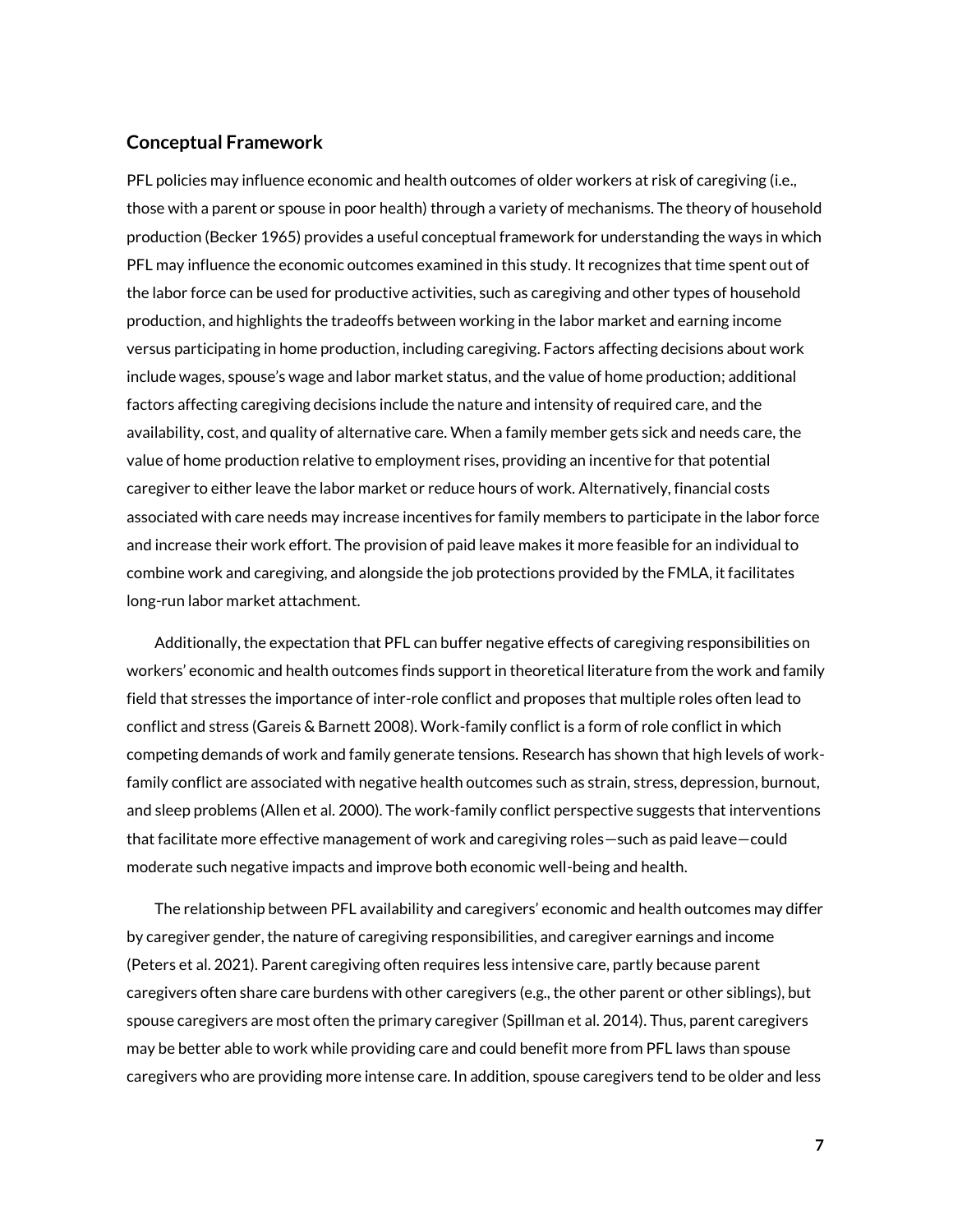attached to the labor force. A contrasting hypothesis is that PFL may have less impact on adults with parents with caregiving needs, because many adult children with aging parents do not live near their parents; $^3$  those who do not live nearby are much less likely to be caregivers when parents need it (Compton and Pollak 2015; Schoeni et al. 2022), thus diluting the potential benefit of PFL for those adult children.

## **Data**

 $\overline{a}$ 

The data for this analysis come from the Health and Retirement Study (HRS), a large nationally representative longitudinal survey of older Americans conducted by the University of Michigan. The HRS began in 1992 with interviews from a sample of non-institutionalized Americans born between 1931 and 1941 (when they were ages 51 to 61) and their spouses. Respondents are interviewed every two years. The survey interviewed additional cohorts in subsequent years so that it now represents the US population ages 51 and older.<sup>4</sup> The 2016 HRS includes respondents born through 1964, with some respondents having been followed for 25 years.

The HRS provides detailed longitudinal information on caregiving and labor supply. In addition, the HRS collects rich information on health status and economic resources, which makes it ideal for assessing the impact of caregiving on a range of outcomes besides labor supply, such as mental health and physical health. Finally, information about the respondent's state of residence in the HRS restricted access geocode file enables identification of the relevant PFL policy regime.

Our analysis pools data from the 1996 through 2016 HRS waves. We focus on respondents ages 51 to 70 who have the potential to serve as caregivers for either a parent or spouse. We construct two samples. One sample consists of respondents who have at least one surviving parent, which we label the parent sample. The other sample consists of respondents who are married or partnered, which we label

 $3$  The HRS includes an indicator of whether a respondent lives within 10 miles of a parent or co-resides with a parent, and we use that information to create an indicator of living nearby. With that definition, our data show that about 40% of adult children (age 51 and older) live near (or with) that parent (Table 2). Similarly, Compton and Pollak (2015) report that the median distance between an adult child age 25 and older and their parent ranges from 5 miles (for unmarried males) to 25 miles (for married females).

<sup>4</sup> In 1993, the survey added adults born before 1924 (when they were age 70 or older) and their spouses. In 1998, it added adults born between 1924 and 1930 (when they were ages 68 to 74) and their spouses. Beginning in 1998, the HRS added a new sample of Americans ages 51 to 56 every six years.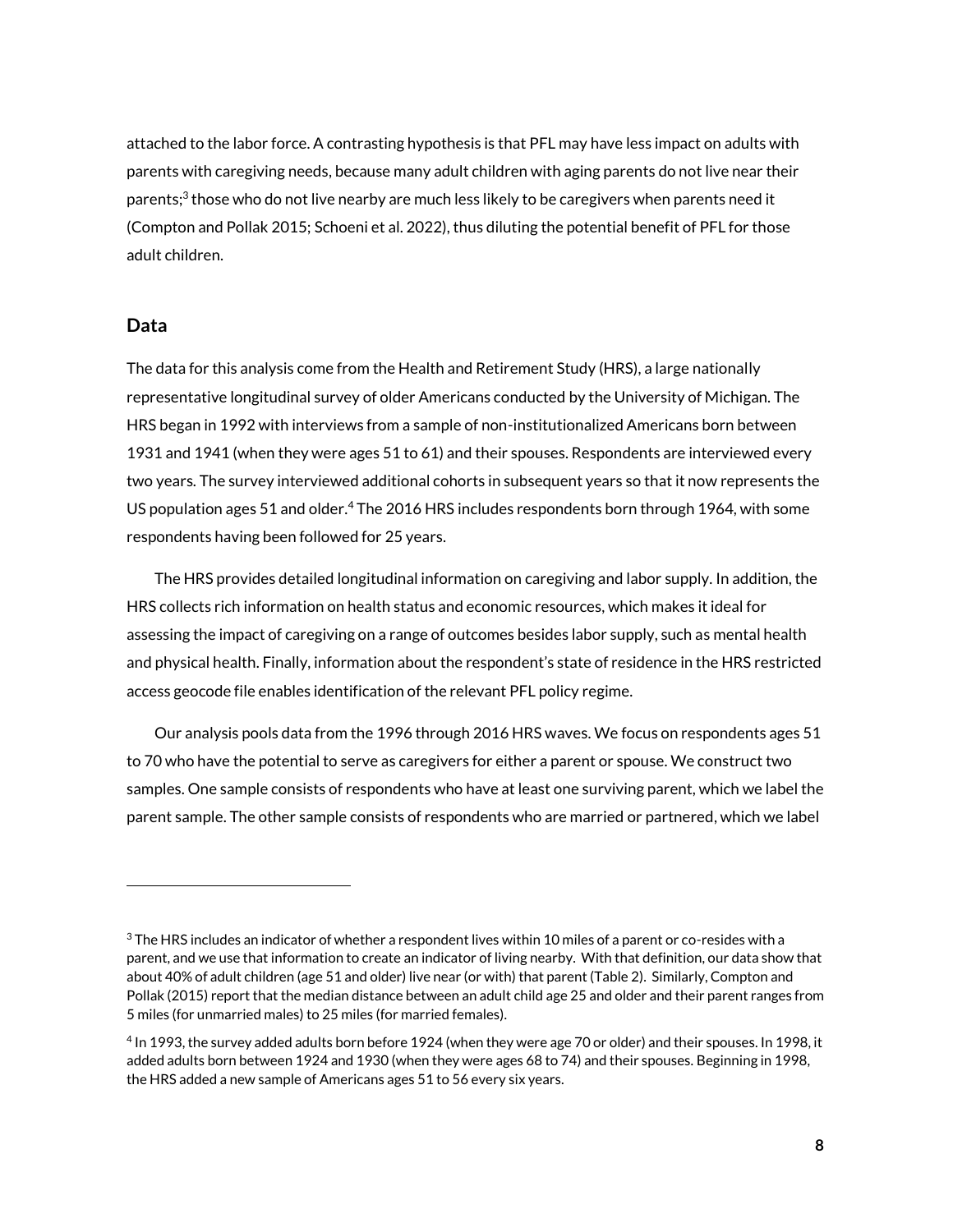the spouse sample. As we describe below, many of our analyses will condition those two samples on having a parent or spouse in poor health.

We exclude respondents who have never worked or who are disabled. We also exclude those with missing interviews, zero sampling weights, missing geocodes, and other missing predictors of interest.<sup>5</sup> Finally, we drop respondents who moved between states during the observation period. These restrictions leave 34,417 person-years in the parent sample (Table A1, row 5) and 63,974 person-years in the spouse sample (Table A1, row 6). $6$ 

Our outcomes of interest are work, caregiving, and health. Work indicates whether respondents report working for pay at the time of the survey. Caregiving is captured differently for parent care and spouse care. For the parent sample, parent care is reported by respondents who are asked whether they provided parents with personal care—personal activities such as dressing, feeding, and bathing—of at least 100 hours over the past two years. For the spouse sample, spouse care is reported by the care recipient. Respondents are asked whether they received help with activities of daily living (ADLs) and instrumental activities of daily livings (IADLs), who the people who provided care were, and the number of days and hours of care provided in the last month. From the list of care providers, we identify spouses and compute the number of hours of assistance over the past year. Those who provided at least 50 hours of assistance to their spouses over the past year are considered caregivers. We also measure two health outcomes. The first measure captures a respondent's mental well-being. Respondents are asked to think about the feelings they experienced over the past week and whether they felt depressed much of the time. The second measure captures a respondent's physical well-being. Respondents are asked whether their overall physical health is excellent, very good, good, fair, or poor.

Our main policy variable is an indicator of whether respondents lived in California on or after July 1, 2004 or in New Jersey on or after July 1, 2009, when PFL was implemented in these states. Our models also control for standard sociodemographic characteristics commonly included in regressions of labor

 $\overline{a}$ 

<sup>5</sup> We follow respondents in consecutive waves starting with the first wave they are interviewed. Instead of requiring them to be in every wave from that point on, we keep the longest consecutive number of waves in which we observe them. For example, if a respondent is interviewed in 2000 and 2002 and then again in 2010 through 2016, our analysis only includes their observations from 2010 through 2016—four consecutive waves instead of only two waves. Although longitudinal data is not required for DD analyses, it is needed for the individual fixedeffects model we estimate as a robustness check. The number of person-year observations are reported in Table A1. We drop 2,120 person-years from the parent sample and 5,363 from the spouse sample.

<sup>6</sup> Rhode Island is the only other state that implemented a PFL policy during our period of analysis and our final sample did not include any respondents from Rhode Island.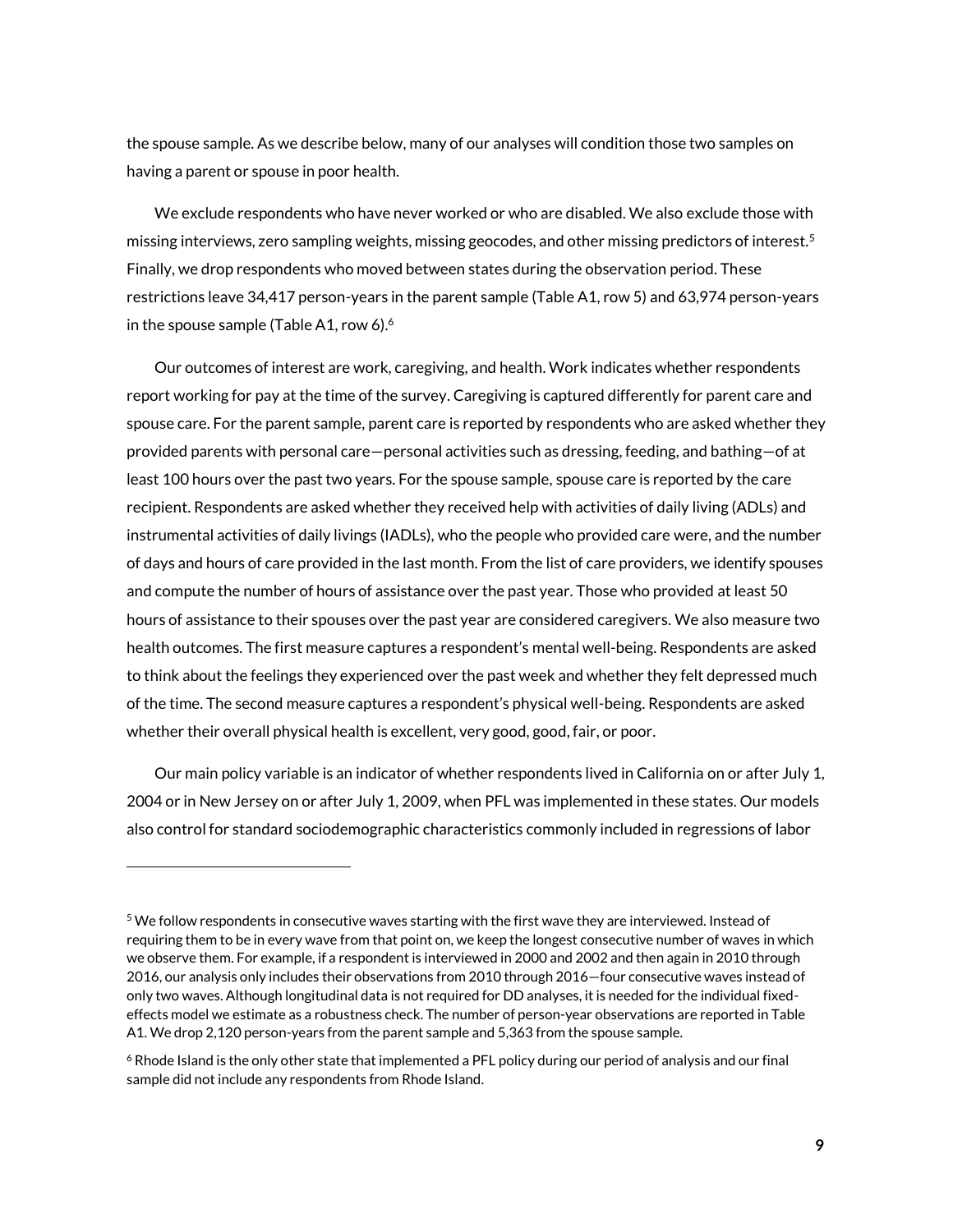supply and caregiving. These include age, race and ethnicity (non-Hispanic white, non-Hispanic black, Hispanic, other race/ethnicity), educational attainment (no high school diploma, high school diploma, some college, college degree), marital status (married, unmarried), and whether the respondent has any children under age 18. The literature shows that respondents are more likely to provide care if their parents are not married and if they live close to their parents (Schor 2003; Ryan, Taggart et al. 2014; Spillman et al. 2014), so the parent sample models also control for whether the parent is unmarried and whether the parent lives with the respondent or within 10 miles. Finally, both the parent and spouse sample models control for the state unemployment rate to account for contemporaneous economic shocks.

The health status of the potential care recipient is a condition for eligibility for PFL. We classify a spouse as being in poor health if they need help with bathing, eating, dressing, walking across a room, getting in and out of bed, or using the toilet, or if they have a cognitive impairment reported by the spouse directly. We classify a parent as being in poor health if the respondent reports that the parent needs help with basic personal needs such as dressing, eating, or bathing, has a cognitive impairment such as Alzheimer's or dementia, or cannot be left alone for an hour or more. Our analyses capture spells of parent and spouse poor health and the duration of those spells.

## **Research Methods**

 $\overline{a}$ 

The goal of the study is to produce causal estimates of the effects of PFL policy on caregiving, labor supply, and health outcomes of older adults with a spouse or parent in need of care. The major challenge is that many other factors—including changing economic, demographic, and policy contexts—influence these outcomes. To isolate the effects of PFL policies, we use a difference-in-differences (DD) approach comparing the outcomes of residents in treatment states before and after PFL implementation (2004 in California and 2009 in New Jersey) with residents in control states.<sup>7</sup> We use two samples in our main analysis: i) individuals with a parent in poor health (parent sample); ii) individuals with a spouse in poor health (spouse sample). We also estimate each model separately for men and women. Equation (1) gives the general form of the DD model:

 $7$  Recent literature has shown the potential issue with staggered DD estimates when the policy has heterogeneous effects overtime (e.g., Callaway and Sant'Anna 2020 and Goodman-Bacon 2021). To address this issue, we also show estimations of difference-In-differences estimates looking exclusively at the implementation of PFL in California and dropping New Jersey respondents from the sample.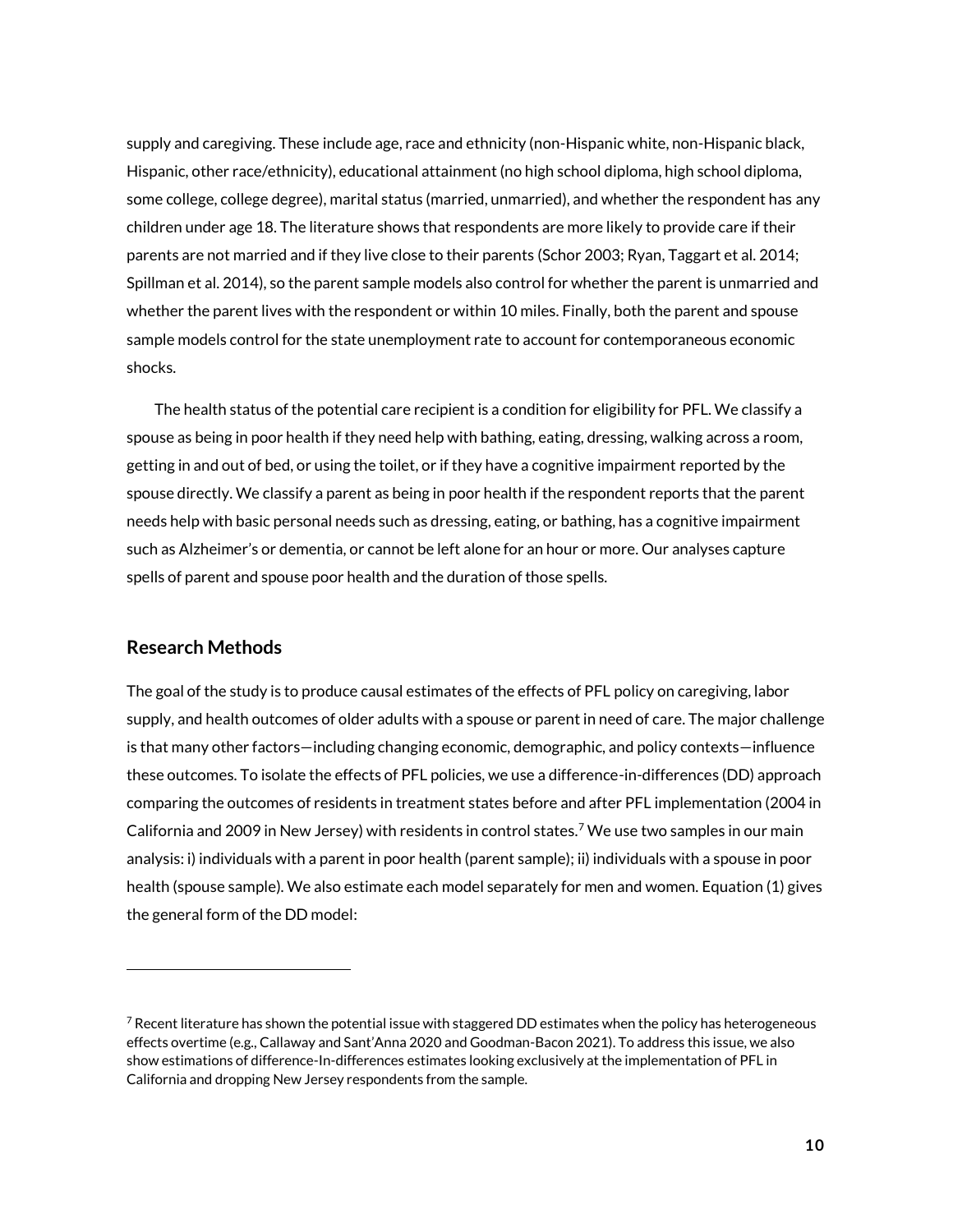#### (1) *Y*ist = β<sup>1</sup> *PFL*st + β<sup>2</sup> Live\_Closeist +β<sup>3</sup> **X**ist + γ<sup>s</sup> + λ<sup>t</sup> + εist

where *Y*istis the outcome for individual *i* living in state *s*in year *t*. *PFL*st is an indicator for residence in California or New Jersey after implementation of the PFL programs in that state. *Live-Close*ist is an indicator for whether the individual co-resides or lives within 10 miles of a sick parent. This indicator is only included in the parent sample regression, because almost all spouses co-reside. ${}^{8}$  The model also includes a vector of controls (*X*ist), which contains indicators for age (dummies), race and ethnicity, educational attainment, marital status, presence of own children younger than 18 in the household, whether the parents are unmarried (parent sample only), and the duration of poor health status of parent or spouse (dummies), as well as the state unemployment rate. Finally, the model includes state and year fixed effects ( $\gamma_s$  and  $\lambda_t$ ).

The coefficient of interest is  $\beta_1$ , which provides an estimate of the effect of PFL among those with a spouse or parent in poor health. It compares, for those with a parent or spouse in poor health, the difference in outcomes before and after the adoption of PFL for those in a PFL state with the difference in outcomes over a similar time period for those in a state that never adopted PFL (in the timeframe of our study). Because not everyone in the sample takes leave,  $\beta_1$  should be interpreted as an intent-totreat (ITT) effect. We cluster the standard errors at the state level.

To further explore the effect of PFL among those more likely to be affected by the policy, we estimate the following model for the parent sample:

#### (2)  $Y_{\text{ist}} = \alpha_1 PFL_{\text{st}} + \alpha_2 \text{Live Close}_{\text{ist}} + \alpha_3 (PFL_{\text{st}} \times \text{Live Close}_{\text{ist}}) + \alpha_4 X_{\text{ist}} + \gamma_s + \lambda_t + \mu_{\text{ist}}$

where all the variables are defined as in model (1). Model (2) allows the implementation of PFL to have a different impact on those who live near a parent in poor health compared to those living further away. The effect of PFL on those who live near a parent in poor health is given by the sum of coefficients  $\alpha_1$ and  $\alpha_3$ . Our hypothesis is that those living near a sick parent (43 percent of women and 40 percent of men in the parent sample) will be more likely to become caregivers and need leave and thus more likely to be affected by the policy.

To interpret the estimates of a DD model as causal, we assume that the treatment and control groups would be on similar trajectories of the study outcomes in the absence of the introduction of the policy (parallel trends assumption). We test this hypothesis by comparing the outcomes in the

 $\overline{a}$ 

 $^8$  In our spouse sample, 92 percent of respondents are married, and 7 percent are partnered. Only 1 percent are married with an absent spouse.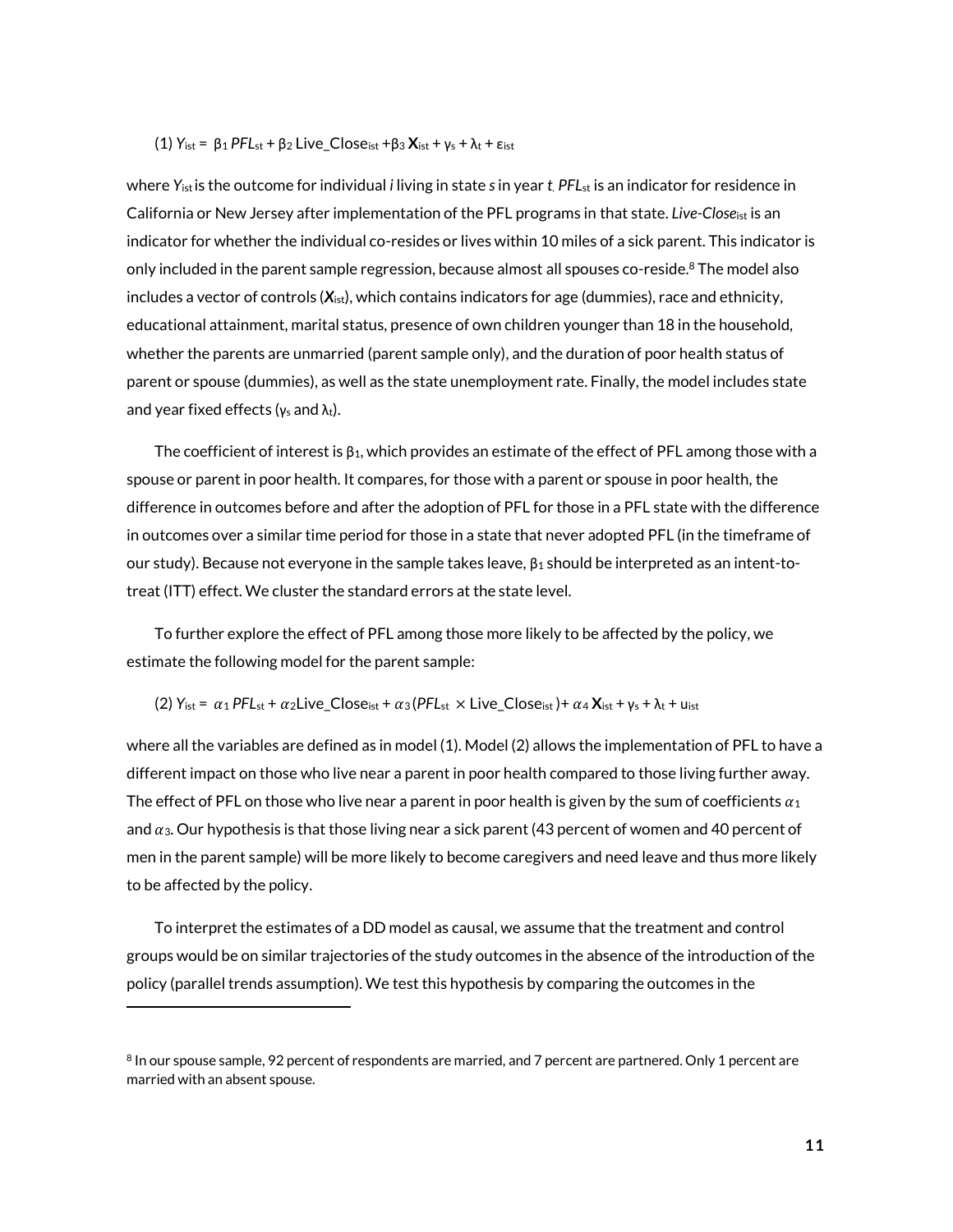treatment and control states for years before the policy was implemented in an event study framework omitting the one to two years before the policy started. In these models we use the same set of controls presented in model (1) (See Appendix Tables A3A and A3B).<sup>9</sup> We only present results for a balanced set of paired event years, but all event years are included in the regression. We also cluster the standard errors at the state level.

#### **Synthetic Control Method**

 $\overline{a}$ 

To address the few instances where the event-study model presents divergent trends between the treatment and control groups before the PFL policies were implemented, we also estimate models using a synthetic control method (Abadie 2020). The core idea of the synthetic control method is that a weighted combination of control units can provide a more appropriate comparison to the states which implemented the policy. This methodology uses a data-driven procedure to formalize the selection of the comparison units. A synthetic control is defined as a weighted average of the units in the donor pool. The choice of weights is such that the resulting synthetic control best resembles the pre-intervention values for the treated unit of predictors of the outcome variable. Because the policies were implemented in different years and the treatment states are different from one another, we define separate synthetic controls for California and New Jersey.

To better match pre-intervention outcomes between the treatment and synthetic control groups, we first use the values of the pre-treatment outcome measured in 1996 and 2000 in California and 1996, 2000 and 2004 in New Jersey to construct appropriate weights.<sup>10</sup> In addition, we include other pre-treatment characteristics: share non-Hispanic Black, share Hispanic, share other non-white race/ethnicity, share without a high school diploma, share with a high school diploma or equivalent, share with some college education, and median household income. The optimal weights are those that minimize the synthetic's mean squared prediction error. Next, we assess the goodness of fit of the synthetic control by evaluating how closely the outcome path of synthetic control follows that of the treated states during the pre-treatment period (Figure 1). Finally, we estimate treatment effects for California and New Jersey separately and combine them using a meta-analysis approach with fixed effects (Borenstein et al. 2010).

<sup>&</sup>lt;sup>9</sup> Because HRS was fielded once every two years we construct paired event years.

 $10$  We chose these years to better capture longer-term trends in the outcomes before the policy was implemented.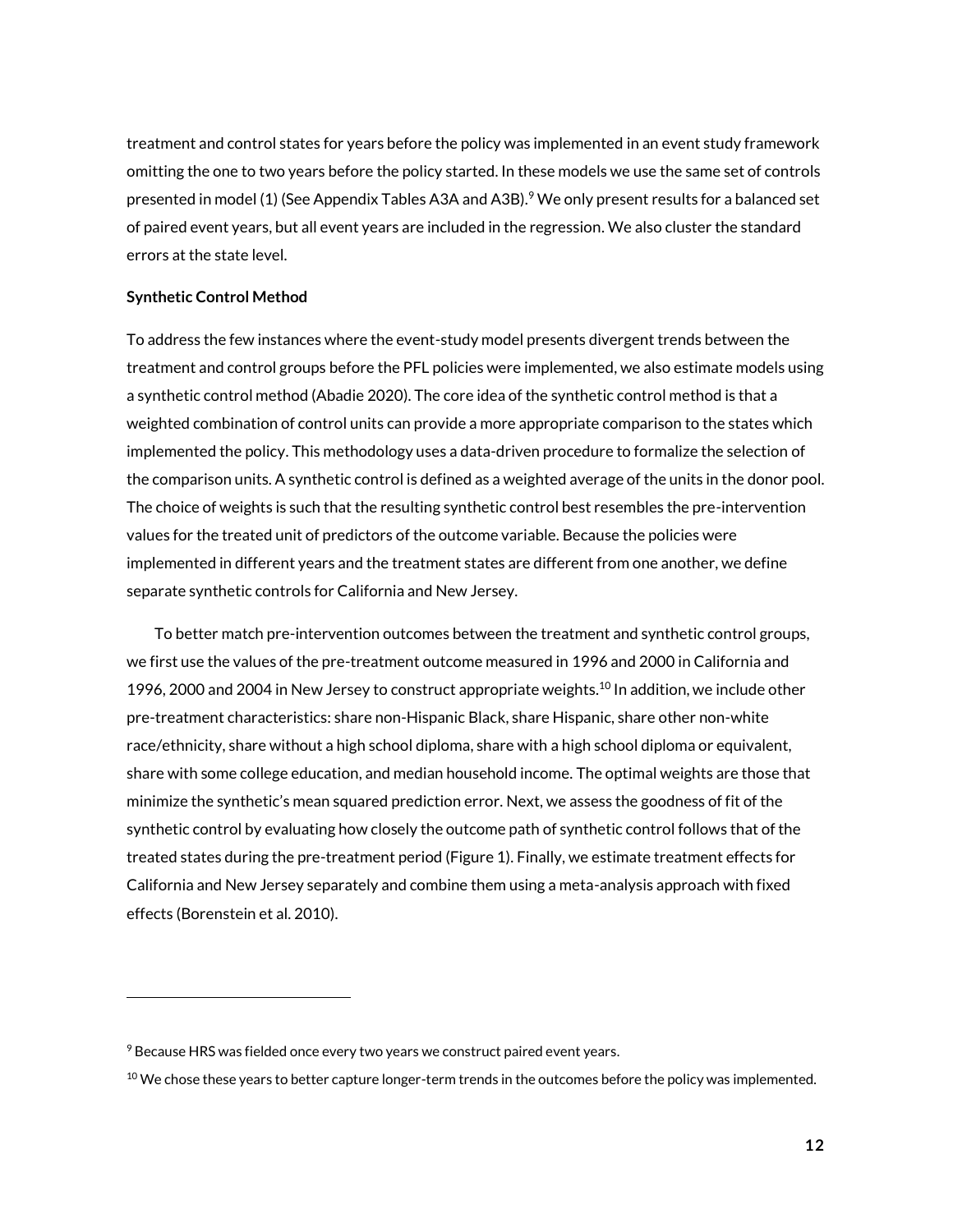#### **Robustness Checks**

#### *Triple Difference*

To provide further evidence of the robustness of our findings, we estimate treatment effects of the PFL policy using two additional methods. First, we implement a triple difference (DDD) approach that has also been used in the research on the impact of PFL on leave-taking and labor supply of new parents (Bartel et al. 2018). With this method we explore the fact that outcomes for older adults without a parent or spouse in poor health should not be affected by the introduction of PFL, because they are not eligible for the benefit. The first two differences are as described earlier for the DD model, but the third difference in the DDD model controls for broader trends in outcomes over time among older workers in PFL states. Using a sample including both those with and without a parent or spouse in poor health, we use model (3) to estimate the relationship between the PFL policies and outcomes:

(3)  $Y_{\text{ist}} = \gamma_1 PFL_{\text{st}} + \gamma_2 FRAIL_{\text{ist}} + \gamma_3 (PFL_{\text{st}} \times FRAIL_{\text{ist}}) + \gamma_4 X_{\text{ist}} + \gamma_5 + \lambda_t + \epsilon_{\text{ist}}$ 

where *FRAIList* indicates whether the respondent's parent or spouse is in poor health and all the other variables are defined as in model (1). In this equation, the coefficient of interest is that on the interaction between residence in PFL states, post-implementation years, and parent's or spouse's health,  $y_3$ , which gives the DDD estimate of the effect of PFL on the given outcome. We also cluster the standard errors at the state level. Finally, in all models in the parent sample we also control for Live\_Closeistand show results interacting the triple difference term (*PFL*st × *FRAIList*)with the Live\_Close<sub>ist</sub> indicator.

#### *Individual Fixed Effects*

Finally, we take advantage of the panel structure of the HRS to implement an individual fixed-effects approach. This method has also been used in the research on the impact of PFL on new mothers' laborforce attachment (Byker 2016). In this research design, we compare individuals' outcomes before and after their parent or spouse experiences the onset of poor health in PFL versus non-PFL states. We estimate the following equation:

(4) 
$$
Y_{\text{ist}} = \sum_{j=-4}^{4} \delta_j O_{ist}^j + \sum_{j=-4}^{4} \rho_j (O_{ist}^j \times PFL_{st}) + \gamma X_{\text{ist}} + \mu_i + \lambda_t + \epsilon_{\text{ist}}
$$

where  $O_{ist}^j$  are a set of dummies indicating each observation's year relative to the onset of poor health for the parent or spouse,  $\mu_i$  is the individual fixed effects, and all the other variables are defined as in model (1). In the model, *j* represents paired years before and after the onset of poor health (omitting the 1 to 2 years before the onset). The parameter of interest  $\rho_i$  provides estimates of the impact of the PFL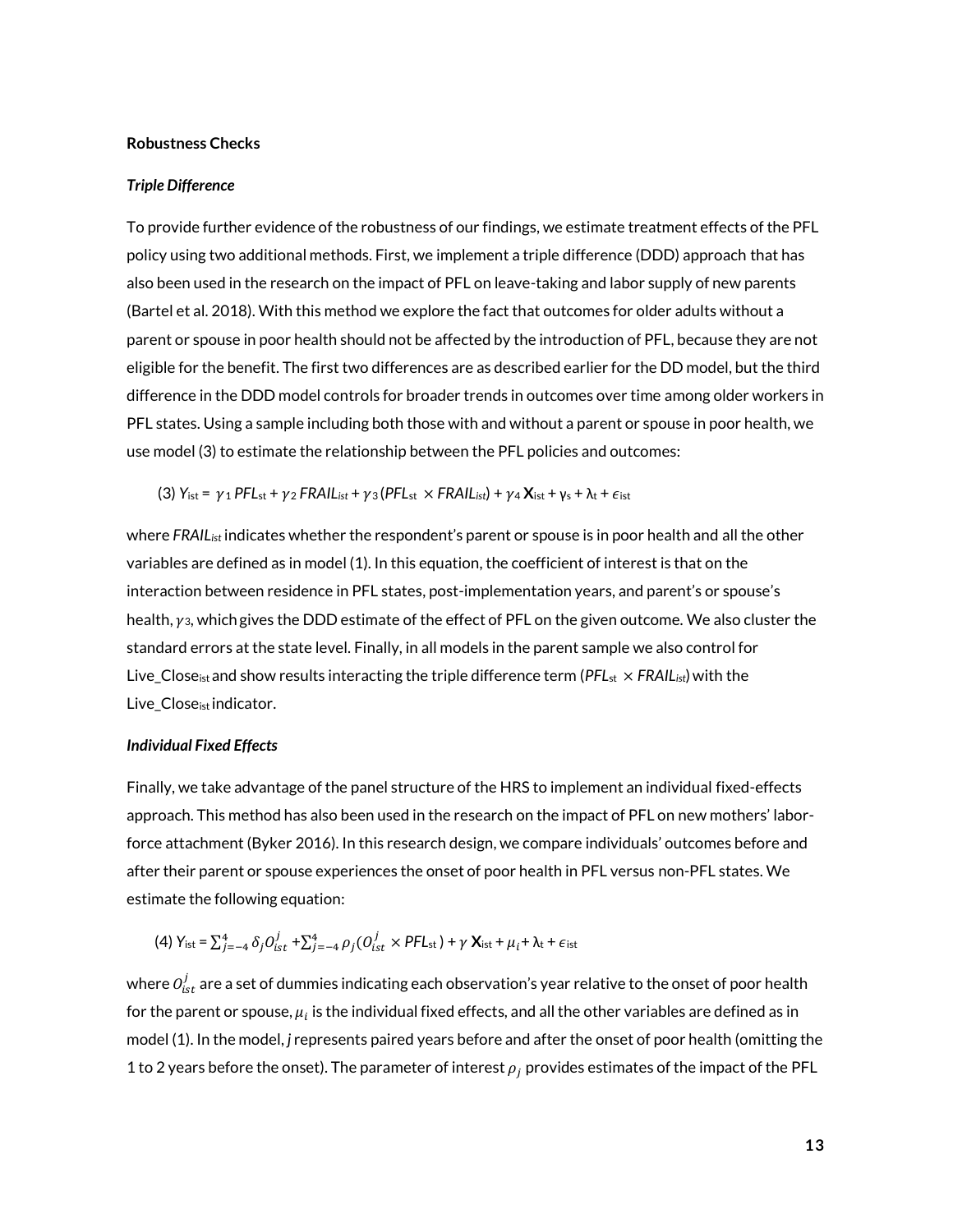laws for year *j* after onset compared to the year immediately before a parent or spouse experienced poor health. While we only present results for the first and second (paired) years just after the onset, all event years are included in the regression. We also cluster the standard errors at the state level. Finally, in all models in the parent sample we control for Live\_Close<sub>ist</sub> and show results interacting the term  $(\mathit{O}_{\mathrm{ist}}^{j} \times \mathsf{PFL}_{\mathrm{st}})$  to the Live\_Close<sub>ist</sub> indicator.

## **Empirical Results**

#### **Sample Description**

Table 1 reports the distribution of work and care outcomes by health status of the spouse or parent in 2016. As expected, respondents with healthy spouses or parents are more likely to work and are very unlikely to provide care compared to those with spouses or parents in poor health. Only 1.4 to 2.5 percent of men and women with a healthy parent report providing any care. Nearly three-quarters (74 percent) of women with healthy parents work, compared to only 68.3 percent of women with parents in poor health. Just about half (50.5 percent) of women with parents in poor health work and do not provide care, and 17.8 percent work and care for their parents. Another 11.3 percent of these women provide care to their parents, but do not work. The pattern is similar for women in the spouse sample; however, given their older average age (see Table 2), they are less likely to work than those in the parent sample. Interestingly, 17.1 percent of women with spouses in poor health both work and take care of their spouses, which is similar to that of women with parents in poor health. While men are half as likely as women to be caregivers for their parents in poor health (10.7 versus 29 percent), the proportion who provide care for a spouse is more similar for men and women (39.6 and 33.9 percent, respectively).

Given the strong relationship between the health of parents and spouses and the respondent's work and caregiving and the fact that eligibility for PFL is restricted to those with a parent or spouse in poor health, our primary analysis using a DD model restricts the spouse sample to those with a spouse in poor health and the parent sample to those with a parent in poor health. The spouse sample includes 7,407 person-years (3,858 for women and 3,549 for men), and the parent sample includes 11,913 person-years (6,764 for women and 5,149 for men). (See row 7 in Table A1.) Table 2 describes the characteristics of both samples.

We begin with the outcomes of key interest. Respondents in the parent sample are more likely to work and less likely to provide care than those in the spouse sample. Notably, men in the parent sample are a third less likely than those in the spouse sample to be caregivers. In the parent sample, women are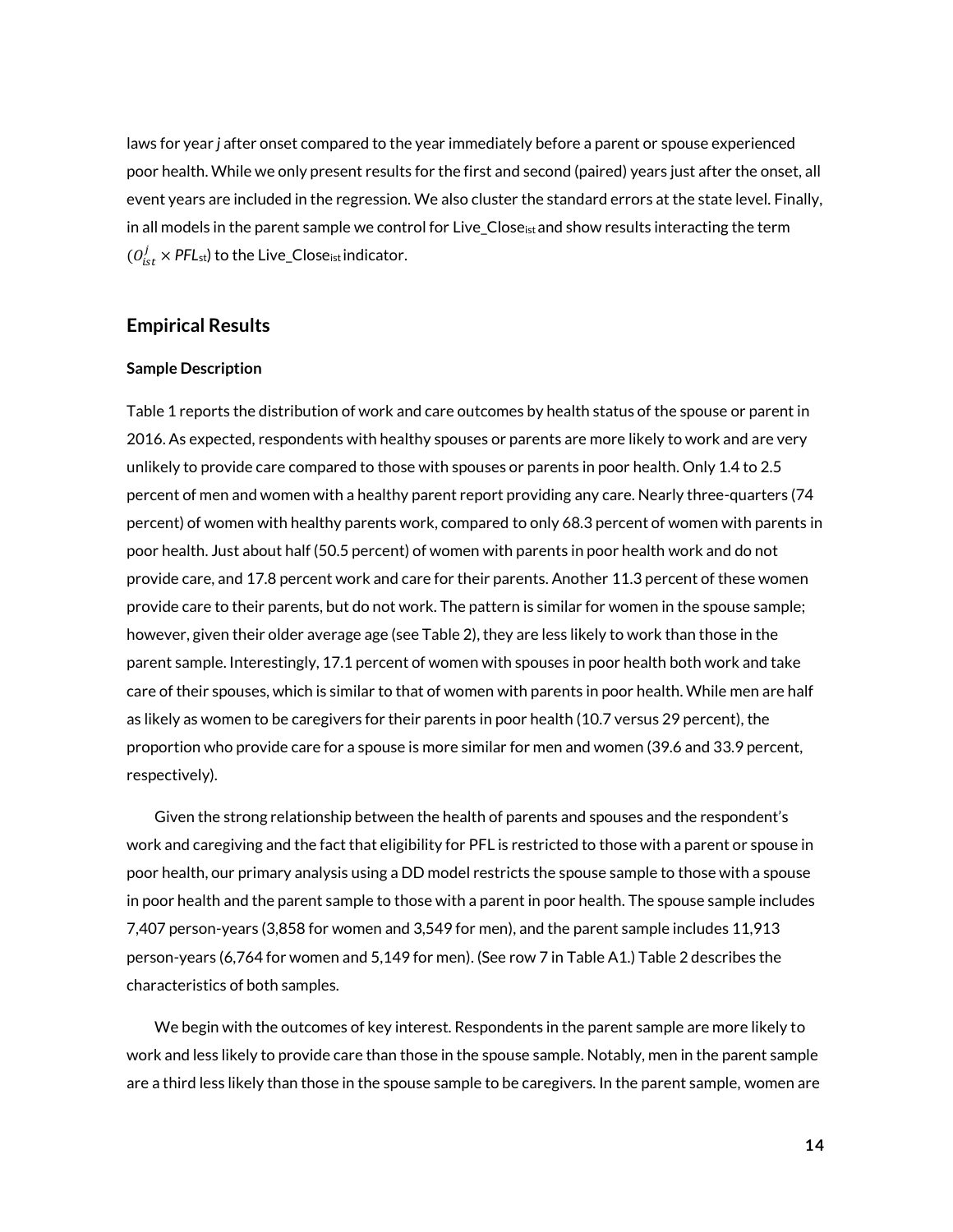more than twice as likely to be working caregivers than are men (16.1 and 7.5 percent, respectively). In the spouse sample, similar proportions of women and men are working caregivers (18.6 and 21.2 percent, respectively). Women in both samples report higher rates of depression than their male counterparts—compare 15.1 and 16.3 percent of women in the parent and spouse samples, respectively, with 10.5 and 13.3 percent of men in these samples. While women and men in the parent sample are equally likely to report fair or poor health (around 1 in 5), women in the spouse sample are less likely than men in the spouse sample to report fair or poor health (compare 28.4 versus 33.3 percent). Overall, consistent with being older and having higher rates of caregiving responsibilities, both women and men in the spouse sample are more likely to report being in poor health than those in the parent sample.

Turning to the covariates, we observe that the average age of women and men is around 59 in the parent sample and 61 in the spouse sample. Being younger, respondents in the parent sample are also more likely than those in the spouse sample to have children under age 18. The racial and ethnic composition of women and men within and across the samples is fairly similar; however, men in the spouse sample are somewhat less likely to be non-Hispanic white than women in the spouse sample or women and men in the parent sample.

In the parent sample, 74 percent of women and 70 percent of men have one or more parents who are unmarried, potentially increasing the care burden on the respondent since there is no spouse to provide care. Almost 43 percent of women and 40 percent of men have one or more parents who live with or within 10 miles of the respondent.

The average duration of a parent's or spouse's spell of poor health is just under 2 waves (about 3 years). Men in the spouse sample are slightly less likely to live in a state with PFL than women in the spouse sample and women and men in the parent sample (compare 8.2 percent with just under 10 percent). Finally, the state unemployment rate averages around 6 percent across the board.

## **PFL Effects**

 $\overline{a}$ 

Table 3A presents results for the samples of women and men with spouses in poor health.<sup>11</sup> For women, the PFL coefficient is significant for four out of five outcomes. Women living in a PFL state after the policy has been implemented are more likely to work (by 24.5 percentage points) and be a working

 $11$  The results in this table focus only on the coefficients of main interest relating to the impact of PFL. Regression results that include the full set of covariates are included in Appendix Table 2 for the sample of women with parents in poor health. Other full regression tables are available from the authors on request.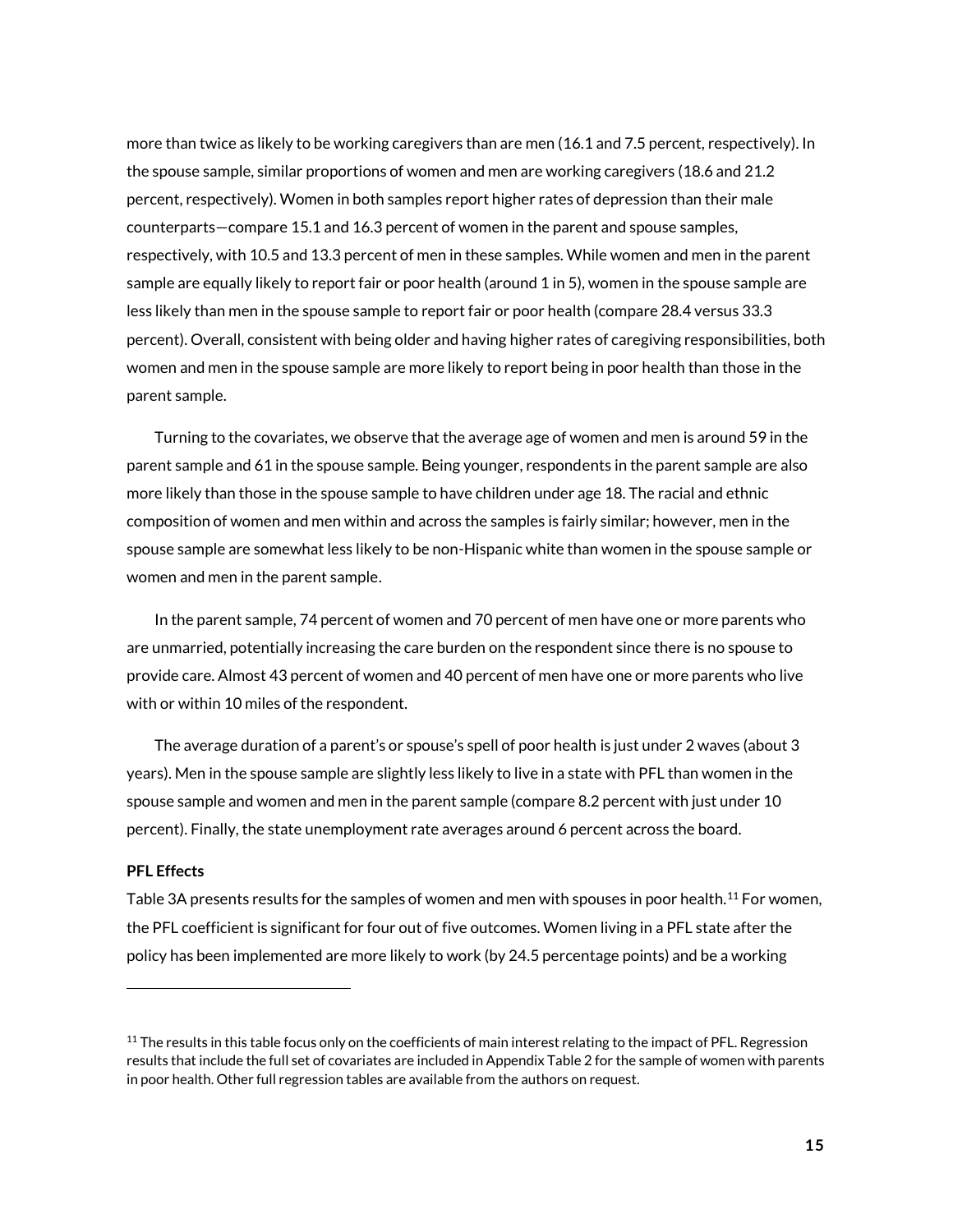caregiver (by 7.4 percentage points) than other women and are less likely to be depressed (by 7.9 percentage points) or report fair/poor health (by 9.4 percentage points). For men, the results are either insignificant or inconsistent with expectations. Surprisingly, men with a spouse in poor health living in a PFL state are less likely to work and more likely to report fair/poor health.

Table 3B reports our primary results from the DD model for the five outcomes for women (Panel A) and men (Panel B) with parents in poor health. Columns 1a-5a report results that do not interact PFL with whether the parent lives close to the adult child. The coefficient on PFL is significant in only one out of five outcomes for women (PFL reduces the likelihood of being in poor health) and in only 2 out of five outcomes for men (PFL increases care and reduces the likelihood of depression).

In columns 1b-5b, we interact PFL with an indicator for parents living nearby. As discussed earlier, this is the group that is most likely to take up PFL because adult children who live close are more likely to be caregivers. The effect of PFL for those with parents living close is measured by the sum of the coefficients on PFL and parent lives close\*PFL. For ease of discussion, we show this sum and its statistical significance in the second to last row in each panel. For women, the sum of the coefficients is significant and consistent with expectations in three out of the five outcomes—women whose parents live nearby are more likely to provide care and be a working caregiver and less likely to be depressed if they live in states with PFL. To give a sense of the magnitude of the effects, our results show that women living within 10 miles of a parent in poor health are 5.6 (-1.9 + 7.5) percentage points more likely to work while providing care and have an 8.2 (-3.6 - 4.6) percentage point decline in the likelihood of depression after the implementation of PFL.

Similar to the results for women, for men with a parent in poor health who lives close, PFL significantly increases the likelihood of care and combining care and work. Men who live in a PFL state are also less likely to be depressed, and while the main effect is significant, the interaction term suggests that the effect is not statistically different for those with parents who do and do not live close, and the sum of the coefficients does not reach conventional levels of significance. There is one unexpected result—men who live in a PFL state with parents who live close are less likely to work. In addition, these men are more likely to be in fair/poor health, but while the interaction between PFL and having a parent who lives close is significant, the total effect of PFL on reporting poor/fair health for those with a parent who lives close is not significantly different from zero.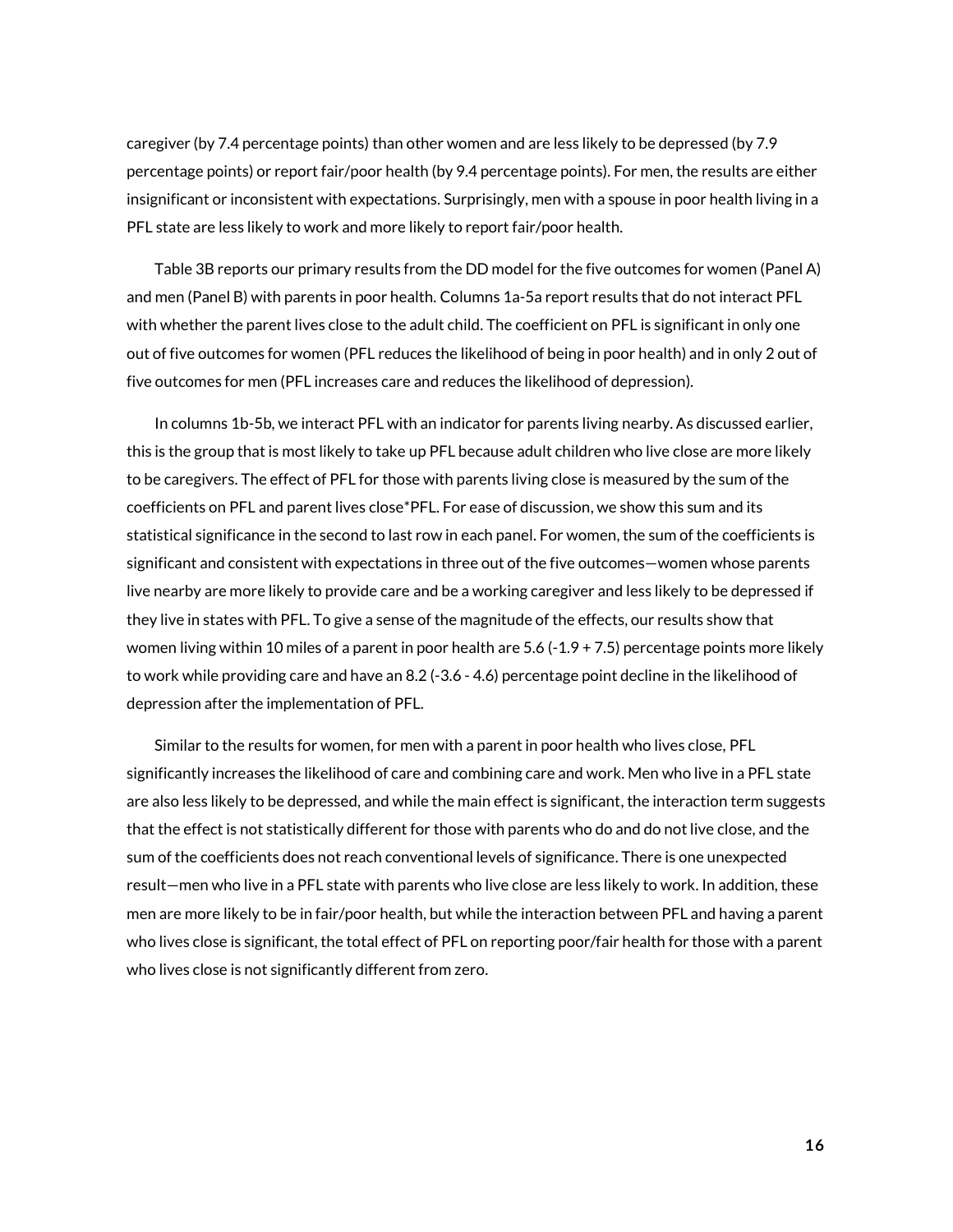Tables 4A and 4B present results where the treatment group includes only those living in California. <sup>12</sup> Not surprisingly because of its population size, the California results are very similar to results for the full sample. For women whose spouses are in poor health (Table 4A, Panel A), living in California after PFL significantly increases work and being a working caregiver and reduces depression and reporting fair poor health (four out of five outcomes). Surprisingly, the impact on caregiving overall is negative. Again, the results for men (Panel B) are less consistent with expectations—living in California after PFL significantly reduces work and increases fair/poor health.

For women with parents in poor health (Table 4B, Panel A, columns 1a-5a), living in California after that state passed PFL increases the likelihood of providing care and reduces the likelihood of being in fair/poor health. When our specification focuses on those who are most likely to be caregivers, those living near their parents (columns 1b-5b), living in California after PFL significantly increases caregiving and being a working caregiver, and reduces depression.

As before, the results for men are less consistent with expectations. When not accounting for living near parents (columns 1a-5a), living in California after PFL increases caregiving and reduces depression—results that are consistent with expectations—but also reduces work and increases reports of fair/poor health—results that are inconsistent with expectations. When focusing on the population most likely to be affected by PFL—those with parents who live nearby (columns 1b-5b)—results are still less consistent with expectations than the results for women. Living in California after PFL increases caregiving and being a working caregiver but decreases work. It also reduces depression, but surprisingly increases the likelihood of reporting being in fair/poor health.

In sum, our results show that for women with a spouse in poor health or with parents in poor health (especially for those who live near those parents), PFL consistently increases the likelihood of being a working caregiver and reduces depression. The results for other outcomes and for men are less consistent.

## *Threats to Validity*

 $\overline{a}$ 

As discussed earlier in the methods section, the primary threat to the validity of any causal estimate is the appropriateness of the comparison group. How well does the comparison group mimic the

 $12$  These estimates address the potential bias from using a staggered difference-In-differences estimation (Callaway and Sant'Anna 2020 and Goodman-Bacon 2021). Sample sizes for New Jersey are too small to present separate results.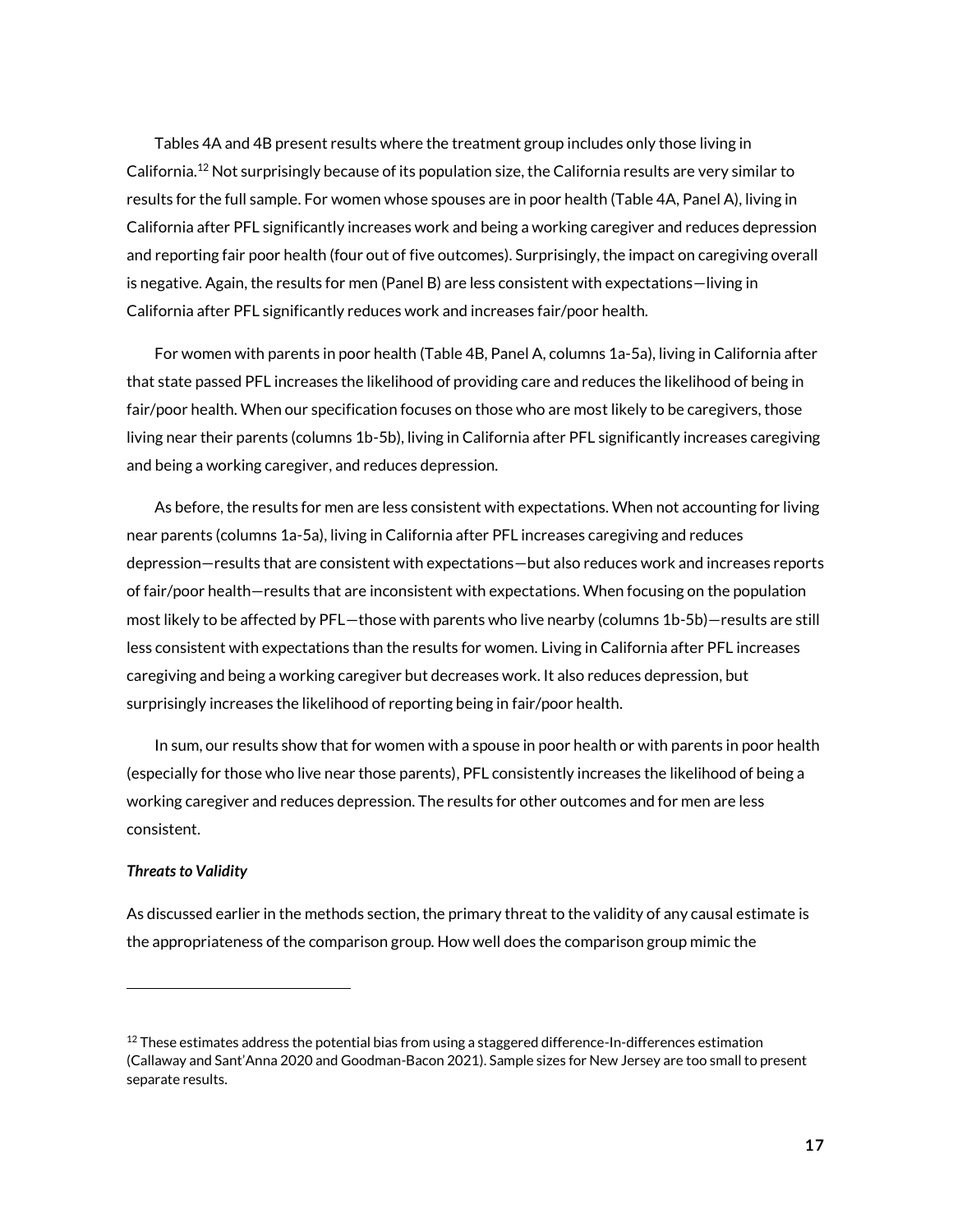conditions of random assignment, where the treatment and comparison groups have the same distribution of observable and unobservable characteristics except for the treatment itself? The DD approach assumes that can be achieved because it differences out time-invariant within-state unobservables before and after the implementation of a specific treatment such as PFL. However, timevarying unobservables that differ across treatment and comparison samples could invalidate the random assignment assumption. One indicator of differences in time-varying unobservables is whether the trend in the dependent variable prior to the date the treatment was implemented is different for treatment states and comparison states.

To test whether trends in our outcomes of interest are similar before and after implementation of the PFL policies, we regress each dependent variable on time indicators. The results reported in Appendix Tables A3a and A3b show evidence of divergent pre-trends for a few of the outcomes of our analysis. To address this issue, we create synthetic controls for both California and New Jersey using the procedure described earlier. To assess the quality of the synthetic control group, we report male and female labor force participation rates over the time period of our analysis for both California and New Jersey and their respective synthetic controls in Figure 1. The figure shows labor force participation rates in the synthetic control groups mimic those in the treatment states before the implementation of PFL policy, validating our synthetic control approach.

In Table 5A, we report the results for women with spouses in poor health using the synthetic control approach and find that PFL significantly increases work and decreases depression and fair/poor health. Surprisingly, however, the results show that PFL reduces the likelihood of care for women. For men with a spouse in poor health, PFL reduces depression, a result that is consistent with expectations. However, PFL also reduces work for these men, which is contrary to expectations.

Table 5B shows the effect of PFL policy for women (Panel A) and men (Panel B) with a parent in poor health. Focusing on the effects for women whose parents lived nearby (columns 1b-5b), living in a PFL state increases the likelihood of working and being a working caregiver. Living in a PFL state also significantly reduces the likelihood of being depressed, but surprisingly, the results show that PFL increases the likelihood of reporting fair or poor health. The results for men with parents in poor health who lived nearby show that PFL increases care, but other results are inconsistent with expectations, finding that PFL significantly decreased work and being a working caregiver and significantly increased fair/poor health.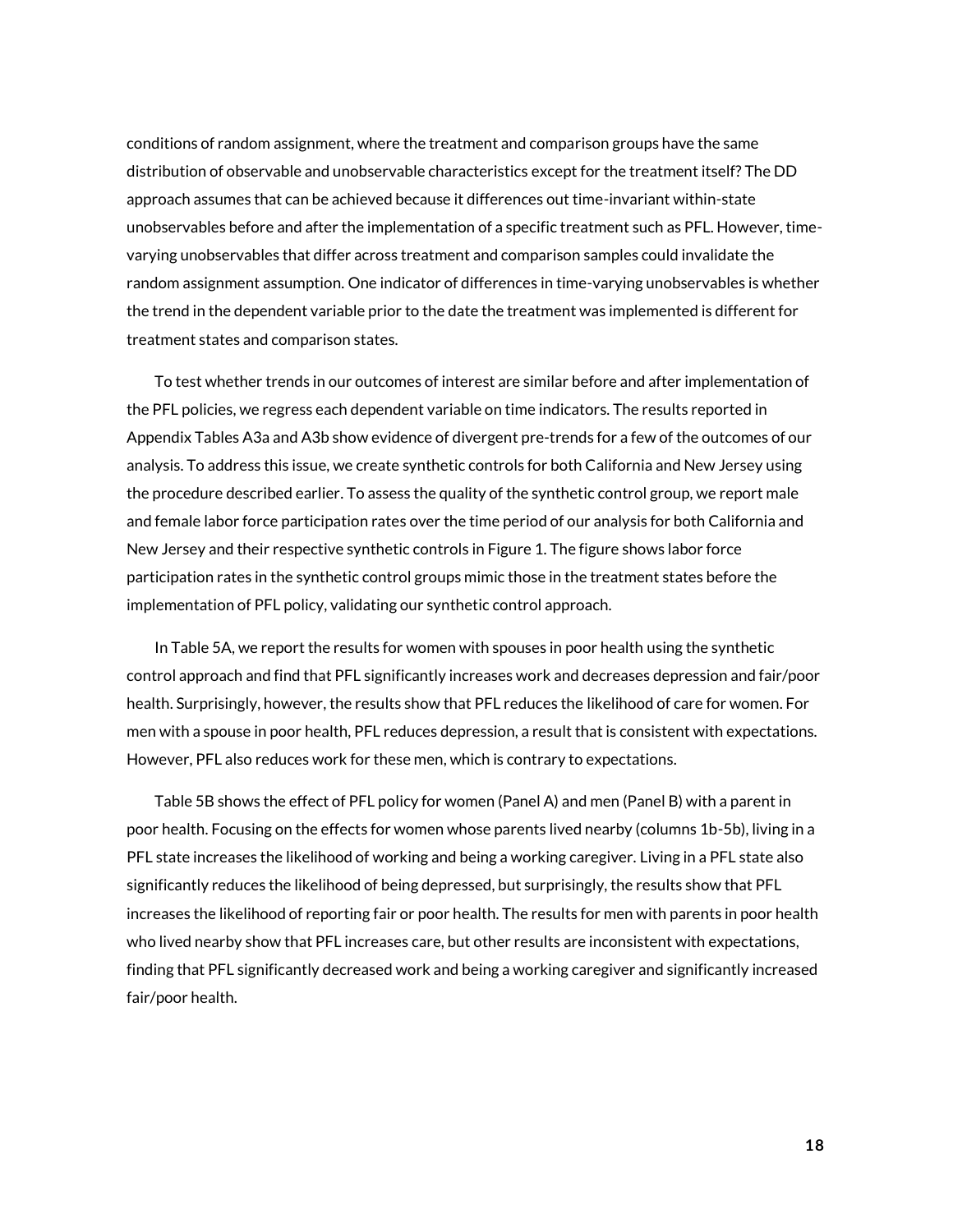#### *Robustness Checks*

To assess the robustness of our findings, Table 6A reports results using two different estimation methods that have been used in the literature on the impact of PFL. The first set of estimates are from a triple difference model (DDD). As detailed in the methods section, this model adds a third difference that controls for broader changes in outcomes over time for a population that is not eligible for PFL those whose spouse is not in poor health. In this model, the impact of PFL is measured by the interaction term between the PFL indicator and an indicator for having a spouse in poor health. For women (Table 6A, Panel A), this term is significant for the same four outcomes as in the DD model: women with spouses in poor health are more likely to work and to be a working caregiver and less likely to be depressed and to be in fair/poor health after PFL is implemented. For men (Panel B), the coefficient on the interaction term in the DDD model indicates that PFL significantly reduces the likelihood of working (the same unexpected result as in the DD model) and of being a working caregiver.

Our second robustness test uses an individual fixed-effects model that measures changes in the outcome before and after a spouse experiences poor health and compares those changes for respondents in PFL and non-PFL states. We are interested in whether the coefficient on spouse poor health t0\*PFL (i.e., the change in the outcome before and after a spouse transitions into poor health in a PFL state compared to a non-PFL state) is statistically different from zero. For women, this model shows that PFL increases the likelihood of being a working caregiver (similar to the DD and DDD models) after a spouse's onset of poor health. For men, the individual fixed-effects model shows that PFL reduces work after a spouse's onset of poor health, which is similar to the DD and DDD models. The significant negative (and surprising) effect on being a working caregiver is similar to the DDD model, but different from the DD model.

In Table 6B, we assess the robustness of our findings for men and women with a living parent. In this table we only report estimates for the model that includes the interaction with living close to parents to account for differences between those with parents who do and do not live close. For the DDD model, we focus on the sum of the coefficients on parent poor health\*PFL and parent poor health\*parent lives close\*PFL. Consistent with the DD results from Table 3A, the DDD model in panel A shows that women with parents in poor health who live nearby are significantly more likely to provide care, more likely to be a working caregiver, and less likely to be depressed after the implementation of PFL. For men (Panel B), the sum of the coefficients for the DDD model is statistically significant for the same two outcomes as in the DD model—a negative effect on work and a positive effect on care. The results also show that PFL has a statistically significant positive effect on combining work and care. Finally, the PFL effect is statistically significant in the fair/poor health regression, but with the opposite sign than expected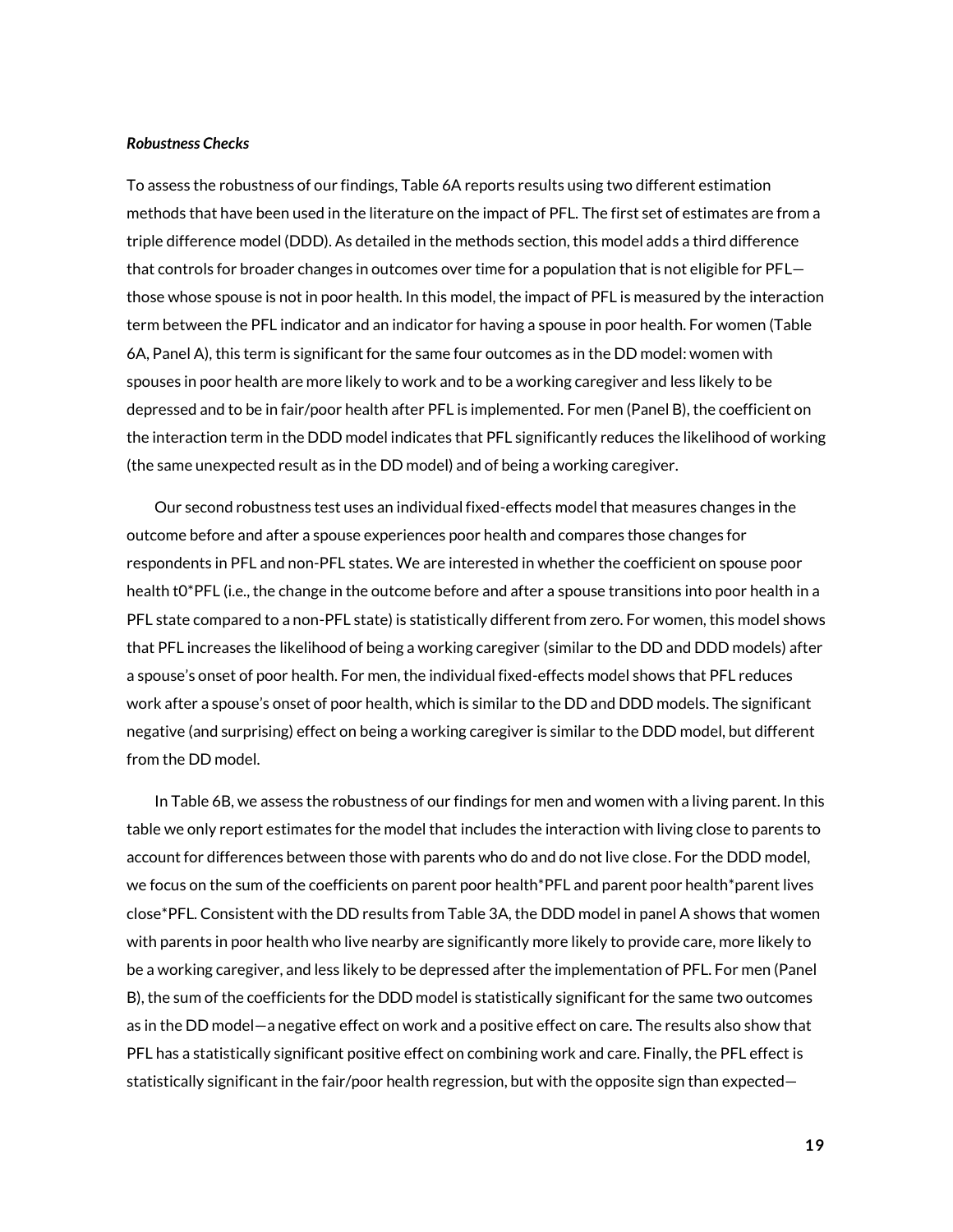suggesting that men with unhealthy parents who live nearby are more likely to be in fair/poor health in PFL states than in states without PFL.

For the individual fixed-effects models in Table 6B we focus on the sum of parent poor health t0\*PFL (the change in the outcome before and after the onset of parent poor health for those in PFL states) and that same coefficient interacted with parent lives close. For women we see that PFL significantly increases any care and combining work and care and reduces depression and fair/poor health, results that are consistent with the DD model. Surprisingly, PFL also significantly reduces work. For men we see a significant increase in work, care, and combining work and care.

## **Conclusions**

 $\overline{a}$ 

In this paper, we use data from the HRS to estimate the impact of PFL in California and New Jersey on five outcomes—work, care provision, combining work and care, depression, and fair/poor health. The intent of the law and our theoretical expectations are that the availability of PFL benefits would increase work, caregiving, and being both a worker and caregiver, and would decrease the likelihood of depression and fair/poor health. We test these hypotheses for four samples: women with a parent in poor health, men with a parent in poor health, women with a spouse in poor health, and men with a spouse in poor health. For those with a parent in poor health, we focus on those whose parent lives nearby because this is the group most likely to provide care, and thus most likely to benefit from PFL. We also assess the robustness of our results using four different methods: difference-in-differences (DD), synthetic cohort DD, triple difference (DDD), and individual fixed effects.

Across estimation methods our results are the most consistent for two women's outcomes: combining work and caregiving and depression. Using our primary estimation method (DD), we find that women with a spouse in poor health are 7.4 percentage points more likely to work while providing care after the implementation of PFL, and women living within 10 miles of a parent in poor health are 5.6 percentage points more likely to work while providing care after PFL. The impact of PFL on combining work and care is significant and positive in seven of the eight estimates. $^{13}$  Estimates from the DD model also show that women with a spouse in poor health are 7.9 percentage points less likely to report being depressed after the implementation of PFL, and women living within 10 miles of a parent in poor health

 $13$  The four models are DD, synthetic cohort, DDD, and individual fixed effects. For each model we focus on the estimates for those with a spouse in poor health and those with a parent in poor health who lives close.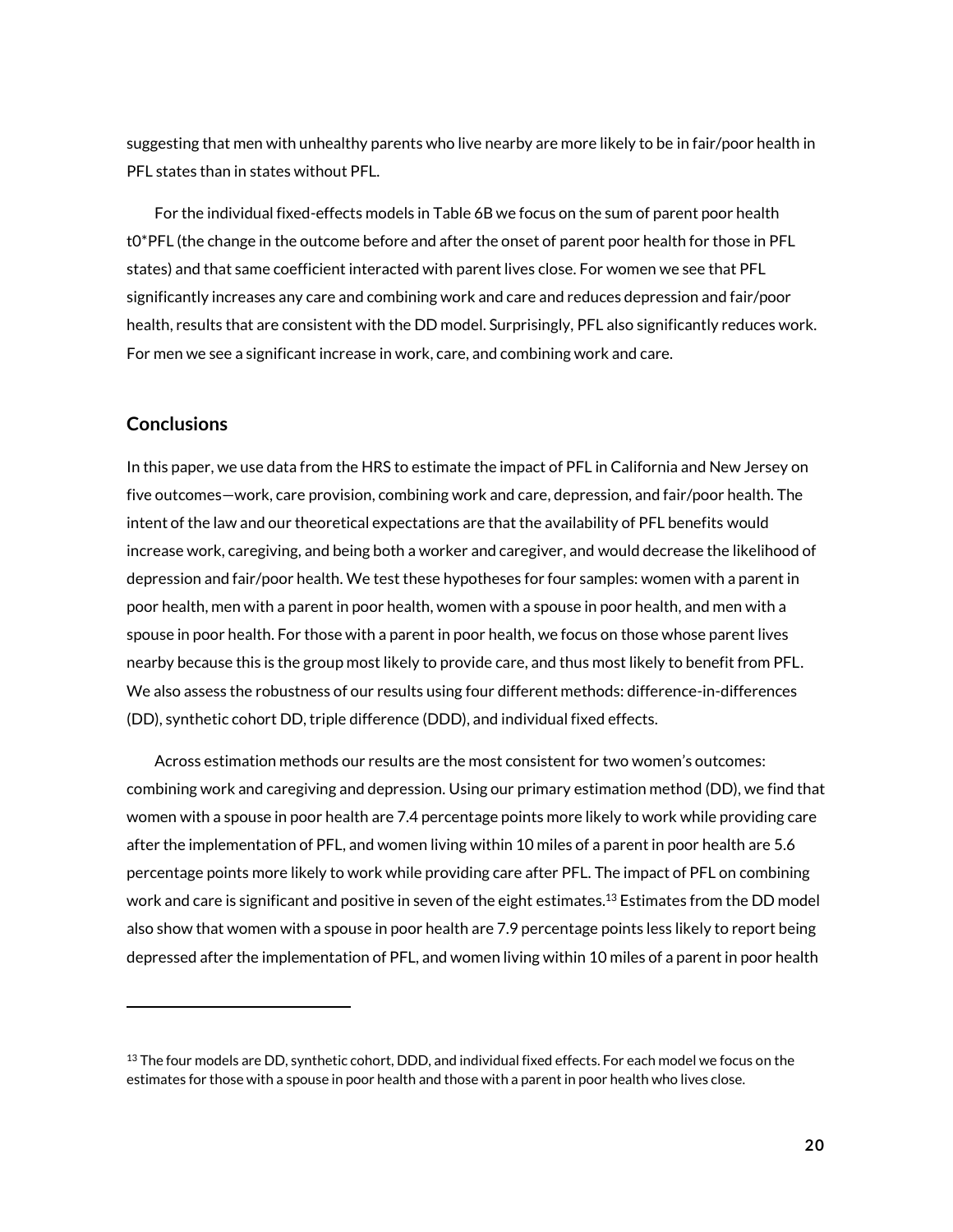are 8.2 percentage points less likely to report being depressed. The impact of PFL on this outcome is significant in seven of the eight estimates. There is also some consistent evidence, especially for women with a spouse in poor health, that PFL significantly reduces the likelihood that they will also report fair/poor health.

The results for men are often inconsistent across the different models, the coefficients are less likely to be significant, and when they are significant, they are more likely to be in a direction that is inconsistent with theoretical expectations. For example, there are a number of cases where the results indicate that living in a PFL state reduces work for men with a spouse in poor health or living near a parent in poor health. Many of our models, especially for men living near parents in poor health, also show that PFL increases the likelihood that the respondent reports fair/poor health. It is not surprising that the results for men are less statistically significant than for women because the literature shows that women are more likely to be caregivers than men. Men are more likely to provide care for a spouse in poor health than for a parent in poor health, but it is likely that there is a greater stigma for men taking caregiving leave than for women, and that possibility could reduce the benefits of PFL for men with either a parent or a spouse in poor health.

Our findings of a positive effect of PFL on employment outcomes for those with a spouse in poor health are consistent with the two other recent studies that looked at the effect of PFL on this group. However, the literature that assesses the impact of PFL on those with parents in poor health is less conclusive. When we focused on potential caregivers with parents in poor health and did not distinguish between those with parents who lived near or far, our results were similarly inconclusive. One innovation of this paper, however, was the realization that it was those with parents living nearby who would be most likely to benefit from PFL. When we included interaction terms that allowed us to make that distinction, the results for women became clearer, more consistent across models and with our expectations, and similar to results for those with a spouse in poor health, where distance was not a factor. Overall, our results provide evidence about the importance of paid family leave policies in supporting potential caregivers and mitigating the negative consequences of caregiving that have been found in other literature.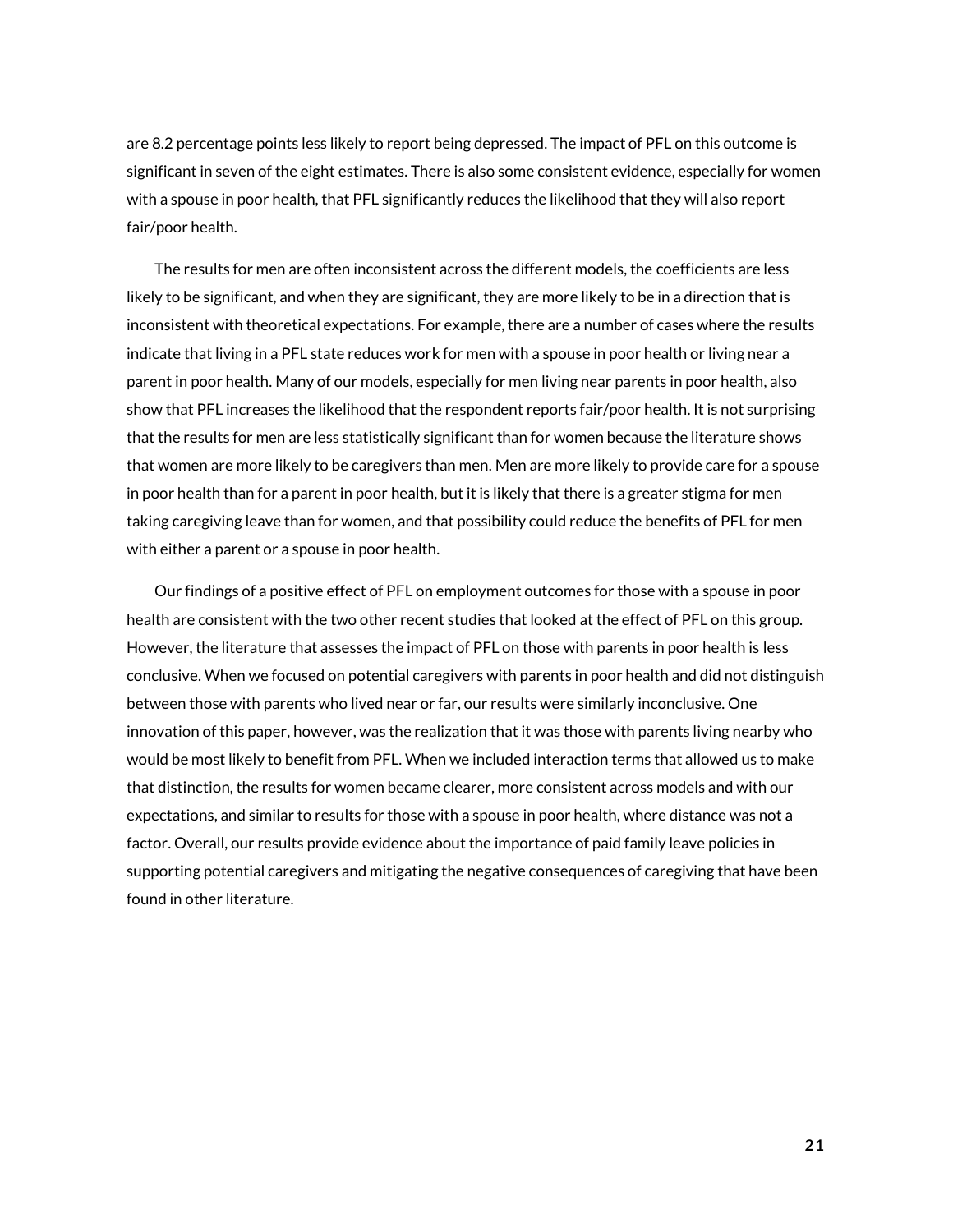## **References**

- Abadie, Alberto. 2020. "Using synthetic controls: Feasibility, data requirements, and methodological aspects." *Journal of Economic Literature*, forthcoming.
- Abramowitz, Joelle & Marcus Dillender. 2021. "Effects of Paid Family Leave on Work and Caregiving by Older Adults." Working Paper, University of Michigan.
- Allen, Tammy D., David E. Herst, Carly S. Bruck, and Martha Sutton. 2000. "Consequences Associated with Work-To-Family Conflict: A Review and Agenda for Future Research." *Journal of Occupational Health Psychology* 5, no. 2: 278-308.
- Anand, Priyanka, Laura Dague, and Kathryn L. Wagner. 2021. "The Role of Paid Family Leave in Labor Supply Responses to a Spouse's Disability or Health Shock." No. w28808. National Bureau of Economic Research.
- Arora, Kanika, and Douglas A. Wolf. 2018. "Does Paid Family Leave Reduce Nursing Home Use? The California Experience." *Journal of Policy Analysis and Management* 37, no. 1: 38-62.
- Bana, Sarah, Kelly Bedard, and Maya Rossin-Slater. 2018. "Trends and Disparities in Leave Use under California's Paid Family Leave Program: New Evidence from Administrative Data." *AEA Papers and Proceedings,* 108: 388-91.
- Bartel, Ann P.; Soohyun Kim; Christopher J. Ruhm; and Jane Waldfogel. 2021. "California's Paid Family Leave Law and the Employment of 45-64 Year Old Adults." IZA Discussion Paper Series No. 14380.
- Bartel, Ann P., Maya Rossin‐Slater, Christopher J. Ruhm, Jenna Stearns, and Jane Waldfogel. 2018. "Paid Family Leave, Fathers' Leave‐taking, and Leave‐sharing in Dual‐earner Households." *Journal of Policy Analysis and Management 37*, no. 1: 10-37.
- Baum, Charles L., and Christopher J. Ruhm. 2016. " The Effects of Paid Family Leave in California on Labor Market Outcomes." *Journal of Policy Analysis and Management* 35, no. 2: 333-56.
- Becker, Gary S. 1965. "A Theory of the Allocation of Time." *The Economic Journal*, 75(299): 493-517.
- Black, Sandra E., Diane Whitmore Schanzenbach, and Audrey Breitwieser. 2017. "The recent decline in women's labor force participation." *Driving Growth through Women's Economic Participation*. Washington, DC: The Brookings Institution.
- Bolin, K., B. Lindgren, and P. Lundborg. 2008. "Your next of kind or your own career?: Caring and working among the 50+ of Europe." *Journal of Health Economics* 27 no. 3: 718-738.
- Borenstein, Michael, Larry V. Hedges, Julian PT Higgins, and Hannah R. Rothstein. 2010. "A Basic Introduction to Fixed‐Effect and Random‐Effects Models for Meta‐Analysis." *Research Synthesis Methods* 1, no. 2: 97-111.
- Brown, Scott, Jane Herr, Radha Roy and Jacob Alex Kerman. 2020. "Employee and Worksite Perspectives of the Family and Medical Leave Act: Results from the 2018 Surveys." Abt Associates Report:

[https://www.dol.gov/sites/dolgov/files/OASP/evaluation/pdf/WHD\\_FMLA2018SurveyResults\\_Fin](https://www.dol.gov/sites/dolgov/files/OASP/evaluation/pdf/WHD_FMLA2018SurveyResults_FinalReport_Aug2020.pdf) [alReport\\_Aug2020.pdf.](https://www.dol.gov/sites/dolgov/files/OASP/evaluation/pdf/WHD_FMLA2018SurveyResults_FinalReport_Aug2020.pdf)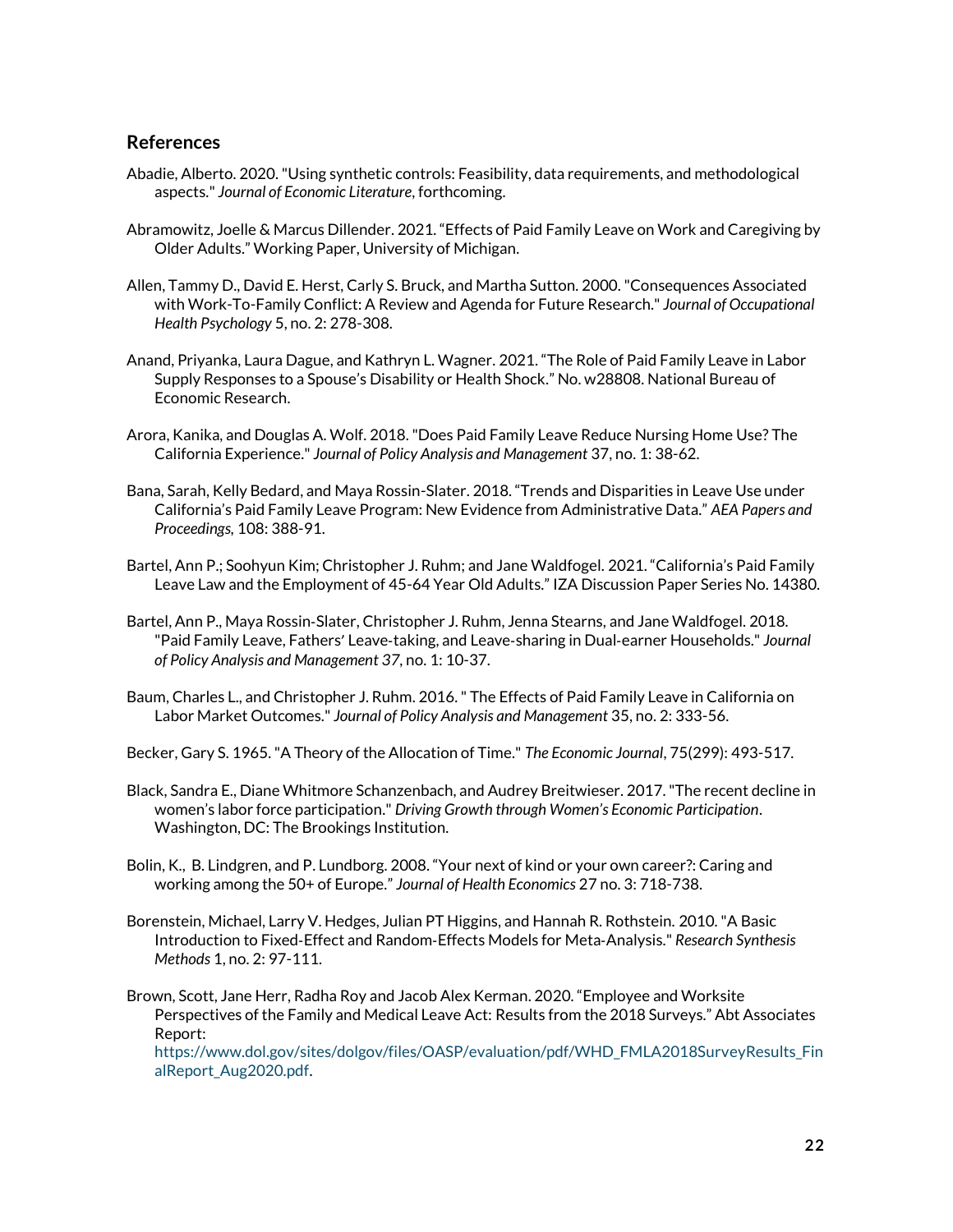- Butrica, Barbara, and Nadia Karamcheva. 2014. "The Impact of Informal Caregiving on Older Adults' Labor Supply and Economic Resources." Final Report. Washington, DC: US Department of Labor.
- Byker, Tanya S. 2016. "Paid Parental Leave Laws in the United States: Does Short-Duration Leave Affect Women's Labor-Force Attachment?" *American Economic Review* 106, no. 5: 242-46.
- Byron, Kristin. 2005. "A Meta-Analytic Review of Work–Family Conflict and Its Antecedents." *Journal of Vocational Behavior* 67, no. 2: 169-98.
- Callaway, Brantly, and Pedro HC Sant'Anna. 2020."Difference-in-Differences with Multiple Time Periods." *Journal of Econometrics*. 225, no. 2: 200-230.
- Compton, Janice and Robert A. Pollak. 2015. "Proximity and Co-residence of Adult Children and their Parents in the United States: Descriptions and Correlates," *Annals of Economics and Statistics,* 117/118: 91-114.
- Crespo, Laura, and Pedro Mira. 2010. "The Empirical Case for Streamlining the NLRB Certification Process." CEMFI Working Paper No. 1007, CEMFI, Madrid, Spain.
- DiCamillo, Mark, and Mervin Field. 2015. *The California Field Poll.* San Francisco: California Center for Research on Women and Families.
- Ettner, Susan L. 1995. "The Impact of "Parent Care" on Female Labor Supply Decisions." *Demography*, 32, no. 1: 63-80.
- Fahle, Sean, and Kathleen McGarry. 2018. "Women Working Longer: Labor Market Implications of Providing Family Care." In *Women Working Longer: Increased Employment at Older Ages*, edited by Claudia Goldin and Lawrence F. Katz, 157-81. Chicago: University of Chicago Press.
- Favreault, Melissa, and Judith Dey. 2015. "Long-Term Services and Supports for Older Americans: Risks and Financing." Washington, DC: US Department of Health and Human Services, Office of the Assistant Secretary for Planning and Evaluation.
- Gareis, Karen C., and Rosalind C. Barnett. 2008. "The Development of a New Measure for Work-Family Research: Community Resource Fit." *Community, Work & Family* 11, no. 3: 273-82.
- Gimm, Gilbert, and Y. Tony Yang. 2016. "The effect of paid leave laws on family caregivers for the elderly." Ageing International 41, no. 2: 214-26.
- Goodman-Bacon, Andrew. 2021. "Difference-in-Differences with Variation in Treatment Timing". *Journal of Econometrics.*
- Hipple, Steven F. 2016. "Labor force participation: what has happened since the peak?," *Monthly Labor Review,* U.S. Bureau of Labor Statistics, September 2016, [https://doi.org/10.21916/mlr.2016.43.](https://doi.org/10.21916/mlr.2016.43)
- Isaacs, Julia B., Olivia Healy, and H. Elizabeth Peters. 2017. "Paid Family Leave in the United States: Time for a New National Policy." Washington, DC: Urban Institute.
- JCHS (Joint Center for Housing Studies of Harvard University). 2016. "Projections and Implications for Housing a Growing Population: Older Adults 2015-2035." Cambridge, MA: Joint Center for Housing Studies of Harvard University.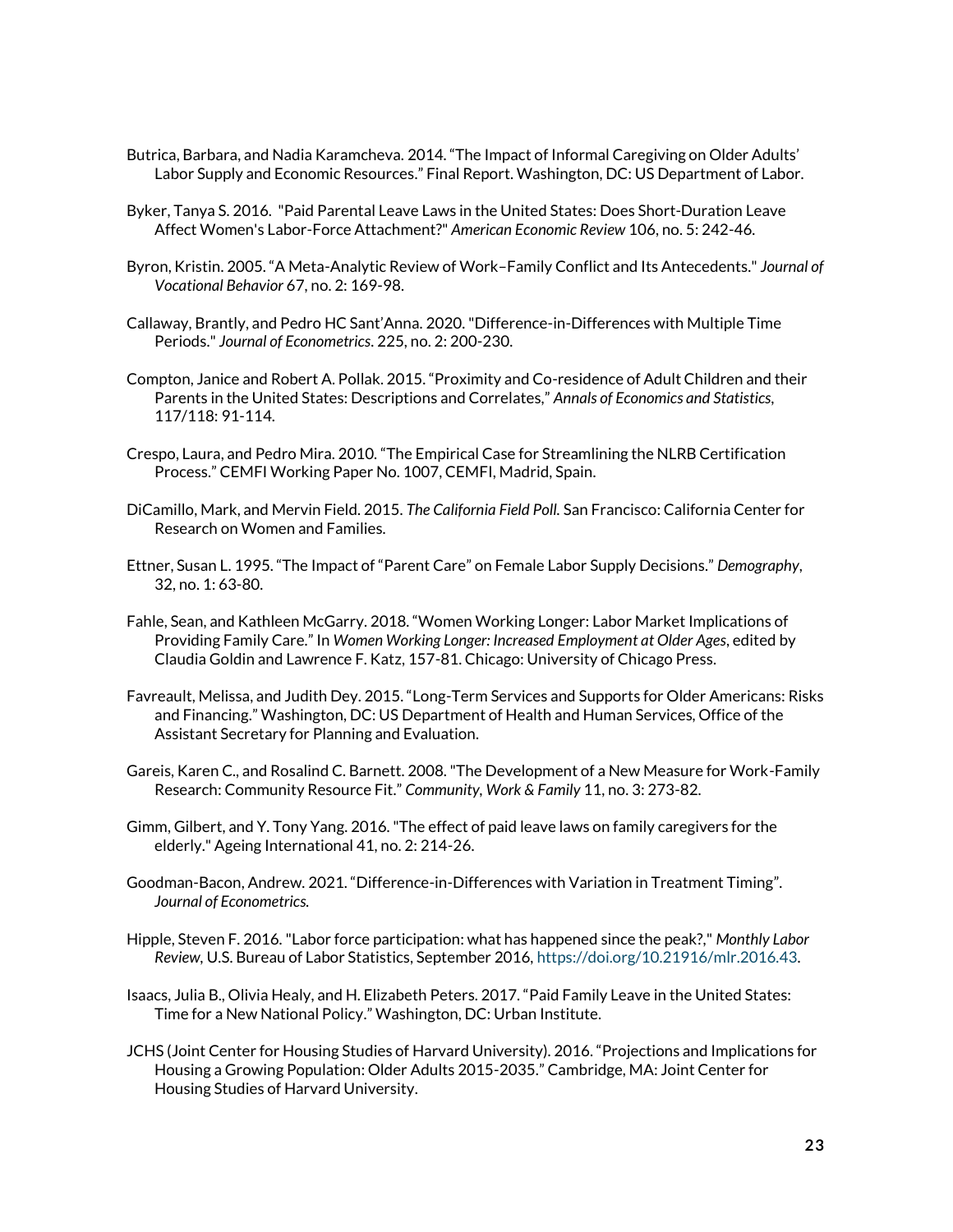- Johnson, Richard W. and Anthony T. Lo Sasso. 2006. "The Impact of Elder Care on Women's Labor Supply." *Inquiry: The Journal of Health Care Organization, Provision, and Financing, 43, no. 3: 195-210.*
- Kang, Ji Young; Sojung Park; BoRin Kim; Eunsun Kwon; and Joonyoung Cho. 2018. "The Effect of California's Paid Family Leave Program on Employment Among Middle-Aged Female Caregivers." The Gerontologist 59, no. 8: 1092-1102.
- Klerman, Jacob A.; Kelly Daley, and Alyssa Pozniak. 2014. Family and Medical Leave in 2012: Technical Report. Prepared for the U.S. Department of Labor, Contract # GS10F0086K: <https://www.dol.gov/sites/dolgov/files/OASP/legacy/files/FMLA-2012-Technical-Report.pdf>.
- Lee, Yeonjung, and Fengyan Tang. 2015. "More caregiving, less working: Caregiving roles and gender difference." *Journal of Applied Gerontology* 34, no. 4: 465-83.
- Lee, Yeonjung and Karen A. Zurlo. 2014. "Spousal caregiving and financial strain among middle-aged and older adults." *International Journal of Aging and Human Development*, 79, no. 4: 302-321.
- Lilly, Meredith B., Audrey Laporte, and Peter C. Coyte. 2010. " Do they care too much to work? The influence of caregiving intensity on the labour force participation of unpaid caregivers in Canada" *Journal of Health Economics* 29, no. 6: 895-903.
- Marks, Stephen R. 1977. "Multiple Roles and Role Strain: Some Notes on Human Energy, Time and Commitment." *American Sociological Review*: 921-36.
- Matthews, Russell A., Julie H. Wayne, and Sara J. McKersie. 2016. "Theoretical Approaches to the Study of Work and Family: Avoiding Stagnation Via Effective Theory Borrowing." In *The Oxford Handbook of Work and Family*, edited by Tammy D. Allen and Lillian T. Eby, 23-35. New York, NY: Oxford University Press.
- Mazanec, Susan R., Barbara J. Daly, Sara L. Douglas, and Amy R. Lipson. 2011. "Work productivity and health of informal caregivers of persons with advanced cancer." *Research in Nursing & Health*, 34, no. 6: 483-495.
- Morefield, Brant; Abby Hoffman; and Jeremy Bray. 2016. "Leaving it to the Family: the Effects of Paid Leave on Adult Child Caregivers." Research on Paid Family Leave, prepared for the Department of Labor, Chief Evaluation Office, DOL-OPS-14-C-0003.
- Mudrazija, Stipica, H. Elizabeth Peters, Barbara Butrica, and Breno Braga. 2021. "Characteristics of Caregiving and Work-related Burdens for Adult Children Caring for Older Parents," Urban Institute Working paper.
- Mudrazija, Stipica, and Richard W. Johnson. 2020. "Economic Impacts of Programs to Support Caregivers: Final Report." Washington, DC: Urban Institute. https://www.urban.org/research/publication/economic-impacts-programs-support-caregiversfinal-report
- NAC (National Alliance for Caregiving), and AARP Institute. 2015. *Caregiving in the U.S.* Bethesda, MD: NAC, and Washington, DC: AARP.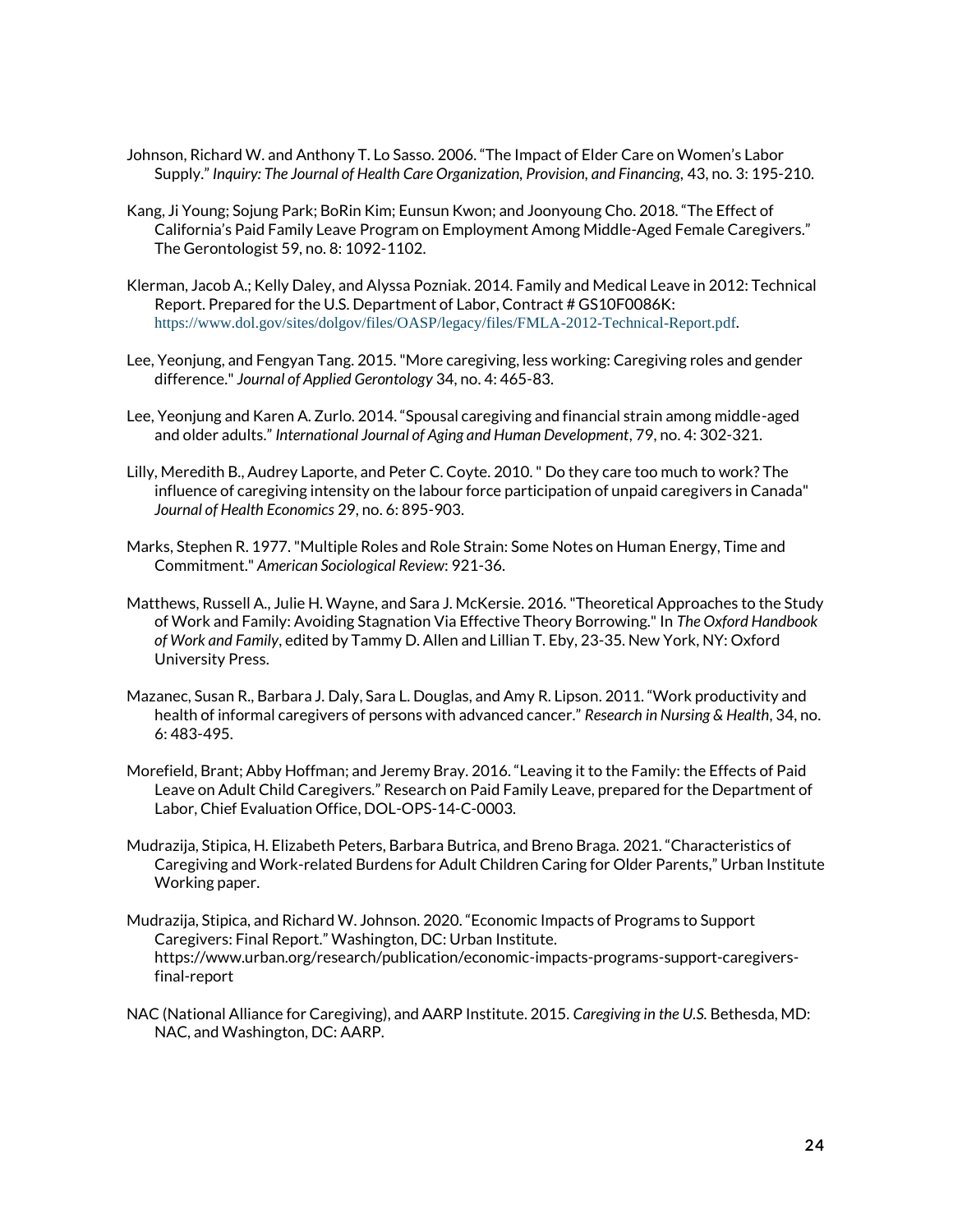- NASEM (National Academies of Science, Engineering, and Medicine). 2016. *Accounting for Social Risk Factors in Medicare Payment: Criteria, Factors, and Methods.* Washington, DC: The National Academies Press.
- Navaie-Waliser, Maryam, Penny H. Feldman, David A. Gould, Carol Levine, Alexis N. Kuerbis, and Karen Donelan. 2002. "Family Caregiving of Persons with Dementia: Prevalence, Health Effects, and Support Strategies." *American Journal of Public Health* 92, no. 3: 409–13.
- Pavalko, Eliza K. and Julie E. Artis. 1997. "Women's Caregiving and Paid Work: Causal Relationships in Late Midlife." *The Journals of Gerontology: Series B*, 52B, no. 4: 170-179,
- Peters, H. Elizabeth; Amelia Coffey; John Marotta, & Alexander Carther. 2021. "Paid Family Leave: Challenges and Experiences of Family Caregivers of Older Adults." Urban Institute Research Report[: https://www.urban.org/sites/default/files/publication/103949/paid-family-leave](https://www.urban.org/sites/default/files/publication/103949/paid-family-leave-challenges-and-experiences-of-family-caregivers-of-older-adults_0.pdf)[challenges-and-experiences-of-family-caregivers-of-older-adults\\_0.pdf.](https://www.urban.org/sites/default/files/publication/103949/paid-family-leave-challenges-and-experiences-of-family-caregivers-of-older-adults_0.pdf)
- Pinquart, Martin, and Silvia Sörensen. 2007. "Correlates of Physical Health of Informal Caregivers: A Metaanalysis." *The Journals of Gerontology Series B: Psychological Sciences and Social Sciences* 62, no. 2: 126-37.
- Pinquart, Martin and Silvia Sörensen. 2003. "Differences between caregivers and noncaregivers in psychological health and physical health: A meta-analysis. *Psychology and Aging*, 18, no.2: 250-267.
- Rossin‐Slater, Maya, Christopher J. Ruhm, and Jane Waldfogel. 2013. "The Effects of California's Paid Family Leave Program on Mothers' Leave‐Taking and Subsequent Labor Market Outcomes." *Journal of Policy Analysis and Management* 32, no. 2: 224-45.
- Ryan, Assumpta, Laurence Taggart, Maria Truesdale-Kennedy, and Eamonn Slevin. 2014. "Issues in caregiving for older people with intellectual disabilities and their ageing family carers: a review and commentary." *International Journal of Older People Nursing*, 9, no. 3: 217-26
- Saad-Lesser, Joelle. (2020). "How Does Paid Family Leave Affect Unpaid Care Providers." *The Journal of the Economics of Aging 17 (*October 2020*)*: 100265.
- Schoeni, Robert F.; Tsai-Chin Cho; & HwaJung, Choi. 2022. "Close enough? Adult Child-to-parent Caregiving and Residential Proximity," *Social Science & Medicine* 292.
- Schor, Edward L. 2003. "Family pediatrics: report of the Task Force on the Family." *Pediatrics*, 111, no. 6.2: 1541-71.
- Schulz, Richard, and Lynn M. Martire. 2004. "Family Caregiving of Persons with Dementia: Prevalence, Health Effects, and Support Strategies." *The American Journal of Geriatric Psychiatry* 12, no. 3: 240- 49.
- Skira, Meghan M. 2015. "Dynamic Wage and Employment Effects of Elder Parent Care." *International Economic Review* 56(1): 63-93.
- Spillman, Brenda C., Jennifer Wolff, Vicki A. Freedman, and Judith D. Kasper. 2014. Informal Caregiving for Older Americans: An Analysis of the 2011 National Study of Caregiving. Washington, DC: Office of the Assistant Secretary for Planning and Evaluation.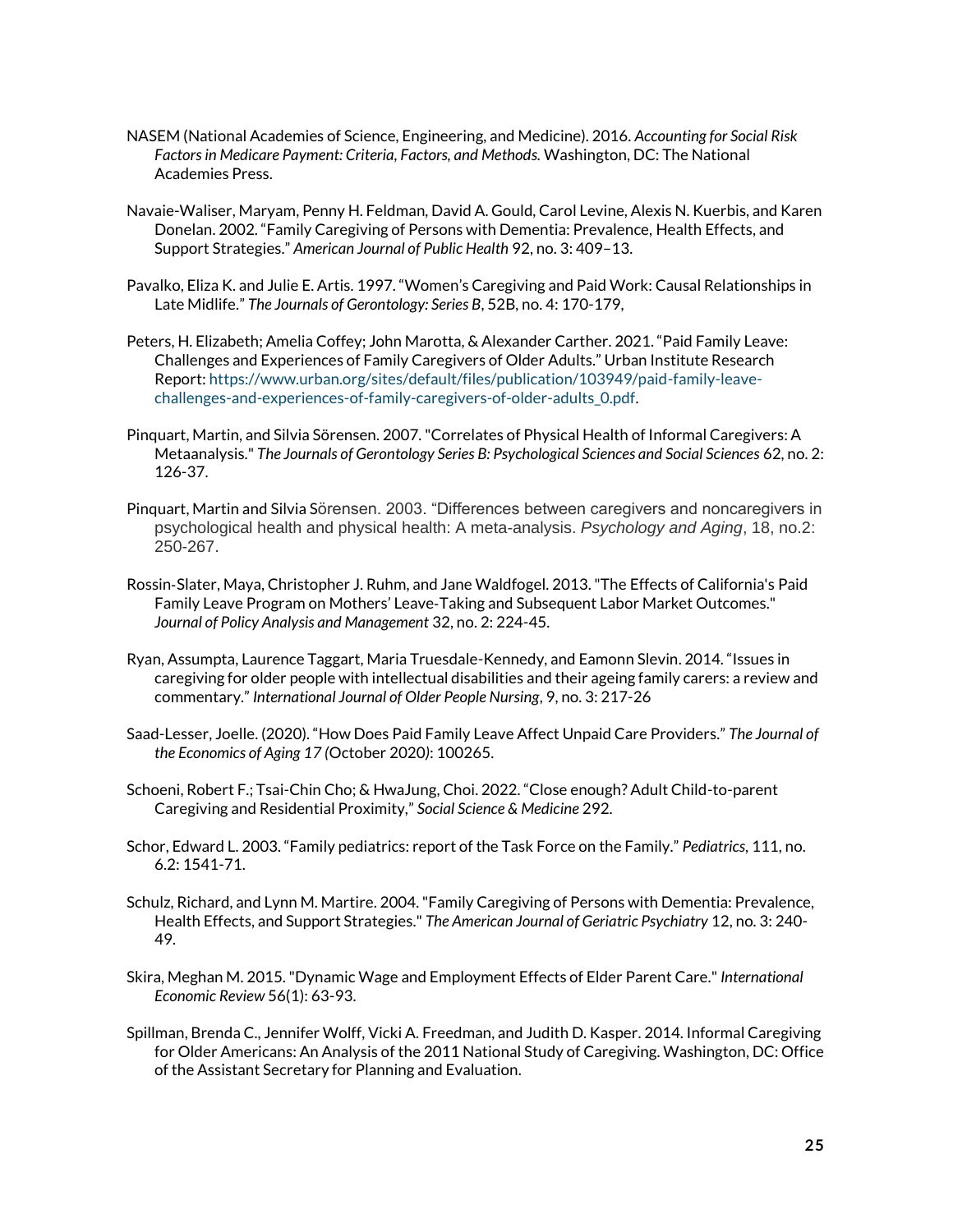- Stanzcyk, Alexandra. 2016. Paid Family Leave May Reduce Poverty Following a Birth: Evidence from California. Chicago: The Employment Instability, Family Wellbeing, and Social Policy Network.
- US Department of Labor, Bureau of Labor Statistics. 2020. "National Compensation Survey: Employee Benefits in the United States, March 2020: [https://www.bls.gov/ncs/ebs/benefits/2020/employee](https://www.bls.gov/ncs/ebs/benefits/2020/employee-benefits-in-the-united-states-march-2020.pdf#page=299)[benefits-in-the-united-states-march-2020.pdf#page=299.](https://www.bls.gov/ncs/ebs/benefits/2020/employee-benefits-in-the-united-states-march-2020.pdf#page=299)
- Van Houtven, Courtney H., Norma B. Coe, and Meghan M. Skira. 2013. "The Effect of Informal Care on Work and Wages." *Journal of Health Economics* 32, no. 1: 240-52.
- Wakabayashi, Chizuko and Katharine M. Donato. 2006. "Does caregiving increase poverty among women in later life? Evidence from the Health and Retirement survey." *Journal of Health and Social Behavior*, 47, no. 3: 258-74.
- Wakabayashi, Chizuko, and Katharine M. Donato. 2005. "The consequences of caregiving: Effects on women's employment and earnings." *Population Research and Policy Review* 24, no. 5: 467-88.
- Waldfogel, Jane. 1999. "The Impact of the Family and Medical Leave Act." *Journal of Policy Analysis and Management 18*, no. 2: 281-302.
- Wolf, Douglas A. and Beth J. Soldo. 1994. "Married Women's Allocation of Time to Employment and Care of Elderly Parents." *The Journal of Human Resources: Special Issue: The Family and Intergenerational Relations*, 29, no. 4: 1259-1276.
- Wolff, Jennifer L., Brenda C. Spillman, Vicki A. Freedman, and Judith D. Kasper. 2016. "A National Profile of Family and Unpaid Caregivers Who Assist Older Adults with Health Care Activities." *Journal of the American Medical Association: Internal Medicine.* 176, no. 3: 372-9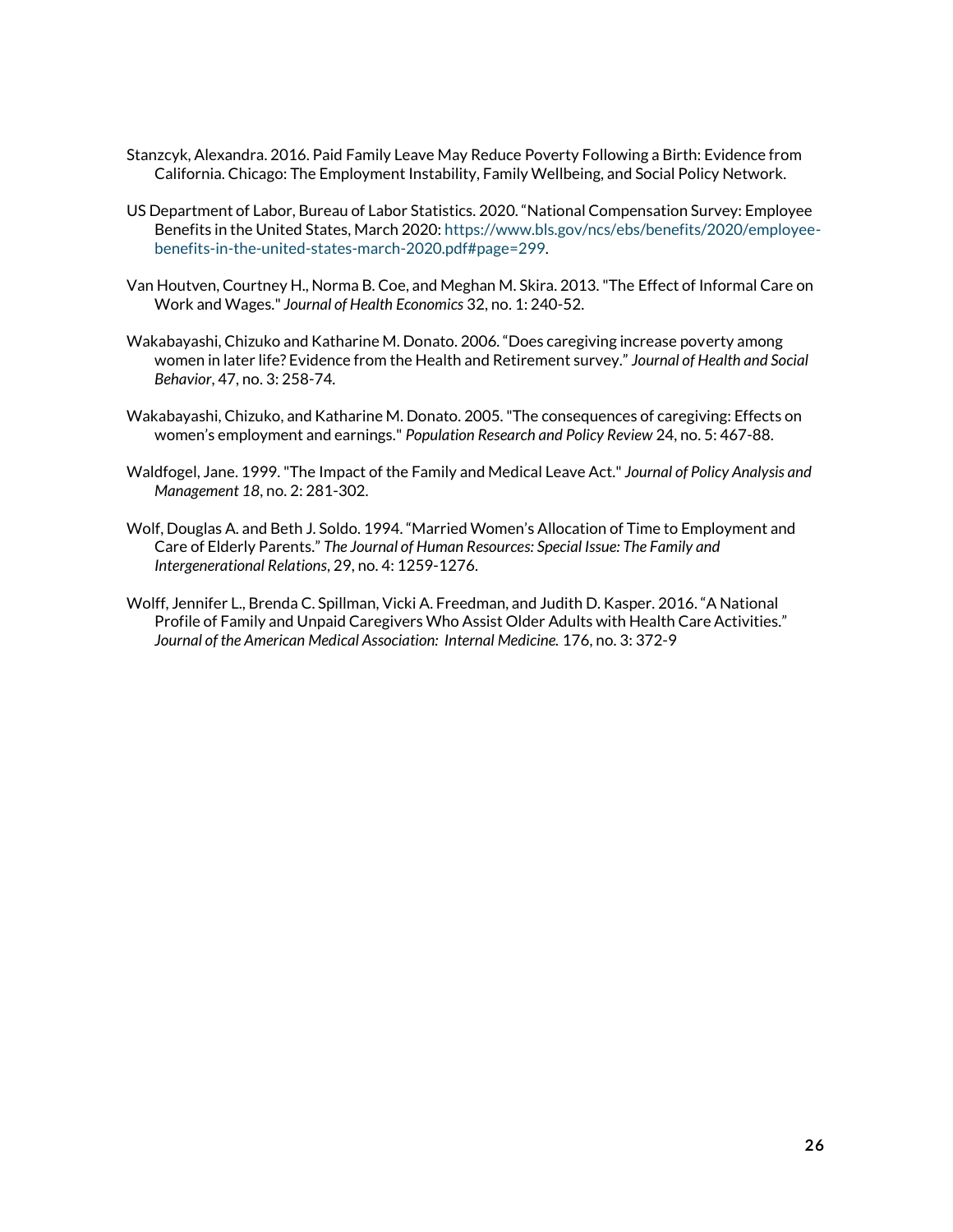# TABLES AND FIGURES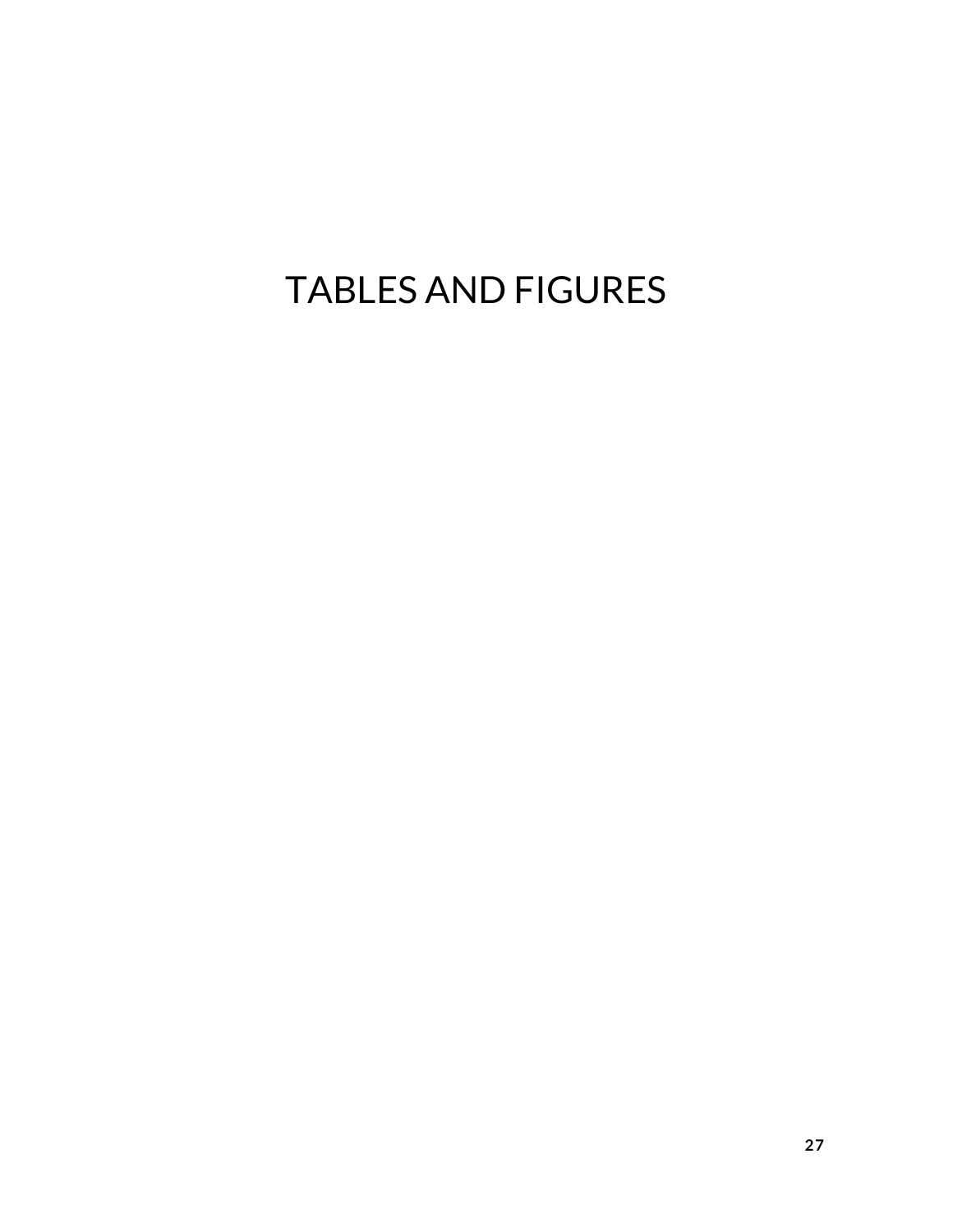#### FIGURE 1



#### **State-Level Labor Force Participation Rates of Adults Ages 51 to 70 in California, New Jersey, and Synthetic Cohorts, 1996-2016**

**Source:** Authors' analysis of the Health and Retirement Study, 1996-2016.

**Note:** Dashed lines identify the pre- and post-PFL years in California and New Jersey. In the construction of weights for the synthetic control groups, we use the values of the pretreatment outcome measured in 1996 and 2000 in California and 1996, 2000, and 2004 in New Jersey as well as other pre-treatment characteristics: share non-Hispanic black, share Hispanic, share other non-white race and ethnicity, share without a high school diploma, share with high school diploma or equivalent, share with some college education, and median household income. The optimal weights are those that minimize the synthetic's mean squared prediction error.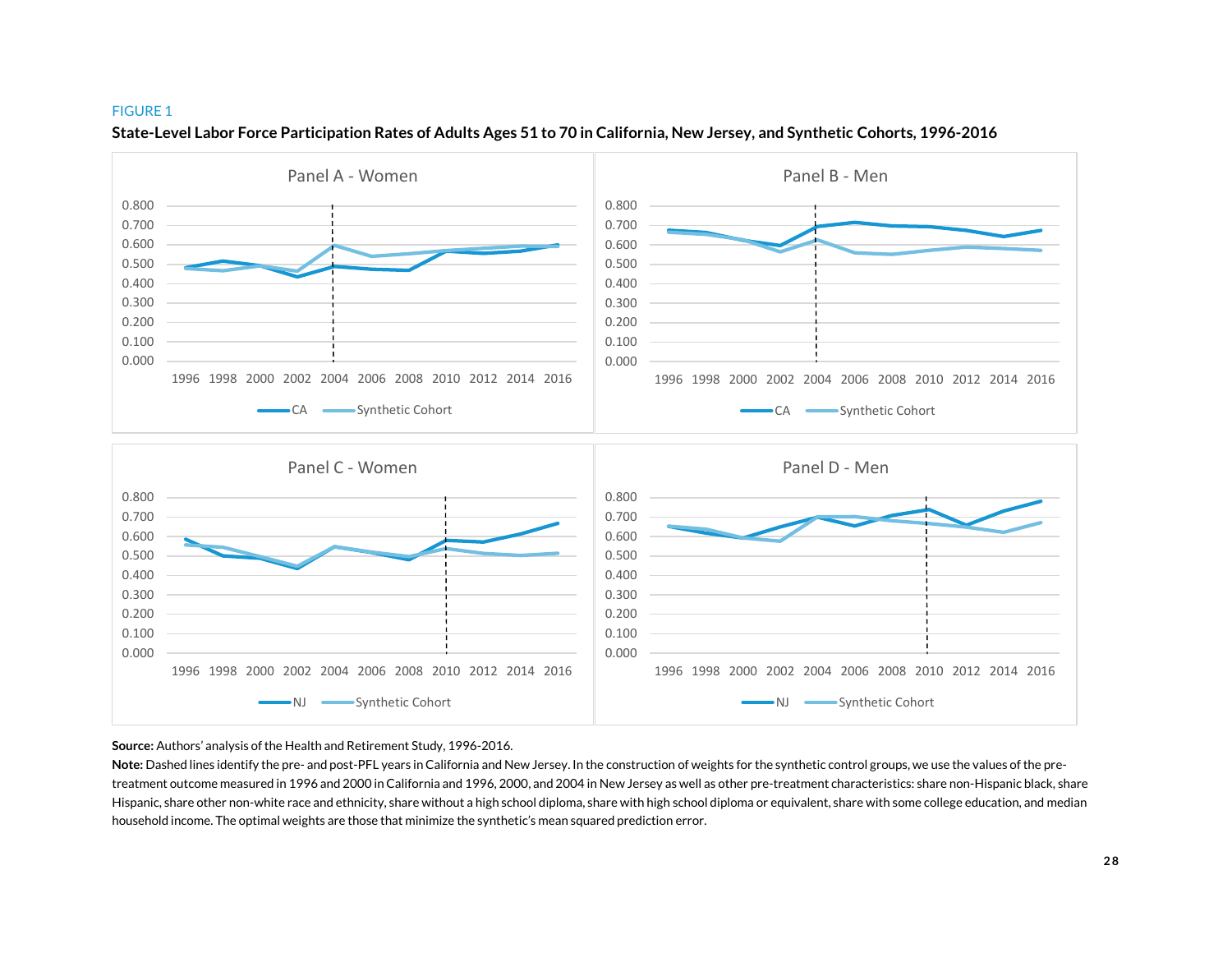## TABLE 1

## **Work and Care Among Adults Ages 51 to 70 with Living Parents or Spouses in 2016 by Spouse or Parent Health Status**

|                     |                | <b>Spouse Sample</b> |                |             | <b>Parent Sample</b> |             |                |             |  |  |
|---------------------|----------------|----------------------|----------------|-------------|----------------------|-------------|----------------|-------------|--|--|
|                     |                | <b>Women</b>         |                | Men         |                      | Women       |                | Men         |  |  |
|                     | <b>Healthy</b> | Poor Health          | <b>Healthy</b> | Poor Health | <b>Healthy</b>       | Poor Health | <b>Healthy</b> | Poor Health |  |  |
| Any work*           | 63.4%          | 56.4%                | 75.0%          | 59.7%       | 74.0%                | 68.3%       | 80.2%          | 76.1%       |  |  |
| Any care**          | 1.7%           | 33.9%                | 1.4%           | 39.6%       | 2.5%                 | 29.0%       | 1.4%           | 10.7%       |  |  |
| Work & care         | 0.8%           | 17.1%                | 0.9%           | 22.3%       | 1.6%                 | 17.8%       | 1.2%           | 6.4%        |  |  |
| Care only           | 0.9%           | 16.9%                | 0.5%           | 17.3%       | 0.8%                 | 11.3%       | 0.2%           | 4.3%        |  |  |
| Work only           | 62.6%          | 39.3%                | 74.1%          | 37.5%       | 72.4%                | 50.5%       | 79.0%          | 69.7%       |  |  |
| <b>Neither</b>      | 35.7%          | 26.8%                | 24.5%          | 23.0%       | 25.1%                | 20.4%       | 19.6%          | 19.6%       |  |  |
| <b>Observations</b> | 3.091          | 426                  | 3.146          | 407         | 1.582                | 815         | 1,326          | 638         |  |  |

**Source:** Authors' analysis of the Health and Retirement Study, 2016.

\*Any work can be slightly different than the sum of Work & care and Work only due to rounding.

\*\* Any care can be slightly different than the sum of Work & care and Care only due to rounding.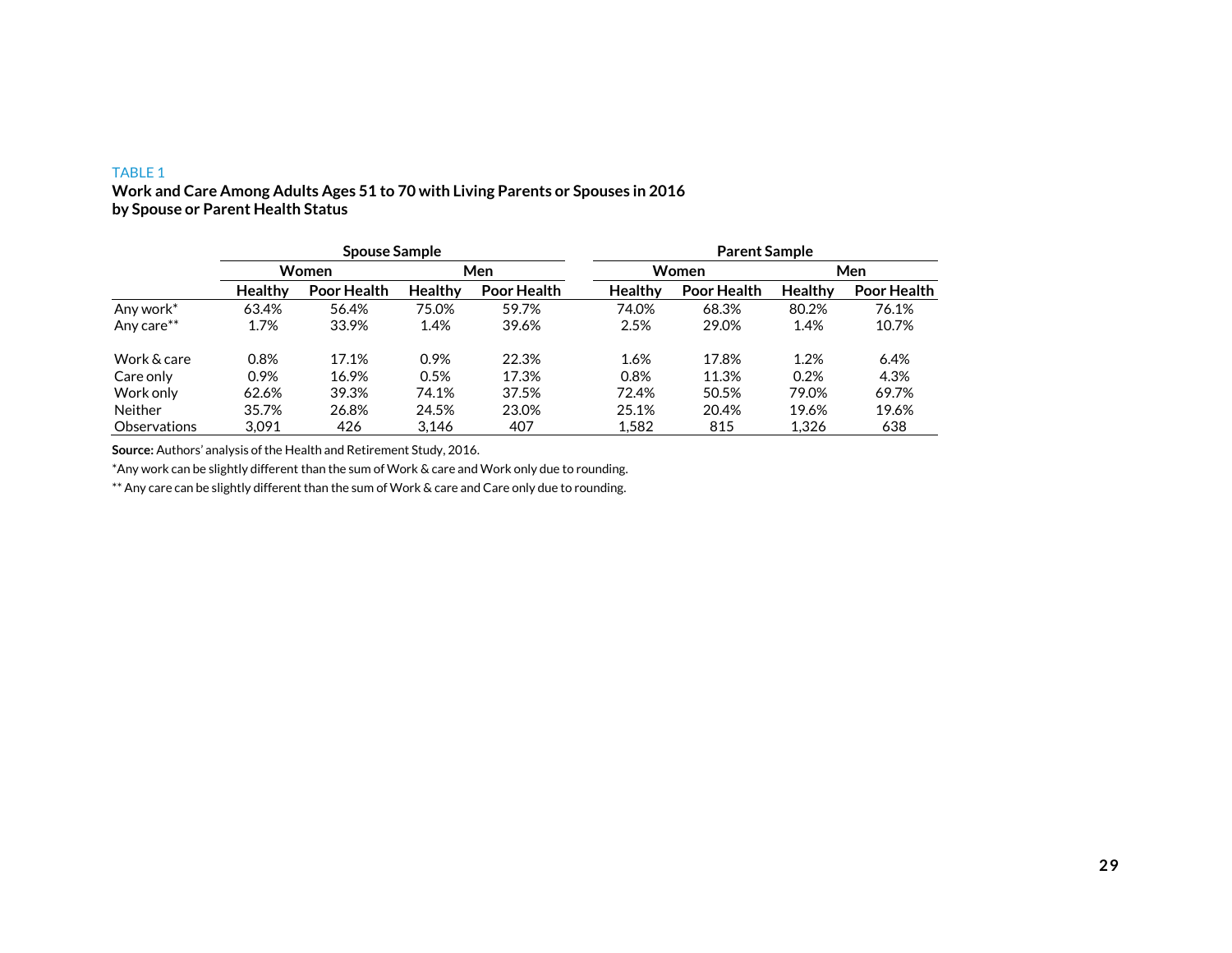## TABLE 2

# **Means of Regression Variables for Adults Ages 51 to 70 with Spouses or Parents in Poor Health**

|                               | <b>Spouse Sample</b>     |           |                          |           | <b>Parent Sample</b> |           |      |           |
|-------------------------------|--------------------------|-----------|--------------------------|-----------|----------------------|-----------|------|-----------|
|                               |                          | Women     |                          | Men       |                      | Women     |      | Men       |
|                               | Mean                     | Std. Dev. | Mean                     | Std. Dev. | Mean                 | Std. Dev. | Mean | Std. Dev. |
| <b>Dependent Variables</b>    |                          |           |                          |           |                      |           |      |           |
| Work $(%)$                    | 50.6                     |           | 56.2                     |           | 64.3                 |           | 73.7 |           |
| $Care (\%)$                   | 38.8                     |           | 40.8                     |           | 27.2                 |           | 11.8 |           |
| Work & care (%)               | 18.6                     |           | 21.2                     |           | 16.1                 |           | 7.5  |           |
| Depressed (%)                 | 16.3                     |           | 13.3                     |           | 15.1                 |           | 10.5 |           |
| Fair or poor health (%)       | 28.4                     |           | 33.3                     |           | 20.2                 |           | 20.8 |           |
| <b>Independent Variables</b>  |                          |           |                          |           |                      |           |      |           |
| Age                           | 60.9                     | 5.4       | 61.2                     | 5.2       | 58.5                 | 4.7       | 58.7 | 4.7       |
| Non-Hispanic white (%)        | 77.7                     |           | 71.4                     |           | 77.2                 |           | 77.8 |           |
| Non-Hispanic black (%)        | 9.6                      |           | 11.8                     |           | 9.3                  |           | 8.5  |           |
| Hispanic (%)                  | 9.9                      |           | 12.2                     |           | 9.8                  |           | 10.0 |           |
| Other race and ethnicity (%)  | 2.9                      |           | 4.6                      |           | 3.7                  |           | 3.6  |           |
| No high school diploma (%)    | 17.9                     |           | 23.3                     |           | 9.6                  |           | 11.0 |           |
| High school diploma (%)       | 39.5                     |           | 33.7                     |           | 31.3                 |           | 27.5 |           |
| Some college (%)              | 25.2                     |           | 24.1                     |           | 28.4                 |           | 27.8 |           |
| College degree (%)            | 17.3                     |           | 18.9                     |           | 30.6                 |           | 33.7 |           |
| Married/Partnered (%)         |                          |           |                          |           | 70.6                 |           | 78.3 |           |
| Children < 18% (%)            | 7.0                      |           | 9.6                      |           | 8.6                  |           | 14.8 |           |
| Parent unmarried (%)          | $\overline{\phantom{a}}$ |           | $\overline{\phantom{a}}$ |           | 74.0                 |           | 70.3 |           |
| State unemployment rate       | 6.1                      | 2.0       | 6.0                      | 2.0       | 6.0                  | 2.1       | 6.0  | 2.0       |
| Duration of poor health spell | 1.9                      | 1.3       | 1.9                      | 1.3       | 1.8                  | 1.1       | 1.7  | 1.0       |
| Parent lives close (%)        |                          |           | $\blacksquare$           |           | 42.7                 |           | 40.4 |           |
| <b>PFL (%)</b>                | 9.7                      |           | 8.2                      |           | 9.9                  |           | 9.7  |           |
| PFL*Parent lives close        |                          |           |                          |           | 3.9                  |           | 2.9  |           |
| Observations                  |                          | 3,858     |                          | 3,549     |                      | 6,764     |      | 5,149     |

**Source:** Authors' analysis of the Health and Retirement Study, 1996-2016.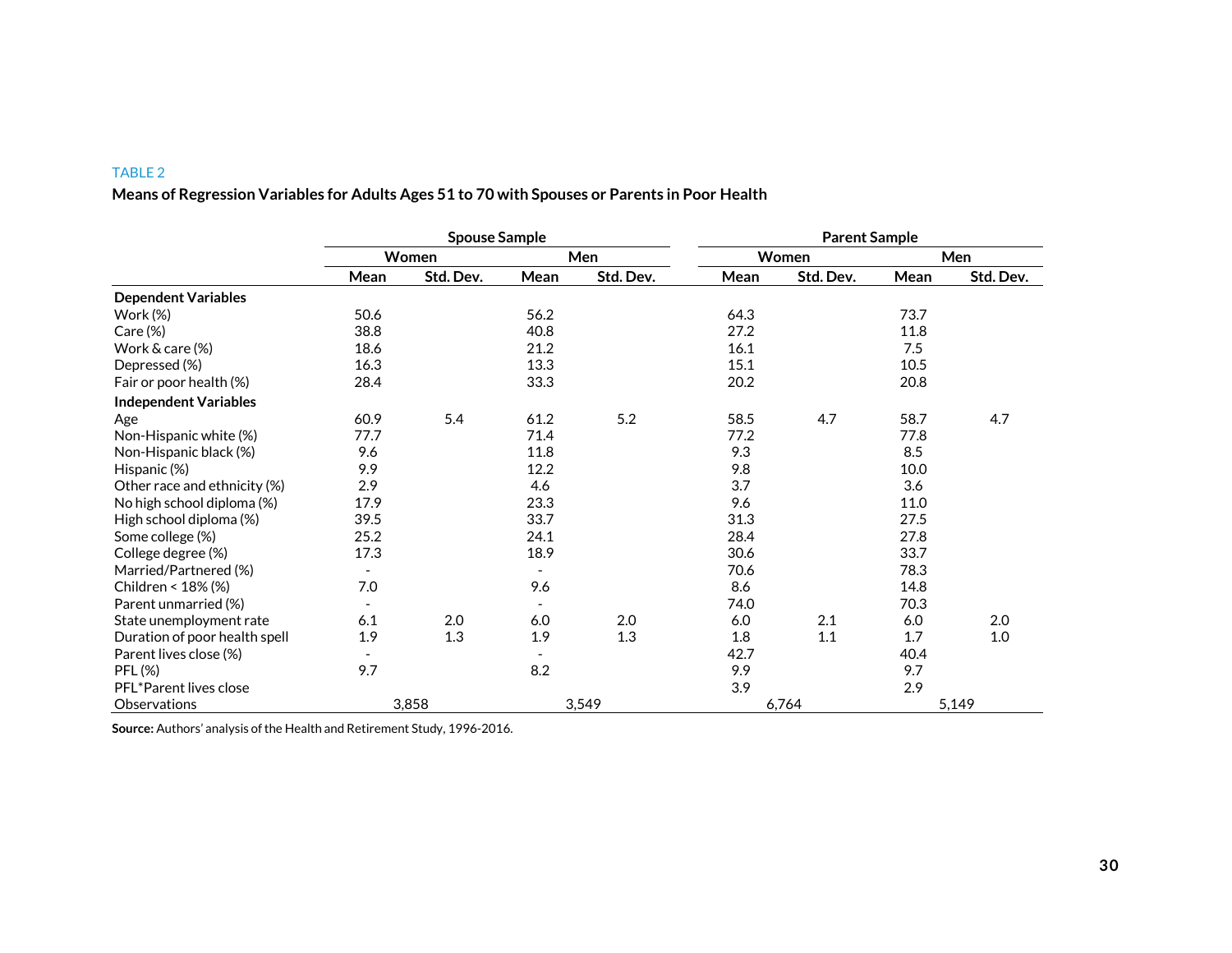## TABLE 3A

**Difference-in-Difference Regression Coefficients of PFL on Outcomes for Adults Ages 51 to 70 with Spouses in Poor Health**

|                 |            |          | Work &    |                  | <b>Fair/Poor</b> |
|-----------------|------------|----------|-----------|------------------|------------------|
|                 | Work       | Care     | Care      | <b>Depressed</b> | <b>Health</b>    |
|                 | (1)        | (2)      | (3)       | (4)              | (5)              |
| Panel A - Women |            |          |           |                  |                  |
| PFL             | $0.245***$ | $-0.008$ | $0.074**$ | $-0.079***$      | $-0.094***$      |
|                 | (0.074)    | (0.062)  | (0.032)   | (0.024)          | (0.030)          |
| R-squared       | 0.224      | 0.100    | 0.098     | 0.072            | 0.140            |
| Panel B - Men   |            |          |           |                  |                  |
| <b>PFL</b>      | $-0.090**$ | 0.010    | $-0.025$  | $-0.011$         | $0.060**$        |
|                 | (0.034)    | (0.027)  | (0.018)   | (0.019)          | (0.023)          |
| R-squared       | 0.212      | 0.076    | 0.101     | 0.060            | 0.111            |

**Source:** Authors' analysis of the Health and Retirement Study, 1996-2016.

**Notes:** Panel A includes 3,858 person-year observations and Panel B includes 3,549 person-year observations. Regressions also control for race and ethnicity, educational attainment, presence of children under age 18, duration of spouse poor health spell, and state-level unemployment rates, as well as age, year, and state effects and are estimated with robust standard errors (shown in parentheses) clustered by state. \*p < .10; \*\*p < .05; \*\*\*p < .01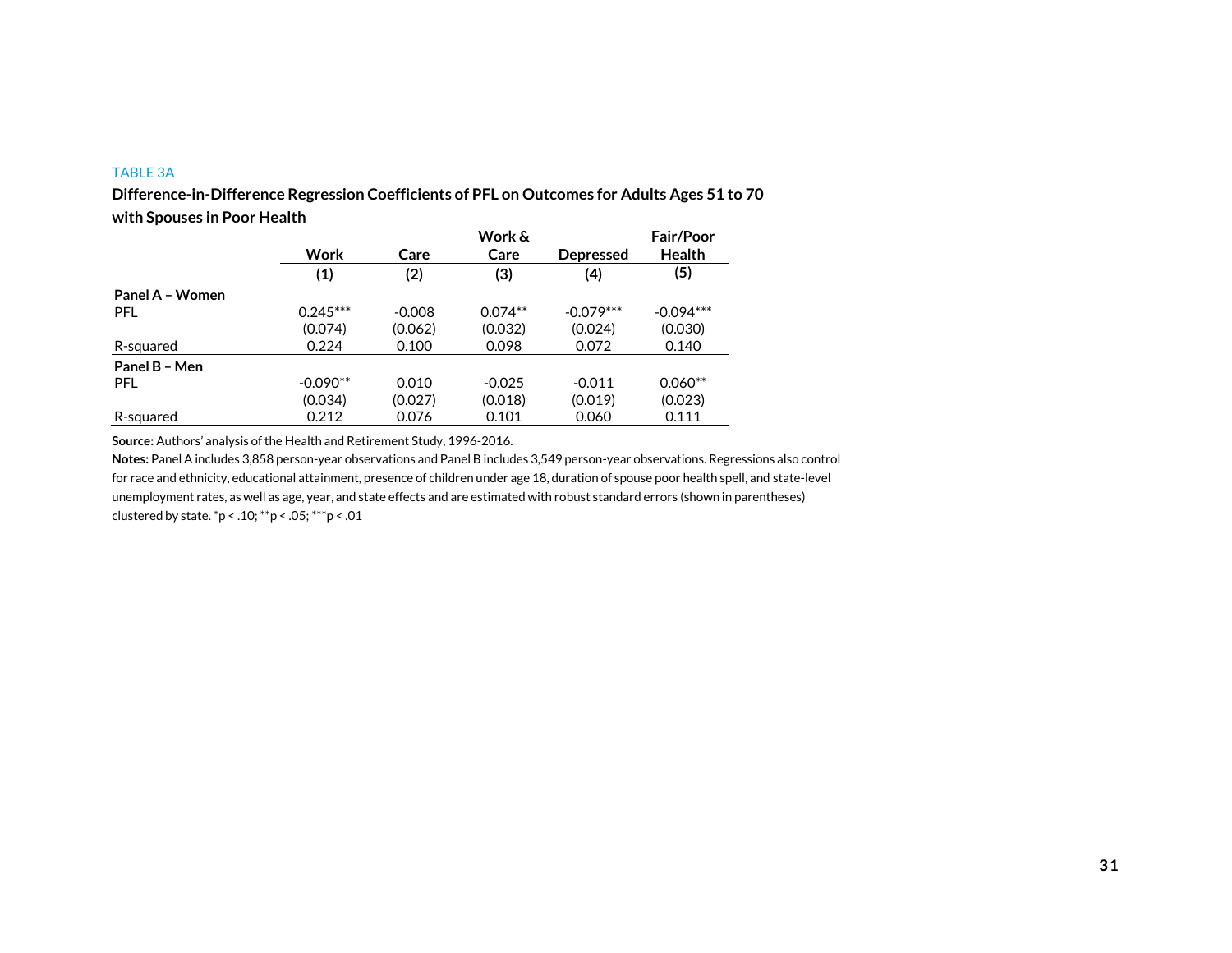## TABLE 3B

|                              |          | Work        |            | Care       |         | <b>Work &amp; Care</b> | <b>Depressed</b> |            | <b>Fair/Poor Health</b> |             |
|------------------------------|----------|-------------|------------|------------|---------|------------------------|------------------|------------|-------------------------|-------------|
|                              | (1a)     | (1b)        | (2a)       | (2b)       | (3a)    | (3b)                   | (4a)             | (4b)       | (5a)                    | (5b)        |
| Panel A - Women              |          |             |            |            |         |                        |                  |            |                         |             |
| <b>PFL</b>                   | 0.042    | $0.047*$    | 0.027      | $-0.018$   | 0.011   | $-0.019$               | $-0.054$         | $-0.036$   | $-0.058**$              | $-0.061***$ |
|                              | (0.038)  | (0.026)     | (0.019)    | (0.017)    | (0.011) | (0.014)                | (0.037)          | (0.030)    | (0.026)                 | (0.020)     |
| Parent lives close*PFL       |          | $-0.012$    |            | $0.116***$ |         | $0.075***$             |                  | $-0.046**$ |                         | 0.009       |
|                              |          | (0.049)     |            | (0.015)    |         | (0.020)                |                  | (0.020)    |                         | (0.028)     |
| PFL + Parent lives close*PFL |          | 0.035       |            | $0.098***$ |         | $0.056***$             |                  | $-0.082*$  |                         | $-0.052$    |
| R-squared                    | 0.145    | 0.145       | 0.086      | 0.088      | 0.065   | 0.066                  | 0.073            | 0.074      | 0.140                   | 0.140       |
| Panel B - Men                |          |             |            |            |         |                        |                  |            |                         |             |
| <b>PFL</b>                   | $-0.023$ | 0.023       | $0.054***$ | $0.038**$  | 0.024   | 0.012                  | $-0.028*$        | $-0.027**$ | $-0.008$                | $-0.047$    |
|                              | (0.019)  | (0.026)     | (0.015)    | (0.016)    | (0.019) | (0.025)                | (0.015)          | (0.013)    | (0.056)                 | (0.063)     |
| Parent lives close*PFL       |          | $-0.148***$ |            | $0.052***$ |         | 0.039                  |                  | $-0.004$   |                         | $0.124***$  |
|                              |          | (0.024)     |            | (0.014)    |         | (0.026)                |                  | (0.035)    |                         | (0.020)     |
| PFL + Parent lives close*PFL |          | $-0.125***$ |            | $0.090***$ |         | $0.051***$             |                  | $-0.031$   |                         | 0.077       |
| R-squared                    | 0.174    | 0.176       | 0.067      | 0.068      | 0.058   | 0.059                  | 0.074            | 0.074      | 0.126                   | 0.128       |

**Source:** Authors' analysis of the Health and Retirement Study, 1996-2016.

**Notes:** Panel A includes 6,764 person-year observations and Panel B includes 5,149 person-year observations. Regressions also control for race and ethnicity, educational attainment, marital status, presence of children under age 18, whether parent is unmarried, duration of parent poor health spell, and state-level unemployment rates, as well as age, year, and state effects and are estimated with robust standard errors (shown in parentheses) clustered by state. \*p < .10; \*\*p < .05; \*\*\*p < .01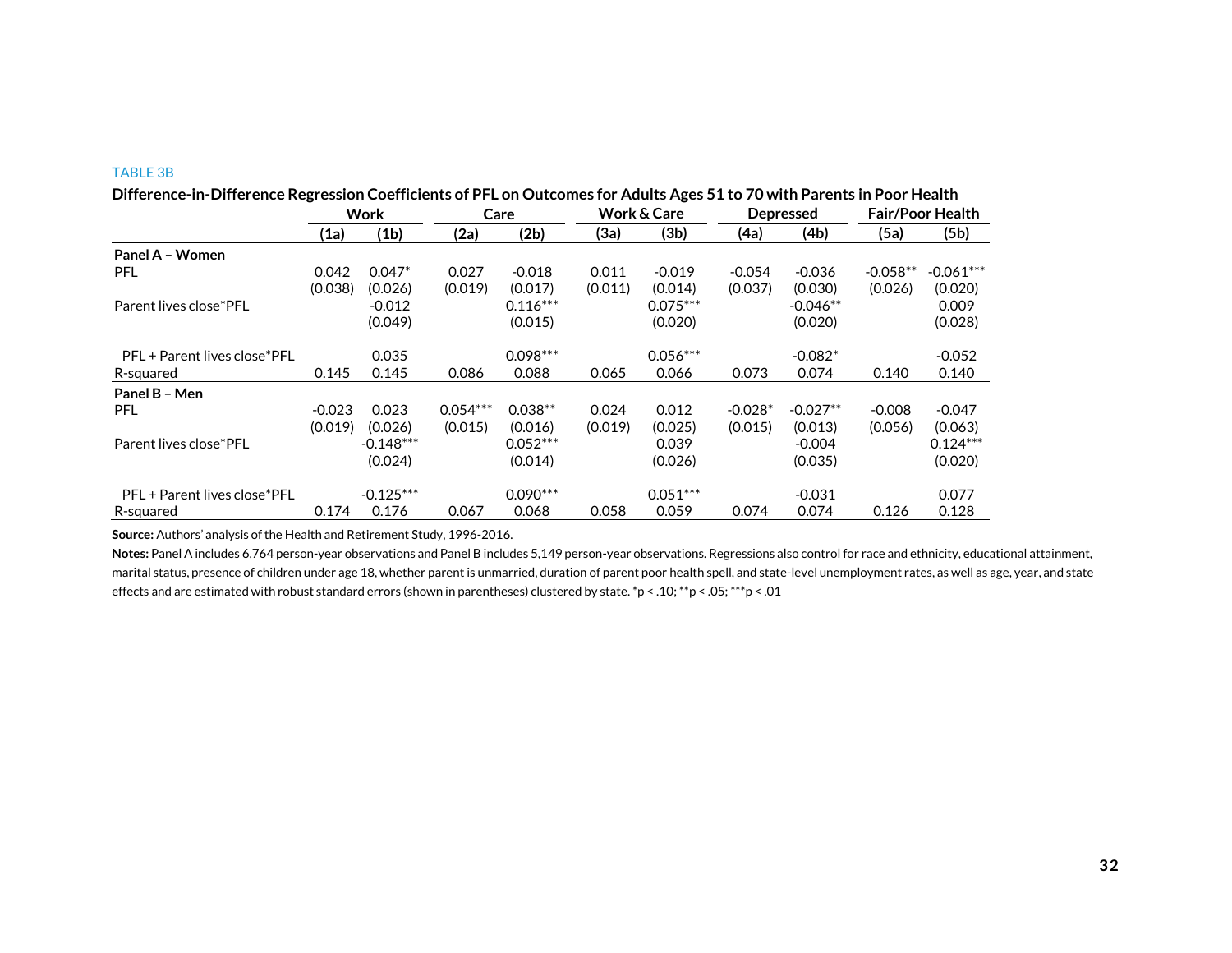## TABLE 4A

**Difference-in-Difference Regression Coefficients of California PFL on Outcomes for Adults Ages 51 to 70 with Spouses in Poor Health**

|                 |             |            | Work &    |                  | <b>Fair/Poor</b> |
|-----------------|-------------|------------|-----------|------------------|------------------|
|                 | Work        | Care       | Care      | <b>Depressed</b> | <b>Health</b>    |
|                 | (1)         | (2)        | (3)       | (4)              | (5)              |
| Panel A - Women |             |            |           |                  |                  |
| <b>PFL</b>      | $0.179***$  | $-0.065**$ | $0.054**$ | $-0.068***$      | $-0.076**$       |
|                 | (0.031)     | (0.025)    | (0.022)   | (0.022)          | (0.029)          |
| R-squared       | 0.225       | 0.103      | 0.102     | 0.074            | 0.14             |
| Panel B - Men   |             |            |           |                  |                  |
| <b>PFL</b>      | $-0.069***$ | $-0.006$   | $-0.018$  | 0.002            | $0.061**$        |
|                 | (0.025)     | (0.023)    | (0.021)   | (0.016)          | (0.028)          |
| R-squared       | 0.208       | 0.08       | 0.103     | 0.059            | 0.109            |

**Source:** Authors' analysis of the Health and Retirement Study, 1996-2016.

**Notes:** Panel A includes 3,752 person-year observations and Panel B includes 3,457 person-year observations. Regressions also control for race and ethnicity, educational attainment, presence of children under age 18, duration of spouse poor health spell, and state-level unemployment rates, as well as age, year, and state effects and are estimated with robust standard errors (shown in parentheses) clustered by state. \*p < .10; \*\*p < .05; \*\*\*p < .01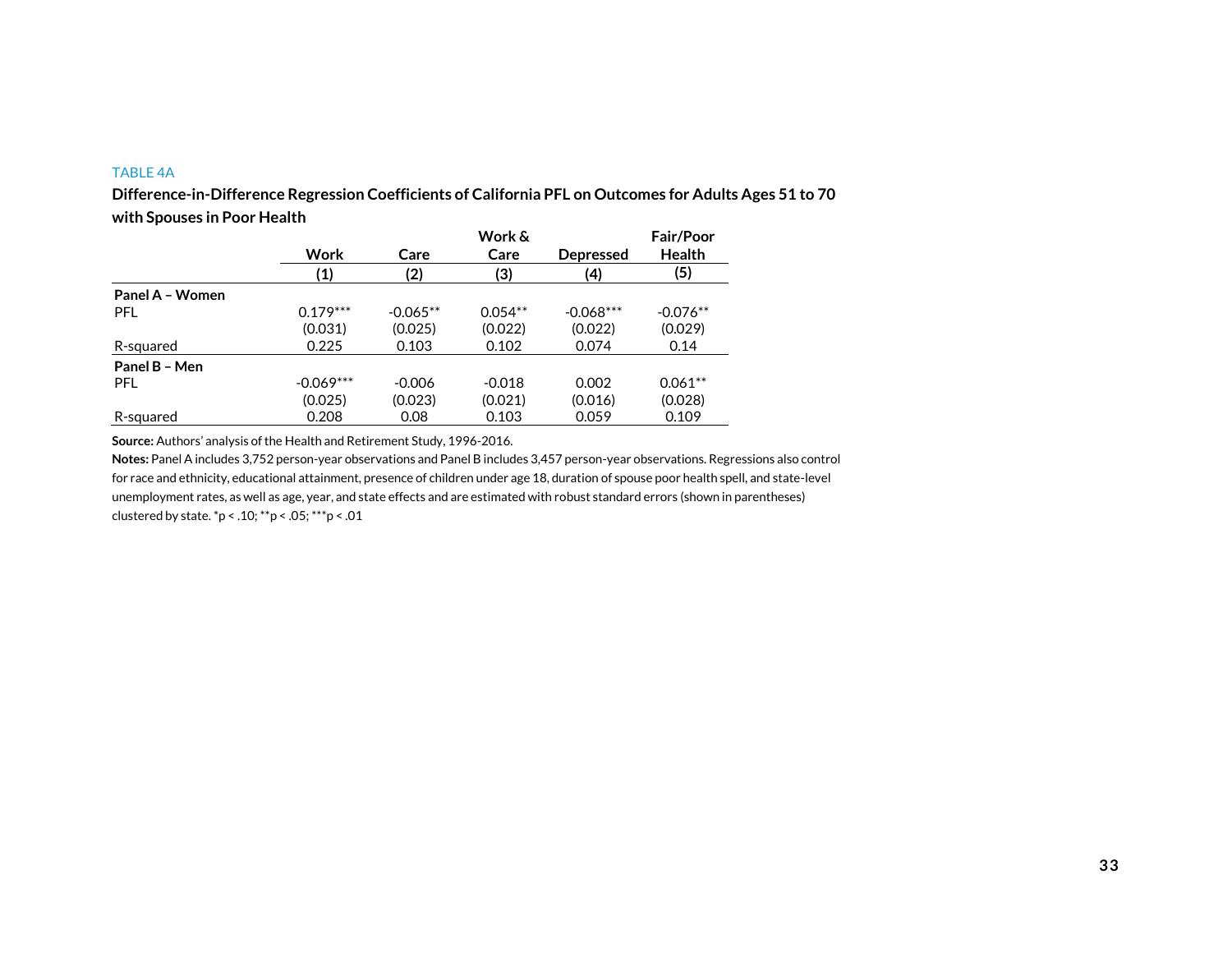#### TABLE 4B

| Difference-in-Difference Regression Coefficients of California PFL on Outcomes for Adults Ages 51 to 70 with Parents in Poor Health |           |             |            |            |         |                        |             |                  |            |                         |  |
|-------------------------------------------------------------------------------------------------------------------------------------|-----------|-------------|------------|------------|---------|------------------------|-------------|------------------|------------|-------------------------|--|
|                                                                                                                                     | Work      |             | Care       |            |         | <b>Work &amp; Care</b> |             | <b>Depressed</b> |            | <b>Fair/Poor Health</b> |  |
|                                                                                                                                     | (1a)      | (1b)        | (2a)       | (2b)       | (3a)    | (3b)                   | (4a)        | (4b)             | (5a)       | (5b)                    |  |
| Panel A - Women                                                                                                                     |           |             |            |            |         |                        |             |                  |            |                         |  |
| PFL.                                                                                                                                | 0.013     | 0.033       | $0.043***$ | $-0.006$   | 0.014   | $-0.01$                | $-0.021$    | $-0.009$         | $-0.039**$ | $-0.050***$             |  |
|                                                                                                                                     | (0.020)   | (0.022)     | (0.016)    | (0.013)    | (0.011) | (0.011)                | (0.014)     | (0.013)          | (0.016)    | (0.016)                 |  |
| Parent lives close*PFL                                                                                                              |           | $-0.054**$  |            | $0.129***$ |         | $0.066***$             |             | $-0.032**$       |            | $0.030**$               |  |
|                                                                                                                                     |           | (0.023)     |            | (0.015)    |         | (0.015)                |             | (0.014)          |            | (0.014)                 |  |
| PFL + Parent lives close*PFL                                                                                                        |           | $-0.021$    |            | $0.123***$ |         | $0.056***$             |             | $-0.041**$       |            | $-0.020$                |  |
| R-squared                                                                                                                           | 0.148     | 0.148       | 0.085      | 0.086      | 0.065   | 0.065                  | 0.073       | 0.073            | 0.139      | 0.139                   |  |
| Panel B - Men                                                                                                                       |           |             |            |            |         |                        |             |                  |            |                         |  |
| <b>PFL</b>                                                                                                                          | $-0.035*$ | 0.002       | $0.053***$ | $0.036**$  | 0.008   | $-0.009$               | $-0.036***$ | $-0.027**$       | $0.042***$ | 0.008                   |  |
|                                                                                                                                     | (0.017)   | (0.019)     | (0.015)    | (0.017)    | (0.011) | (0.012)                | (0.012)     | (0.012)          | (0.015)    | (0.015)                 |  |
| Parent lives close*PFL                                                                                                              |           | $-0.133***$ |            | $0.063***$ |         | $0.062***$             |             | $-0.035**$       |            | $0.121***$              |  |
|                                                                                                                                     |           | (0.020)     |            | (0.013)    |         | (0.012)                |             | (0.013)          |            | (0.020)                 |  |
| PFL + Parent lives close*PFL                                                                                                        |           | $-0.131***$ |            | $0.099***$ |         | $0.053***$             |             | $-0.062***$      |            | $0.129***$              |  |
| R-squared                                                                                                                           | 0.173     | 0.175       | 0.070      | 0.07       | 0.061   | 0.062                  | 0.073       | 0.073            | 0.125      | 0.126                   |  |

**Difference-in-Difference Regression Coefficients of California PFL on Outcomes for Adults Ages 51 to 70 with Parents in Poor Health**

**Source:** Authors' analysis of the Health and Retirement Study, 1996-2016.

**Notes:** Panel A includes 6,572 person-year observations and Panel B includes 5,023 person-year observations. Regressions also control for race and ethnicity, educational attainment, marital status, presence of children under age 18, whether parent is unmarried, duration of parent poor health spell, and state-level unemployment rates, as well as age, year, and state effects and are estimated with robust standard errors (shown in parentheses) clustered by state. \*p < .10; \*\*p < .05; \*\*\*p < .01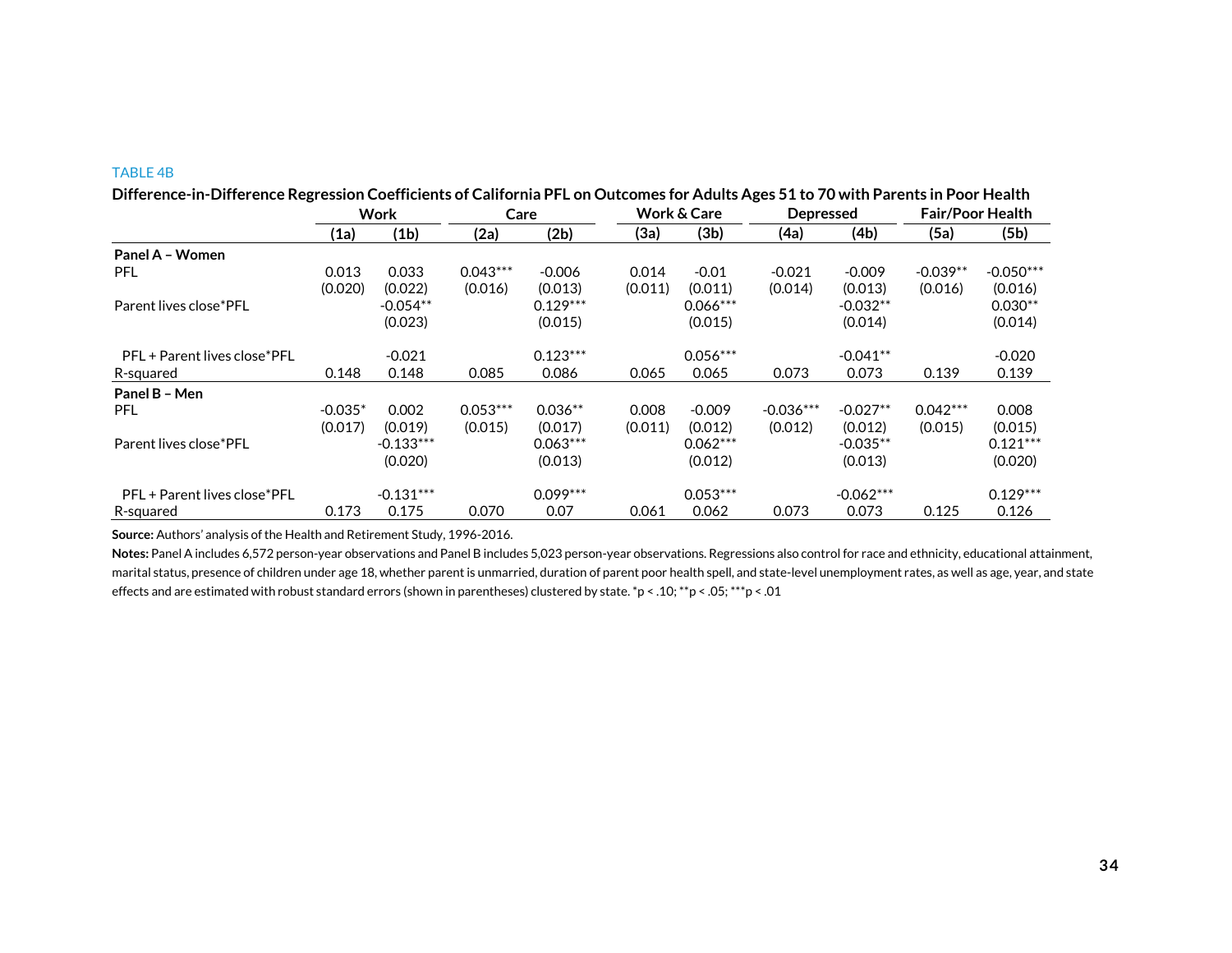#### TABLE 5A

**Synthetic Cohort Analysis of Difference-in-Difference Regression Coefficients of PFL on Outcomes** 

|                 |            | Work &      |          |                  |               |  |  |  |  |
|-----------------|------------|-------------|----------|------------------|---------------|--|--|--|--|
|                 | Work       | Care        | Care     | <b>Depressed</b> | <b>Health</b> |  |  |  |  |
|                 | (1)        | (2)         | (3)      | (4)              | (5)           |  |  |  |  |
| Panel A - Women |            |             |          |                  |               |  |  |  |  |
| PFL             | $0.224***$ | $-0.131***$ | 0.047    | $-0.093***$      | $-0.085***$   |  |  |  |  |
|                 | (0.059)    | (0.019)     | (0.053)  | (0.033)          | (0.012)       |  |  |  |  |
| Panel B - Men   |            |             |          |                  |               |  |  |  |  |
| <b>PFL</b>      | $-0.066**$ | 0.035       | $-0.014$ | $-0.033**$       | 0.058         |  |  |  |  |
|                 | (0.030)    | (0.035)     | (0.045)  | (0.013)          | (0.052)       |  |  |  |  |

**for Adults Ages 51 to 70 with Spouses in Poor Health**

**Source:** Authors' analysis of the Health and Retirement Study, 1996-2016.

**Notes:** Coefficients are from a fixed-effects meta-analysis that combines synthetic control estimates from California and New Jersey regressions. Regressions also control

for race and ethnicity, educational attainment, presence of children under age 18, duration of spouse poor health spell, and state-level

unemployment rates, as well as age, year, and state effects and are estimated with robust standard errors (shown in parentheses)

clustered by state. \*p < .10; \*\*p < .05; \*\*\*p < .01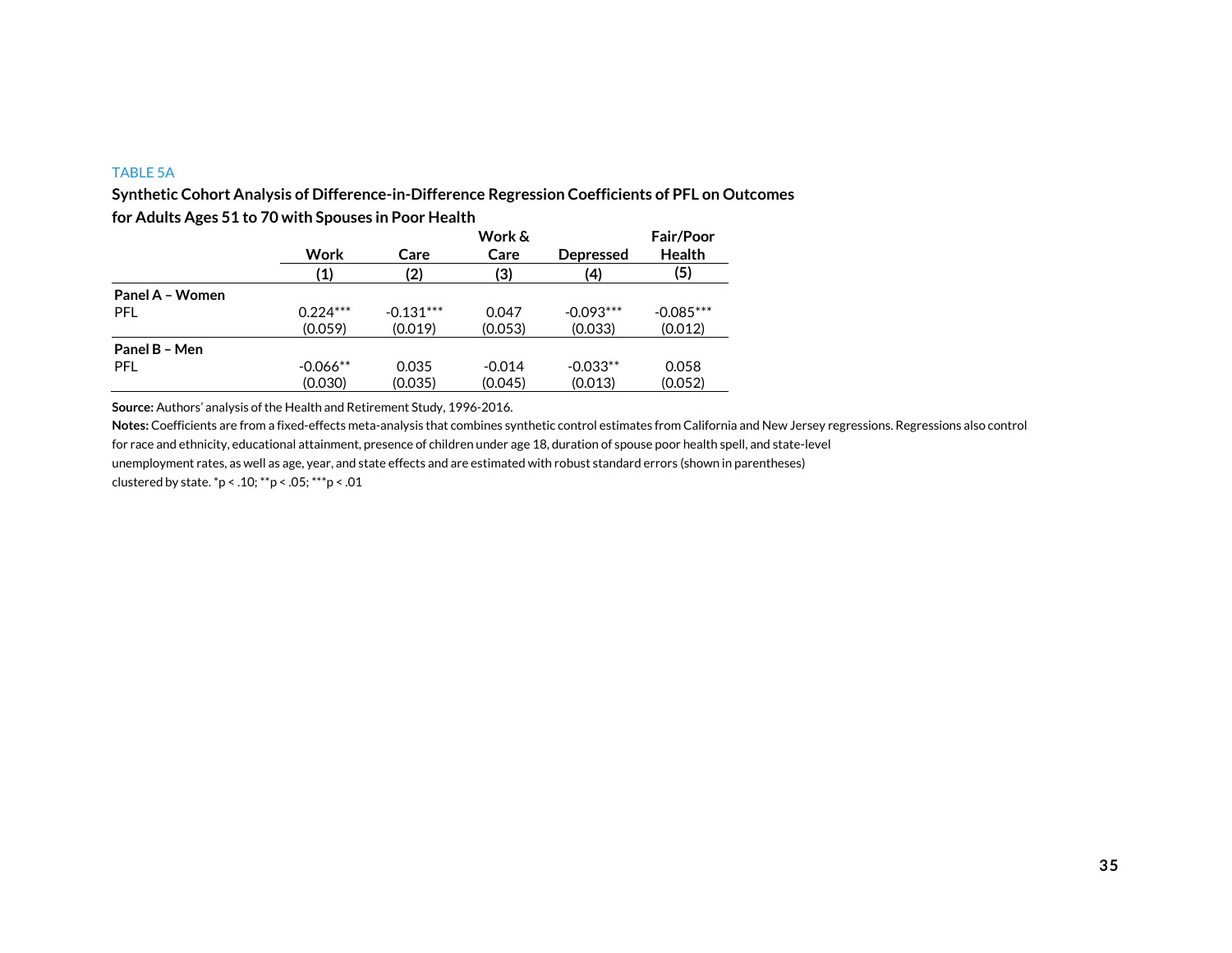#### TABLE 5B

**Synthetic Cohort Analysis of Difference-in-Difference Regression Coefficients of PFL on Outcomes for Adults Ages 51 to 70 with Parents in Poor Health**

|                              | <b>Work</b>  |                   | Care     |           | <b>Work &amp; Care</b><br><b>Depressed</b> |             |             |             | <b>Fair/Poor Health</b> |            |
|------------------------------|--------------|-------------------|----------|-----------|--------------------------------------------|-------------|-------------|-------------|-------------------------|------------|
|                              | $\mathbf{a}$ | (1 <sub>b</sub> ) | (2a)     | (2b)      | (3a)                                       | (3b)        | (4a)        | (4b)        | (5a)                    | (5b)       |
| Panel A - Women              |              |                   |          |           |                                            |             |             |             |                         |            |
| <b>PFL</b>                   | $0.144***$   |                   | $-0.027$ |           | 0.004                                      |             | $-0.039***$ |             | $0.043***$              |            |
|                              | (0.022)      |                   | (0.020)  |           | (0.017)                                    |             | (0.011)     |             | (0.011)                 |            |
| PFL + Parent lives close*PFL |              | $0.170***$        |          | 0.029     |                                            | $0.108***$  |             | $-0.028***$ |                         | $0.056***$ |
| Panel B - Men                |              |                   |          |           |                                            |             |             |             |                         |            |
| <b>PFL</b>                   | 0.030        |                   | 0.028    |           | $-0.014$                                   |             | $-0.059***$ |             | $-0.020$                |            |
|                              | (0.022)      |                   | (0.026)  |           | (0.013)                                    |             | (0.022)     |             | (0.020)                 |            |
| PFL + Parent lives close*PFL |              | $-0.136***$       |          | $0.029**$ |                                            | $-0.032***$ |             | $-0.010$    |                         | $0.174***$ |

**Source:** Authors' analysis of the Health and Retirement Study, 1996-2016.

**Notes:** Coefficients are from a fixed-effects meta-analysis that combines synthetic control estimates from California and New Jersey regressions. Regressions also control for race and ethnicity, educational attainment, marital status, presence of children under age 18, whether parent is unmarried, duration of parent poor health spell, and state-level unemployment rates, as well as age, year, and state effects and are estimated with robust standard errors (shown in parentheses) clustered by state. \*p < .10; \*\*p < .05; \*\*\*p < .01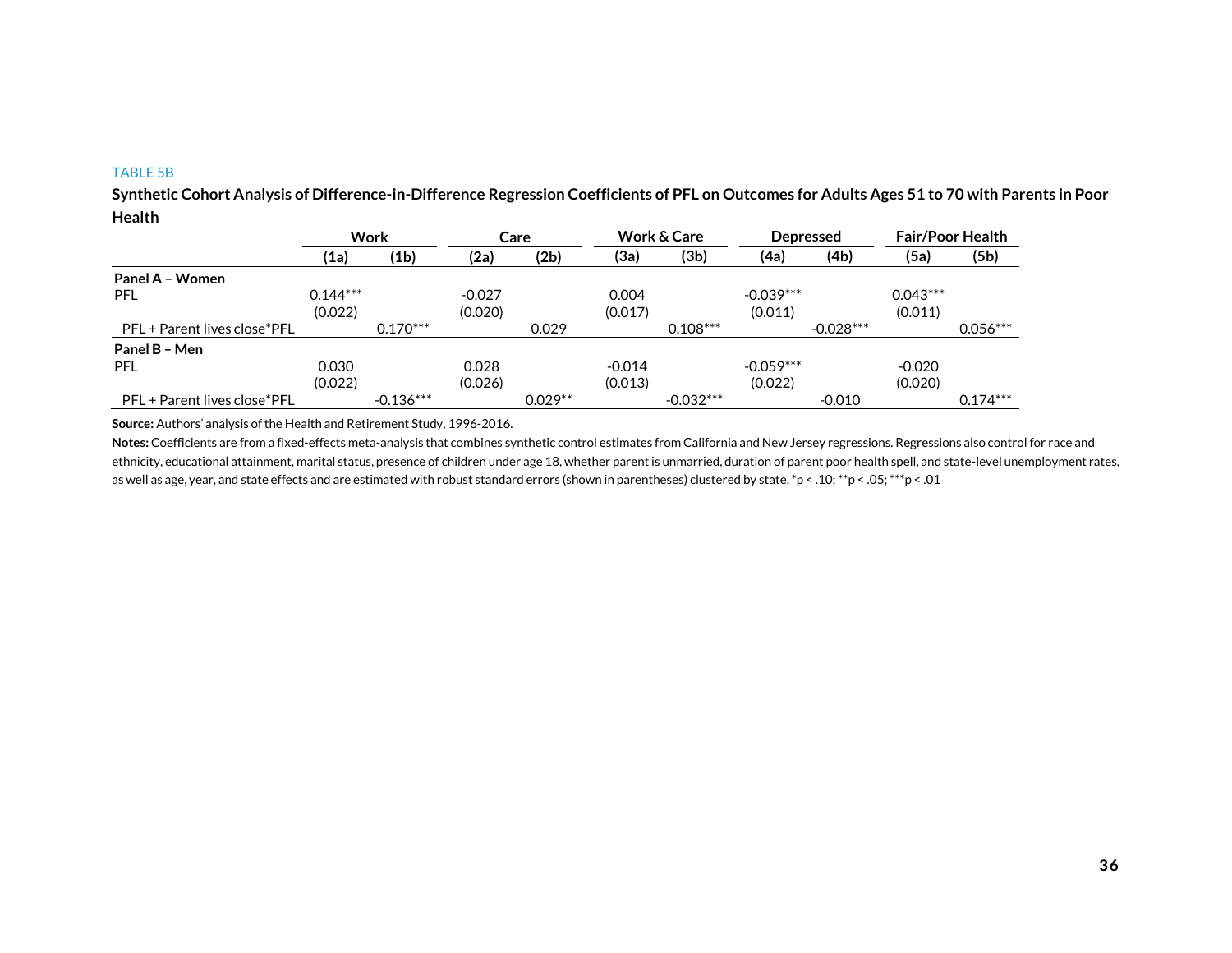#### TABLE 6A

|                                       |             |          | Work &      |                  | <b>Fair/Poor</b> |
|---------------------------------------|-------------|----------|-------------|------------------|------------------|
|                                       | <b>Work</b> | Care     | Care        | <b>Depressed</b> | <b>Health</b>    |
|                                       | (1)         | (2)      | (3)         | (4)              | (5)              |
| Panel A - Women                       |             |          |             |                  |                  |
| <b>DDD</b> Model                      |             |          |             |                  |                  |
| <b>PFL</b>                            | $0.052***$  | 0.003    | 0.003       | 0.006            | $-0.019*$        |
|                                       | (0.019)     | (0.003)  | (0.004)     | (0.006)          | (0.010)          |
| Spouse poor health*PFL                | $0.115***$  | $-0.035$ | $0.035**$   | $-0.057***$      | $-0.065***$      |
|                                       | (0.023)     | (0.026)  | (0.013)     | (0.013)          | (0.024)          |
| <b>Individual Fixed-Effects Model</b> |             |          |             |                  |                  |
| <b>PFL</b>                            | $0.090*$    | 0.068    | $-0.004$    | $-0.061***$      | $-0.060**$       |
|                                       | (0.050)     | (0.102)  | (0.023)     | (0.021)          | (0.026)          |
| Spouse poor health t0*PFL             | 0.070       | 0.031    | $0.086***$  | $-0.034$         | $-0.027$         |
|                                       | (0.076)     | (0.022)  | (0.022)     | (0.023)          | (0.018)          |
| Panel B - Men                         |             |          |             |                  |                  |
| <b>DDD</b> Model                      |             |          |             |                  |                  |
| <b>PFL</b>                            | $0.034***$  | 0.003    | 0.001       | $-0.014***$      | 0.021            |
|                                       | (0.012)     | (0.005)  | (0.003)     | (0.005)          | (0.016)          |
| Spouse poor health*PFL                | $-0.061***$ | $-0.017$ | $-0.033***$ | 0.013            | 0.018            |
|                                       | (0.021)     | (0.014)  | (0.011)     | (0.011)          | (0.031)          |
| <b>Individual Fixed Effects-Model</b> |             |          |             |                  |                  |
| <b>PFL</b>                            | 0.076       | 0.070    | $0.143**$   | $-0.056$         | $-0.033$         |
|                                       | (0.130)     | (0.063)  | (0.059)     | (0.055)          | (0.038)          |
| Spouse poor health t0*PFL             | $-0.111***$ | $-0.009$ | $-0.075***$ | 0.041            | $-0.009$         |
|                                       | (0.040)     | (0.042)  | (0.020)     | (0.013)          | (0.047)          |

**Regression Coefficients of PFL on Outcomes for Married Adults Ages 51 to 70 – Robustness Checks**

**Source:** Authors' analysis of the Health and Retirement Study, 1996-2016.

**Notes:** Panel A DDD model includes 32,005 person-year observations and Panel B DDD model includes 31,969 person-years observations. Panel A individual fixed-effects model includes 3,871 person-year observations and Panel B individual fixed-effects model includes 3,255 person-year observations. DDD regressions also control for race and ethnicity, educational attainment, duration of spouse poor health spell, and spouse poor health. Individual fixed-effects regressions also control for time relative to onset of spouse poor health. Both DDD and individual fixed-effects regressions also control for presence of children under age 18, and state-level unemployment rates, as well as age, year, and state effects and are estimated with robust standard errors (shown in parentheses) clustered by state. \*p < .10; \*\*p < .05; \*\*\*p < .01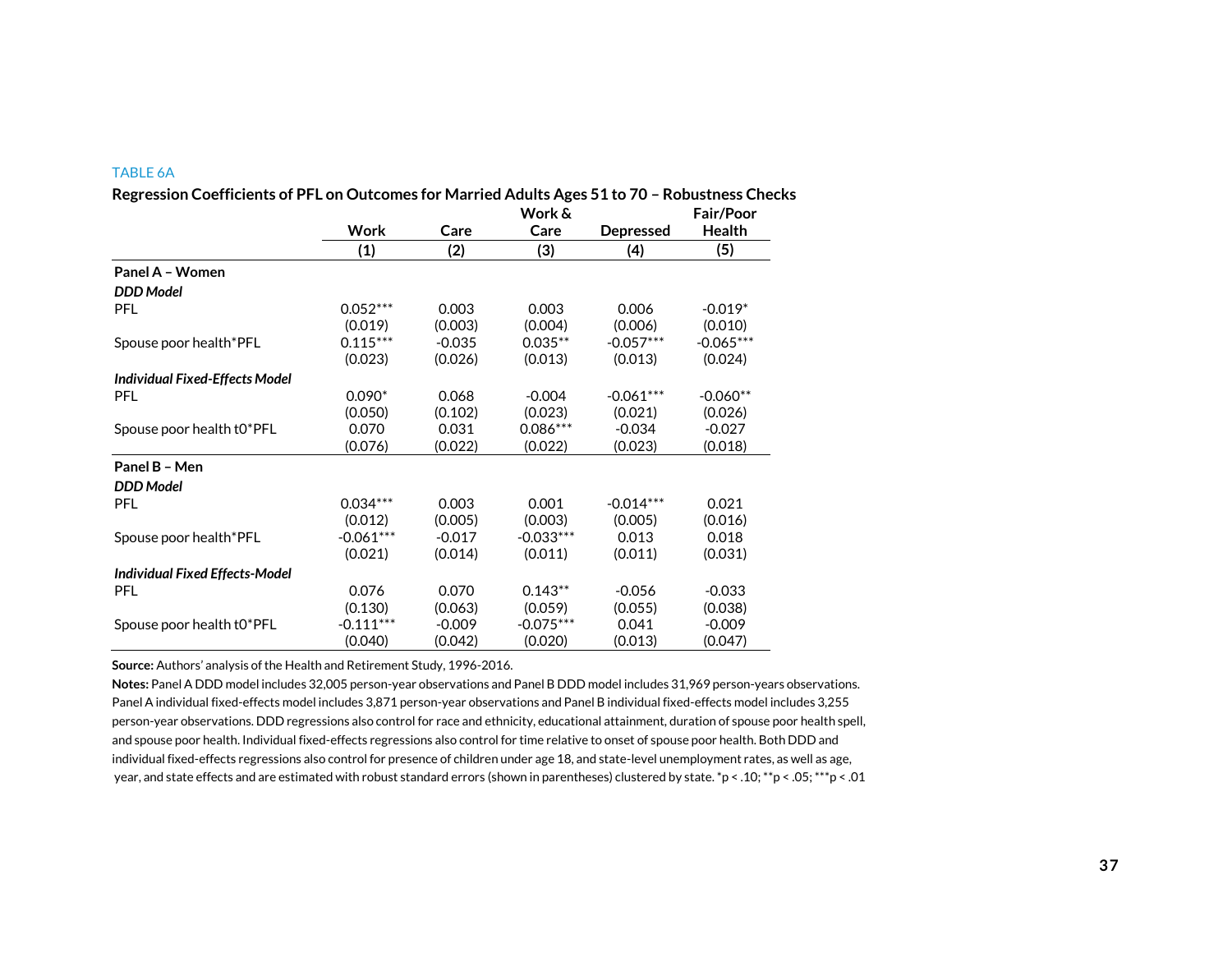#### TABLE 6B

## **Regression Coefficients of PFL on Outcomes for Adults Ages 51 to 70 with Living Parents – Robustness Checks**

|                                                                          | Work &      |             |             |                  | Fair/Poor              |  |
|--------------------------------------------------------------------------|-------------|-------------|-------------|------------------|------------------------|--|
|                                                                          | Work        | Care        | Care        | <b>Depressed</b> | <b>Health</b>          |  |
|                                                                          | (1)         | (2)         | (3)         | (4)              | (5)                    |  |
| Panel A - Women                                                          |             |             |             |                  |                        |  |
| <b>DDD</b> Model                                                         |             |             |             |                  |                        |  |
| <b>PFL</b>                                                               | $0.058***$  | 0.005       | $0.014*$    | 0.022            | $-0.025**$             |  |
|                                                                          | (0.012)     | (0.008)     | (0.007)     | (0.014)          | (0.011)                |  |
| Parent poor health*PFL                                                   | $-0.029$    | $-0.067***$ | $-0.061***$ | $-0.036***$      | $-0.017$               |  |
|                                                                          | (0.030)     | (0.012)     | (0.013)     | (0.010)          | (0.027)                |  |
| Parent poor health*Parent lives close*PFL                                | $-0.032$    | $0.229***$  | $0.132***$  | $-0.037**$       | 0.012                  |  |
|                                                                          | (0.048)     | (0.008)     | (0.018)     | (0.014)          | (0.023)                |  |
| Parent poor health*PFL + Parent poor health*Parent lives close*PFL       | $-0.061$    | $0.162***$  | $0.071**$   | $-0.073***$      | $-0.005$               |  |
| <b>Individual Fixed-Effects Model</b>                                    |             |             |             |                  |                        |  |
| <b>PFL</b>                                                               | 0.048       | $0.107*$    | $0.104**$   | $-0.069$         | 0.008                  |  |
|                                                                          | (0.030)     | (0.054)     | (0.041)     | (0.055)          | (0.020)                |  |
| Parent poor health t0*PFL                                                | $-0.038**$  | $-0.096**$  | $-0.139***$ | 0.036            | $0.032**$              |  |
|                                                                          | (0.017)     | (0.037)     | (0.027)     | (0.024)          | (0.015)                |  |
| Parent poor health t0*Parent lives close*PFL                             | $-0.019$    | $0.304***$  | $0.210***$  | $-0.154***$      | $-0.131***$            |  |
|                                                                          | (0.014)     | (0.043)     | (0.042)     | (0.015)          | (0.039)                |  |
| Parent poor health t0*PFL + Parent poor health t0*Parent lives close*PFL | $-0.057***$ | $0.208***$  | $0.071***$  | $-0.118***$      | $-0.099**$             |  |
| Panel B - Men                                                            |             |             |             |                  |                        |  |
| <b>DDD</b> Model                                                         |             |             |             |                  |                        |  |
| <b>PFL</b>                                                               | 0.027       | $0.018**$   | 0.006       | $-0.032***$      | 0.002                  |  |
|                                                                          | (0.043)     | (0.009)     | (0.006)     | (0.009)          | (0.034)                |  |
| Parent poor health*PFL                                                   | 0.007       | $-0.034**$  | $-0.020$    | $-0.000$         | $-0.048***$            |  |
|                                                                          | (0.019)     | (0.013)     | (0.017)     | (0.005)          | (0.014)                |  |
| Parent poor health*Parent lives close*PFL                                | $-0.158***$ | $0.128***$  | $0.081***$  | 0.018            | $0.130***$             |  |
|                                                                          | (0.025)     | (0.010)     | (0.027)     | (0.038)          | (0.016)                |  |
| Parent poor health*PFL + Parent poor health*Parent lives close*PFL       | $-0.151***$ | $0.094***$  | $0.061***$  | 0.018            | $0.082***$             |  |
| <b>Individual Fixed-Effects Model</b>                                    |             |             |             |                  |                        |  |
| <b>PFL</b>                                                               | $0.121***$  | $0.083*$    | $0.042**$   | 0.000            | 0.01                   |  |
|                                                                          | (0.030)     | (0.044)     | (0.020)     | (0.026)          | (0.031)                |  |
| Parent poor health t0*PFL                                                | 0.022       | $-0.052**$  | $-0.018$    | 0.005            | 0.009                  |  |
|                                                                          | (0.015)     | (0.017)     | (0.015)     | (0.013)          | (0.014)                |  |
| Parent poor health t0*Parent lives close*PFL                             | 0.020       | $0.125***$  | $0.146***$  | 0.033            | $0.041$ <sup>*</sup> . |  |
|                                                                          | (0.018)     | (0.008)     | (0.009)     | (0.048)          | (0.022)                |  |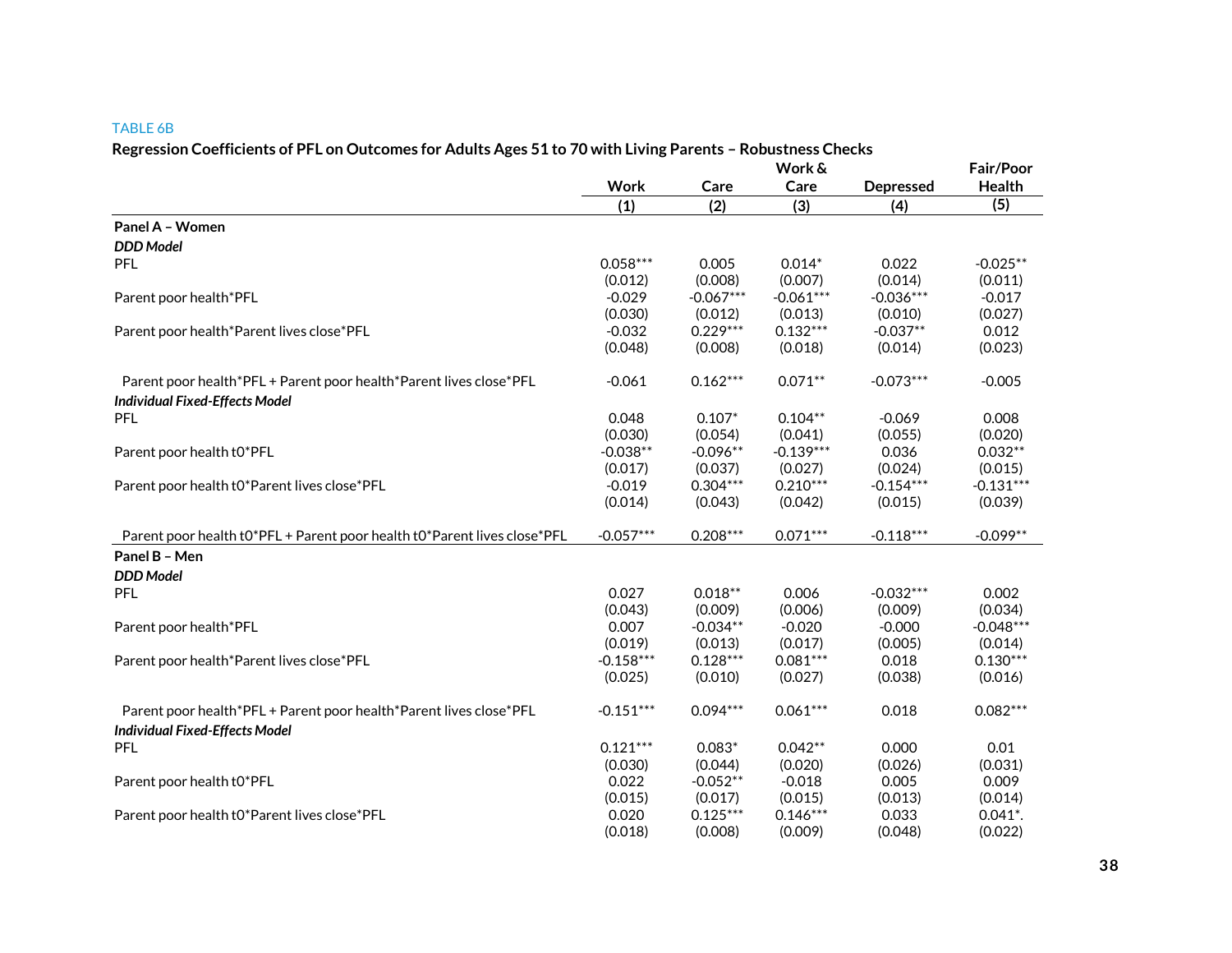| Parent poor health $t0^*$ PFL + Parent poor health $t0^*$ Parent lives close $^*$ PFL | 0.042* | $0.073***$ | $0.128***$ | J.038 | $0.050*$ |
|---------------------------------------------------------------------------------------|--------|------------|------------|-------|----------|
|---------------------------------------------------------------------------------------|--------|------------|------------|-------|----------|

**Source:** Authors' analysis of the Health and Retirement Study, 1996-2016.

**Notes:** Panel A DDD model includes 19,190 person-year observations and Panel B DDD model includes 15,227 person-years observations. Panel A

individual fixed-effects model includes 5,521 person-year observations and Panel B individual fixed-effects model includes 4,444 person-year observations.

DDD regressions also control for race and ethnicity, educational attainment, duration of parent poor health spell, parent poor health, and parent lives close. Individual fixed-effects regressions also control for time relative to onset of parent poor health and parent lives close. Both DDD and individual fixed-effects regressions also control for marital status, presence of children under age 18, whether parent is unmarried, and state-level unemployment rates, as well as age, year, and state effects and are estimated with robust standard errors (shown in parentheses) clustered by state. \*p < .10; \*\*p < .05; \*\*\*p < .01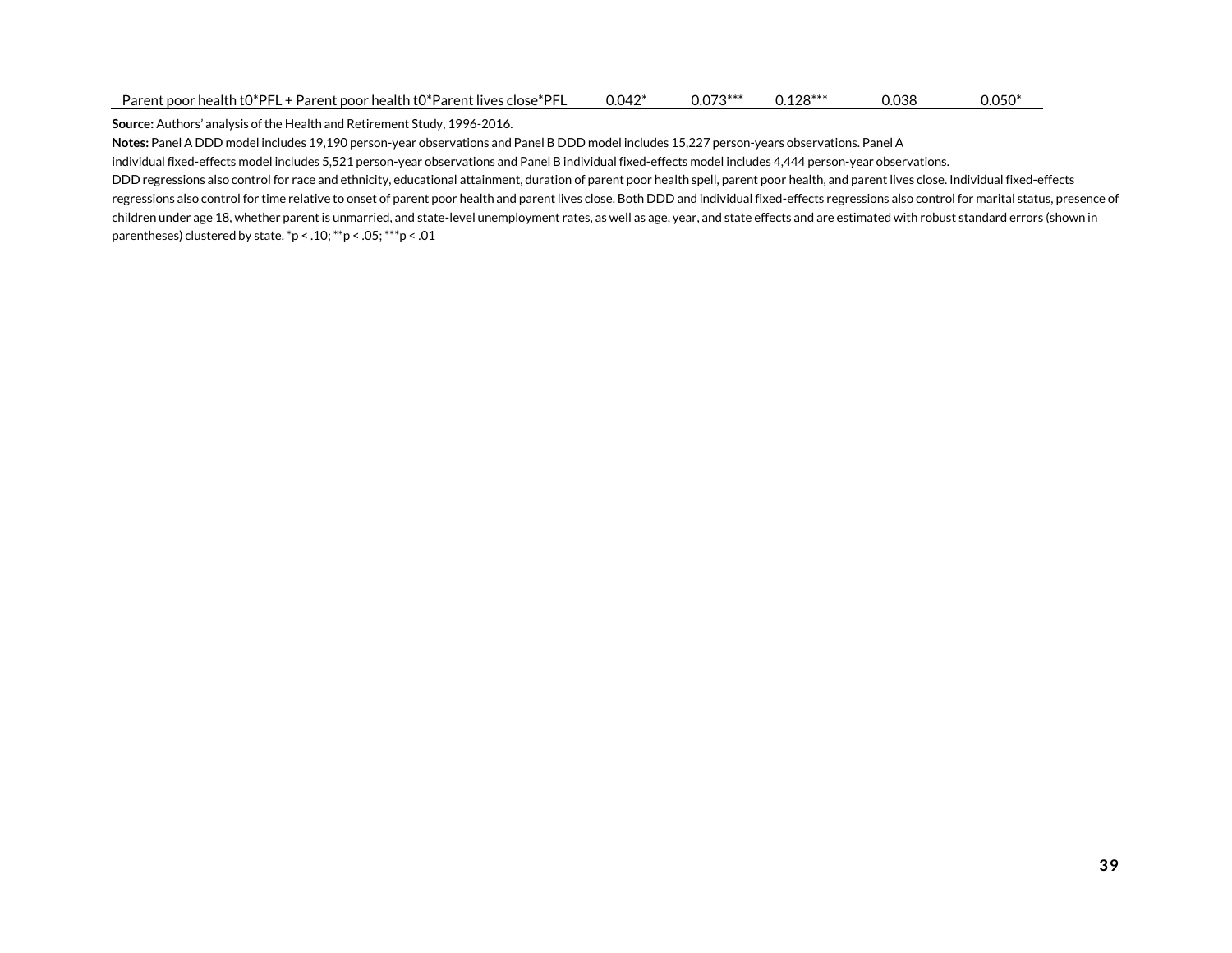## TABLE A1

# **Person-Year Observations of Adults Ages 51 to 70 in Spouse and Parent Sample**

|    |                                                          |        | <b>Spouse Sample</b> |        | <b>Parent Sample</b> |        |        |  |
|----|----------------------------------------------------------|--------|----------------------|--------|----------------------|--------|--------|--|
|    |                                                          | All    | Women                | Men    | All                  | Women  | Men    |  |
|    | Ages 51-70 w/ Living Parents                             | 85,205 | 43,008               | 42.197 | 41.981               | 23.686 | 18.295 |  |
| 2. | Keep Ever Worked and Not Disabled                        | 80.289 | 39.803               | 40.486 | 39.065               | 21,772 | 17.293 |  |
| 3. | Drop Observations with Missing Values                    | 79.852 | 39,613               | 40.239 | 38.797               | 21.634 | 17,163 |  |
| 4. | Drop Observations with Gaps in Waves                     | 74.489 | 37.107               | 37.382 | 36.677               | 20.485 | 16,192 |  |
| 5. | Drop Respondents that Moved States (DDD)                 | 68.861 | 34.321               | 34.540 | 34.417               | 19.190 | 15,227 |  |
| 6. | Drop Observations for 1996 (DDD)                         | 63.974 | 32,005               | 31.969 |                      |        |        |  |
| 7. | Keep Observations with Parent/Spouse in Poor Health (DD) | 7.407  | 3.858                | 3.549  | 11.913               | 6.764  | 5,149  |  |
| 8. | Keep Spells of Parent/Spouse Poor Health t-4 through t+2 |        |                      |        |                      |        |        |  |
|    | (Individual Fixed-Effects)                               | 7,126  | 3,871                | 3,255  | 9,965                | 5,521  | 4,444  |  |

**Source:** Authors' analysis of the Health and Retirement Study, 1996-2016.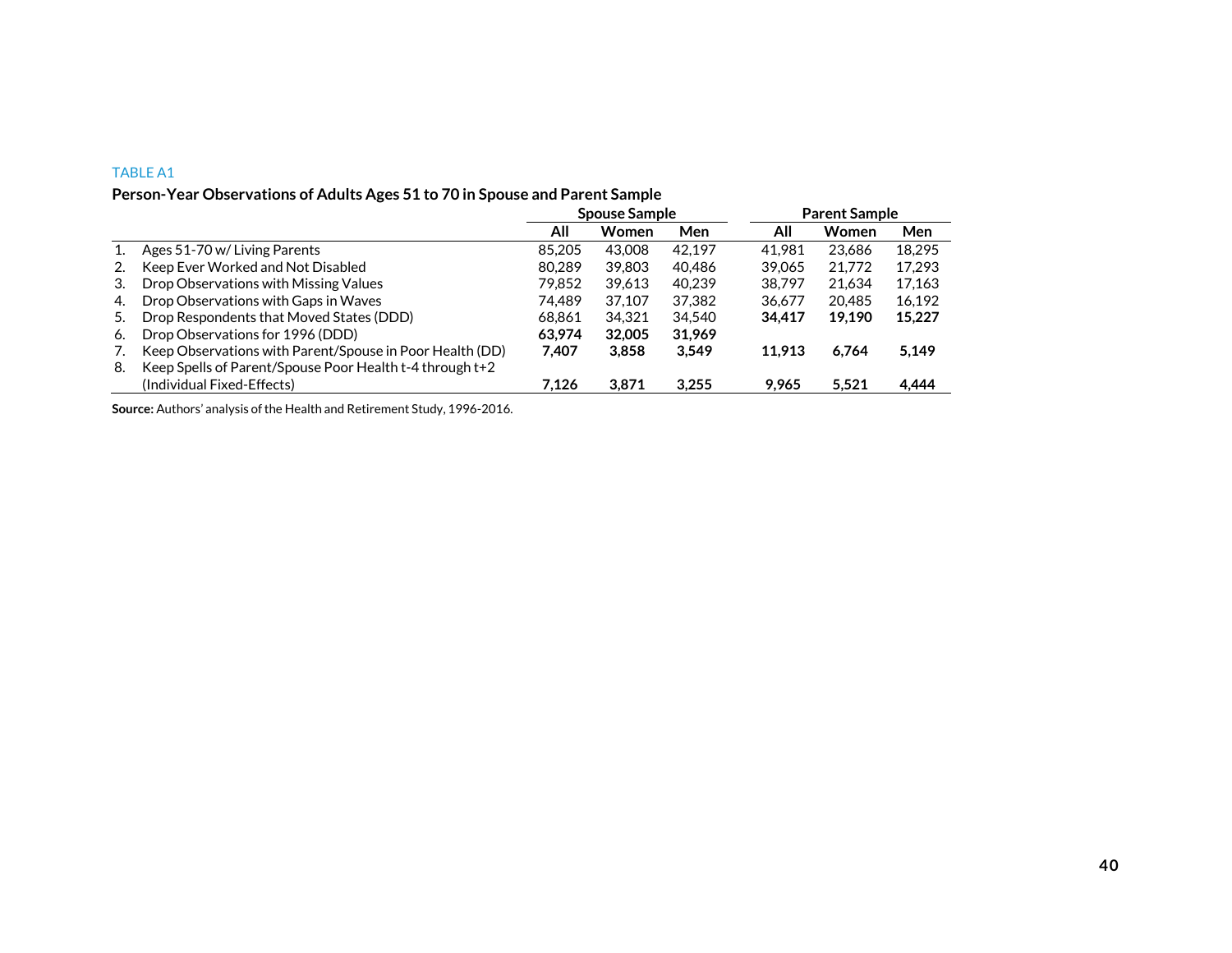## TABLE A2

# **Regression Coefficients of PFL and Controls on Outcomes for Women Ages 51 to 70 with Parents in Poor Health**

|                              |             |            | Work &      |                  | <b>Fair/Poor</b> |
|------------------------------|-------------|------------|-------------|------------------|------------------|
|                              | <b>Work</b> | Care       | Care        | <b>Depressed</b> | Health           |
|                              | (1)         | (2)        | (3)         | (4)              | (5)              |
| Non-Hispanic black           | $-0.024$    | 0.015      | 0.006       | 0.035            | $0.059**$        |
|                              | $(-0.028)$  | $(-0.027)$ | $(-0.023)$  | $(-0.029)$       | $(-0.027)$       |
| Hispanic                     | 0.034       | $-0.008$   | 0.026       | $0.115***$       | $0.166***$       |
|                              | $(-0.028)$  | $(-0.029)$ | $(-0.022)$  | $(-0.047)$       | $(-0.030)$       |
| Other race & ethnicity       | $-0.018$    | 0.06       | 0.034       | 0.046            | $0.076**$        |
|                              | $(-0.042)$  | $(-0.056)$ | $(-0.037)$  | $(-0.036)$       | $(-0.037)$       |
| High school diploma          | 0.149       | $0.065***$ | $0.073***$  | $-0.109***$      | $-0.228***$      |
|                              | $(-0.040)$  | $(-0.021)$ | $(-0.019)$  | $(-0.028)$       | $(-0.040)$       |
| Some college                 | $0.206***$  | $0.085***$ | $0.082***$  | $-0.122***$      | $-0.265***$      |
|                              | $(-0.042)$  | $(-0.021)$ | $(-0.021)$  | $(-0.033)$       | $(-0.036)$       |
| College degree               | $0.272***$  | $0.056***$ | $0.095***$  | $-0.156***$      | $-0.346***$      |
|                              | $(-0.038)$  | $(-0.020)$ | $(-0.016)$  | $(-0.032)$       | $(-0.033)$       |
| Married/Partnered            | $-0.088***$ | $-0.041**$ | $-0.052***$ | $-0.096***$      | $-0.070***$      |
|                              | $(-0.016)$  | $(-0.019)$ | $(-0.015)$  | $(-0.013)$       | $(-0.017)$       |
| Children < 18                | 0.008       | $-0.034$   | $-0.035*$   | 0.007            | $-0.03$          |
|                              | $(-0.033)$  | $(-0.024)$ | $(-0.02)$   | $(-0.03)$        | $(-0.025)$       |
| Parent unmarried             | $-0.004$    | $0.078***$ | $0.061***$  | 0.014            | 0.012            |
|                              | $(-0.023)$  | $(-0.014)$ | $(-0.013)$  | $(-0.014)$       | $(-0.016)$       |
| Duration: 2 years            | 0.002       | $0.058***$ | $0.037***$  | $-0.020*$        | $-0.02$          |
|                              | $(-0.015)$  | $(-0.012)$ | $(-0.013)$  | $(-0.012)$       | $(-0.014)$       |
| Duration: 4 years            | $-0.002$    | $0.065***$ | $0.043*$    | $-0.011$         | $-0.003$         |
|                              | $(-0.026)$  | $(-0.024)$ | $(-0.022)$  | $(-0.017)$       | $(-0.017)$       |
| Duration: 6 years            | $-0.032$    | 0.015      | 0.005       | $-0.048*$        | $-0.017$         |
|                              | $(-0.027)$  | $(-0.036)$ | $(-0.028)$  | $(-0.025)$       | $(-0.031)$       |
| Duration: 8 years            | $-0.09$     | 0.026      | $-0.011$    | $-0.025$         | $0.094**$        |
|                              | $(-0.058)$  | $(-0.048)$ | $(-0.035)$  | $(-0.046)$       | $(-0.043)$       |
| Duration: 10 years           | $-0.067$    | 0.095      | 0.003       | $-0.059$         | 0.123            |
|                              | $(-0.084)$  | $(-0.091)$ | $(-0.058)$  | $(-0.049)$       | $(-0.077)$       |
| Parent lives closes          | $-0.021$    | $0.159***$ | $0.088***$  | 0.017            | $-0.003$         |
|                              | $(-0.020)$  | $(-0.013)$ | $(-0.015)$  | $(-0.013)$       | $(-0.012)$       |
| <b>PFL</b>                   | $0.047*$    | $-0.018$   | $-0.019$    | $-0.036$         | $-0.061***$      |
|                              | $(-0.026)$  | $(-0.017)$ | $(-0.014)$  | $(-0.030)$       | $(-0.020)$       |
| Parent lives closes*PFL      | $-0.012$    | $0.116***$ | $0.075***$  | $-0.046**$       | 0.009            |
|                              | $(-0.049)$  | $(-0.015)$ | $(-0.020)$  | $(-0.020)$       | $(-0.028)$       |
| PFL + Parent lives close*PFL | 0.035       | 0.098 ***  | $0.056***$  | $-0.082*$        | $-0.052$         |
| Constant                     | $0.592***$  | 0.058      | 0.019       | $0.177***$       | $0.524***$       |
|                              | $(-0.080)$  | $(-0.072)$ | $(-0.050)$  | $(-0.058)$       | $(-0.081)$       |
| R-squared                    | 0.145       | 0.088      | 0.066       | 0.074            | 0.14             |

**Source:** Authors' analysis of the Health and Retirement Study, 1996-2016.

**Notes:** Sample includes 6,764 person-year observations. Regressions also control age, year, and state effects and are estimated with robust standard errors (shown in parentheses) clustered by state. \*p < .10; \*\*p < .05; \*\*\*p < .01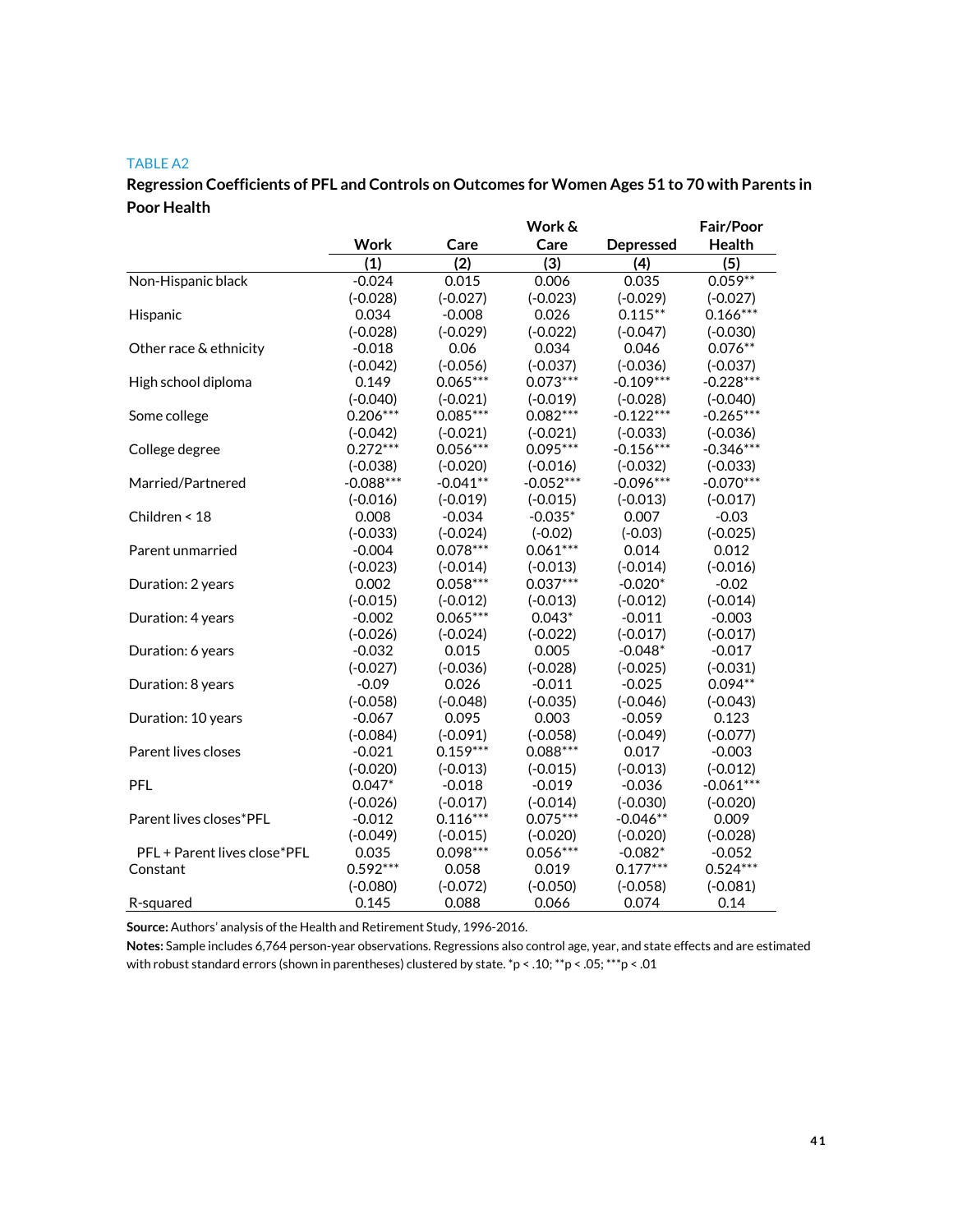### TABLE A3A

**Regression Coefficients from Event Study of PFL on Outcomes for Adults Ages 51 to 70 with Spouses in Poor Health**

|                    |             |            | Work &     |                  | <b>Fair/Poor</b> |
|--------------------|-------------|------------|------------|------------------|------------------|
|                    | Work        | Care       | Care       | <b>Depressed</b> | <b>Health</b>    |
|                    | (1)         | (2)        | (3)        | (4)              | (5)              |
| Panel A - Women    |             |            |            |                  |                  |
| PFL <sub>t-4</sub> | $-0.177***$ | $0.107*$   | 0.062      | $-0.043$         | $0.133***$       |
|                    | (0.032)     | (0.055)    | (0.105)    | (0.077)          | (0.034)          |
| PFL <sub>t0</sub>  | 0.012       | 0.021      | 0.104      | 0                | $0.163*$         |
|                    | (0.046)     | (0.043)    | (0.073)    | (0.036)          | (0.091)          |
| $PFLt+2$           | 0.101       | 0.099      | 0.208      | $-0.118$         | 0.03             |
|                    | (0.169)     | (0.124)    | (0.196)    | (0.079)          | (0.045)          |
| $PFLt+4$           | $0.158***$  | 0.073      | 0.009      | $-0.151***$      | 0.002            |
|                    | (0.031)     | (0.065)    | (0.022)    | (0.040)          | (0.050)          |
| R-squared          | 0.226       | 0.101      | 0.101      | 0.073            | 0.141            |
| Panel B - Men      |             |            |            |                  |                  |
| PFL <sub>t-4</sub> | $-0.059$    | $0.273***$ | 0.15       | $-0.113$         | $-0.105**$       |
|                    | (0.055)     | (0.084)    | (0.116)    | (0.083)          | (0.040)          |
| PFL <sub>t0</sub>  | $-0.094*$   | $-0.016$   | $-0.008$   | $-0.01$          | $-0.174***$      |
|                    | (0.052)     | (0.071)    | (0.087)    | (0.117)          | (0.031)          |
| $PFLt+2$           | $-0.047$    | $0.177***$ | $0.094***$ | $-0.110***$      | $-0.200***$      |
|                    | (0.050)     | (0.033)    | (0.023)    | (0.032)          | (0.040)          |
| PFL <sub>t+4</sub> | $-0.019$    | $0.081*$   | 0.022      | $-0.144***$      | $-0.129$         |
|                    | (0.068)     | (0.043)    | (0.035)    | (0.031)          | (0.081)          |
| R-squared          | 0.213       | 0.08       | 0.103      | 0.063            | 0.115            |

**Source:** Authors' analysis of the Health and Retirement Study, 1996-2016.

**Notes**: Panel A includes 3,858 person-year observations and Panel B includes 3,549 person-year observations. Regressions also control

for race and ethnicity, educational attainment, presence of children under age 18, duration of spouse poor health spell, PFL t-6 or more years, PFLt+6 or more years,

and state-level unemployment rates, as well as age, year, and state effects and are estimated with robust standard errors (shown in

parentheses) clustered by state. \*p < .10; \*\*p < .05; \*\*\*p < .01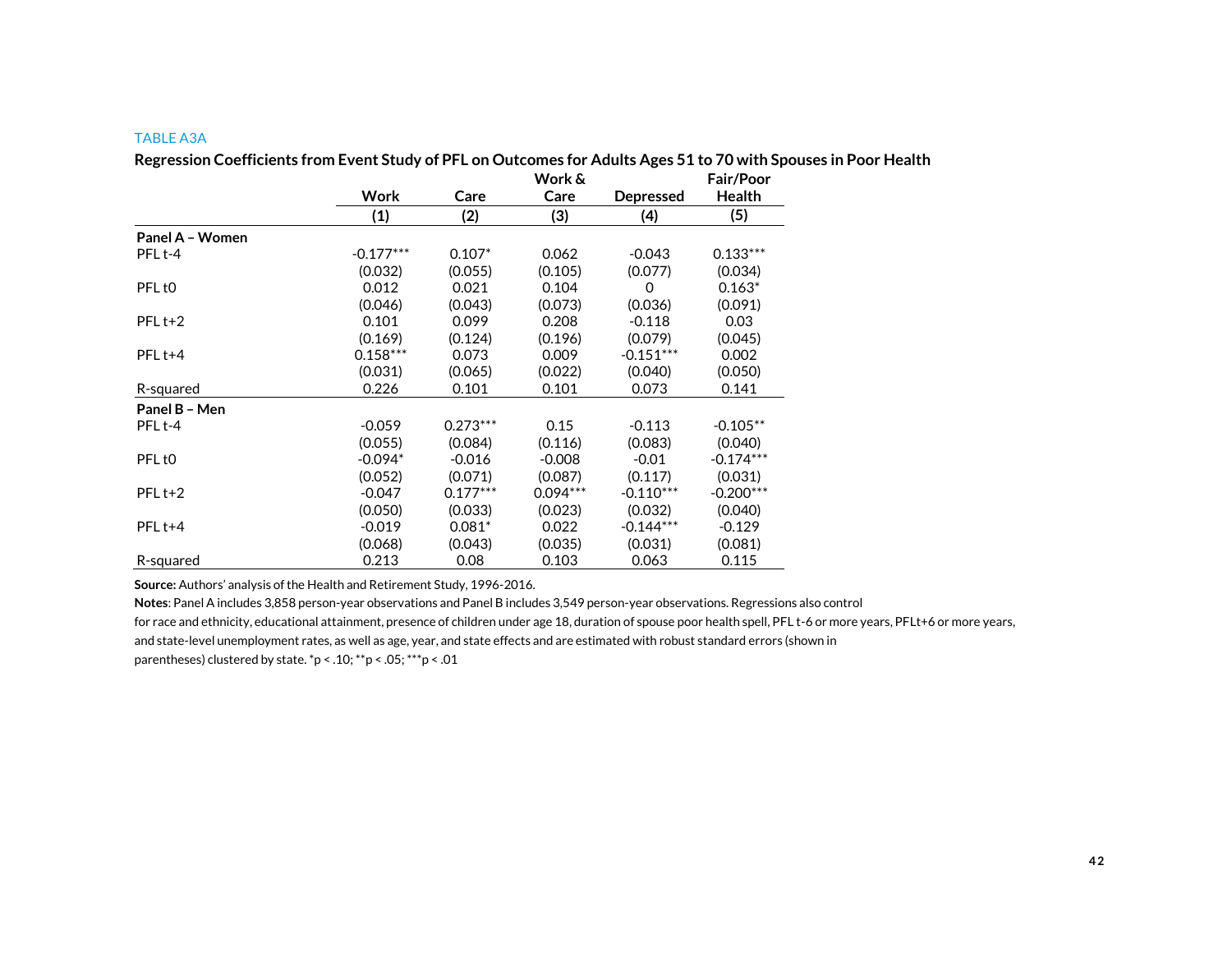#### TABLE A3B

| Regression Coefficients from Event Study of PFL on Outcomes for Adults Ages 51 to 70 with Parents in Poor Health |             | Work        |            | Care        |             | Work & Care |          | Depressed   |             | Fair/Poor Health |
|------------------------------------------------------------------------------------------------------------------|-------------|-------------|------------|-------------|-------------|-------------|----------|-------------|-------------|------------------|
|                                                                                                                  | (1a)        | (1b)        | (2a)       | (2b)        | (3a)        | (3b)        | (4a)     | (4b)        | (5a)        | (5b)             |
| Panel A - Women                                                                                                  |             |             |            |             |             |             |          |             |             |                  |
| PFL <sub>t-4</sub>                                                                                               | $0.062***$  | $-0.018$    | $-0.097**$ | $-0.06$     | $-0.114**$  | $-0.127***$ | $-0.084$ | $-0.057$    | $-0.105$    | $-0.122$         |
|                                                                                                                  | (0.020)     | (0.056)     | (0.046)    | (0.037)     | (0.043)     | (0.026)     | (0.066)  | (0.070)     | (0.098)     | (0.096)          |
| PFL <sub>t0</sub>                                                                                                | $-0.110***$ | $-0.134**$  | 0.001      | $-0.079***$ | $-0.134**$  | $-0.167***$ | $-0.104$ | $-0.082$    | $-0.096$    | $-0.037$         |
|                                                                                                                  | (0.029)     | (0.058)     | (0.015)    | (0.016)     | (0.050)     | (0.024)     | (0.095)  | (0.100)     | (0.089)     | (0.090)          |
| PFL <sub>t+2</sub>                                                                                               | $-0.005$    | 0.027       | 0.026      | $-0.097***$ | $-0.115***$ | $-0.159***$ | $-0.092$ | $-0.084$    | $-0.077$    | $-0.087$         |
|                                                                                                                  | (0.066)     | (0.069)     | (0.038)    | (0.034)     | (0.029)     | (0.025)     | (0.123)  | (0.104)     | (0.078)     | (0.108)          |
| PFL <sub>t+4</sub>                                                                                               | $-0.016$    | 0.047       | $-0.04$    | $-0.051$    | $-0.122*$   | $-0.089$    | $-0.073$ | $-0.061$    | $-0.083$    | $-0.059$         |
|                                                                                                                  | (0.071)     | (0.029)     | (0.027)    | (0.047)     | (0.069)     | (0.081)     | (0.140)  | (0.146)     | (0.110)     | (0.091)          |
| Parent lives close*PFL t-4                                                                                       |             | $0.233**$   |            | $-0.109*$   |             | 0.036       |          | $-0.074***$ |             | $0.050***$       |
|                                                                                                                  |             | (0.104)     |            | (0.060)     |             | (0.102)     |          | (0.026)     |             | (0.018)          |
| Parent lives close*PFL t0                                                                                        |             | 0.064       |            | $0.211***$  |             | 0.086       |          | $-0.056**$  |             | $-0.157***$      |
|                                                                                                                  |             | (0.180)     |            | (0.020)     |             | (0.140)     |          | (0.024)     |             | (0.014)          |
| Parent lives close*PFL t+2                                                                                       |             | $-0.075***$ |            | $0.301***$  |             | $0.107***$  |          | $-0.02$     |             | 0.024            |
|                                                                                                                  |             | (0.027)     |            | (0.021)     |             | (0.033)     |          | (0.049)     |             | (0.077)          |
| Parent lives close*PFL t+4                                                                                       |             | $-0.170$    |            | 0.027       |             | $-0.088**$  |          | $-0.032$    |             | $-0.063$         |
|                                                                                                                  |             | (0.177)     |            | (0.121)     |             | (0.037)     |          | (0.023)     |             | (0.056)          |
| PFL t-4 + Parent lives close*PFL t-4                                                                             |             | $0.215***$  |            | $-0.169**$  |             | $-0.091$    |          | $-0.131**$  |             | $-0.072$         |
| PFL t0 + Parent lives close*PFL t0                                                                               |             | $-0.070$    |            | $0.132***$  |             | $-0.081$    |          | $-0.138$    |             | $-0.194**$       |
| PFL t+2 + Parent lives close*PFL t+2                                                                             |             | $-0.048$    |            | $0.204***$  |             | $-0.052$    |          | $-0.104$    |             | $-0.063$         |
| PFL t+4 + Parent lives close*PFL t+4                                                                             |             | $-0.123$    |            | $-0.024$    |             | $-0.177***$ |          | $-0.093$    |             | $-0.122$         |
| R-squared                                                                                                        | 0.146       | 0.147       | 0.087      | 0.089       | 0.066       | 0.067       | 0.074    | 0.074       | 0.14        | 0.141            |
| Panel B - Men                                                                                                    |             |             |            |             |             |             |          |             |             |                  |
| PFL <sub>t-4</sub>                                                                                               | $-0.022$    | $-0.036$    | 0.018      | $-0.024$    | $-0.029*$   | $-0.061**$  | $-0.023$ | $-0.034$    | $-0.028$    | 0.001            |
|                                                                                                                  | (0.047)     | (0.071)     | (0.023)    | (0.029)     | (0.015)     | (0.027)     | (0.082)  | (0.094)     | (0.095)     | (0.076)          |
| PFL <sub>t0</sub>                                                                                                | $-0.077*$   | $-0.043$    | 0.046      | 0.06        | 0.002       | 0.032       | $-0.066$ | $-0.054$    | $\mathbf 0$ | $-0.024$         |
|                                                                                                                  | (0.046)     | (0.082)     | (0.042)    | (0.053)     | (0.058)     | (0.081)     | (0.059)  | (0.076)     | (0.106)     | (0.131)          |
| $PFLt+2$                                                                                                         | $-0.108***$ | $-0.081**$  | $0.093***$ | $0.104***$  | 0.002       | 0.041       | $-0.055$ | $-0.072$    | $-0.048$    | $-0.094$         |
|                                                                                                                  | (0.031)     | (0.036)     | (0.027)    | (0.031)     | (0.029)     | (0.065)     | (0.063)  | (0.098)     | (0.115)     | (0.091)          |
| PFL <sub>t+4</sub>                                                                                               | $-0.017$    | $-0.012$    | $0.144***$ | $0.072**$   | $0.121*$    | 0.035       | $-0.045$ | $-0.006$    | $-0.009$    | 0.008            |
|                                                                                                                  | (0.037)     | (0.064)     | (0.035)    | (0.035)     | (0.072)     | (0.027)     | (0.086)  | (0.100)     | (0.113)     | (0.154)          |
| Parent lives close*PFL t-4                                                                                       |             | 0.042       |            | $0.106***$  |             | $0.081**$   |          | 0.03        |             | $-0.081$         |
|                                                                                                                  |             | (0.074)     |            | (0.021)     |             | (0.039)     |          | (0.029)     |             | (0.060)          |
| Parent lives close*PFL t0                                                                                        |             | $-0.12$     |            | $-0.057$    |             | $-0.115*$   |          | $-0.047$    |             | 0.084            |
|                                                                                                                  |             | (0.145)     |            | (0.037)     |             | (0.066)     |          | (0.073)     |             | (0.095)          |
| Parent lives close*PFL t+2                                                                                       |             | $-0.072$    |            | $-0.029$    |             | $-0.105$    |          | 0.046       |             | 0.126            |

## **Regression Coefficients from Event Study of PFL on Outcomes for Adults Ages 51 to 70 with Parents in Poor Health**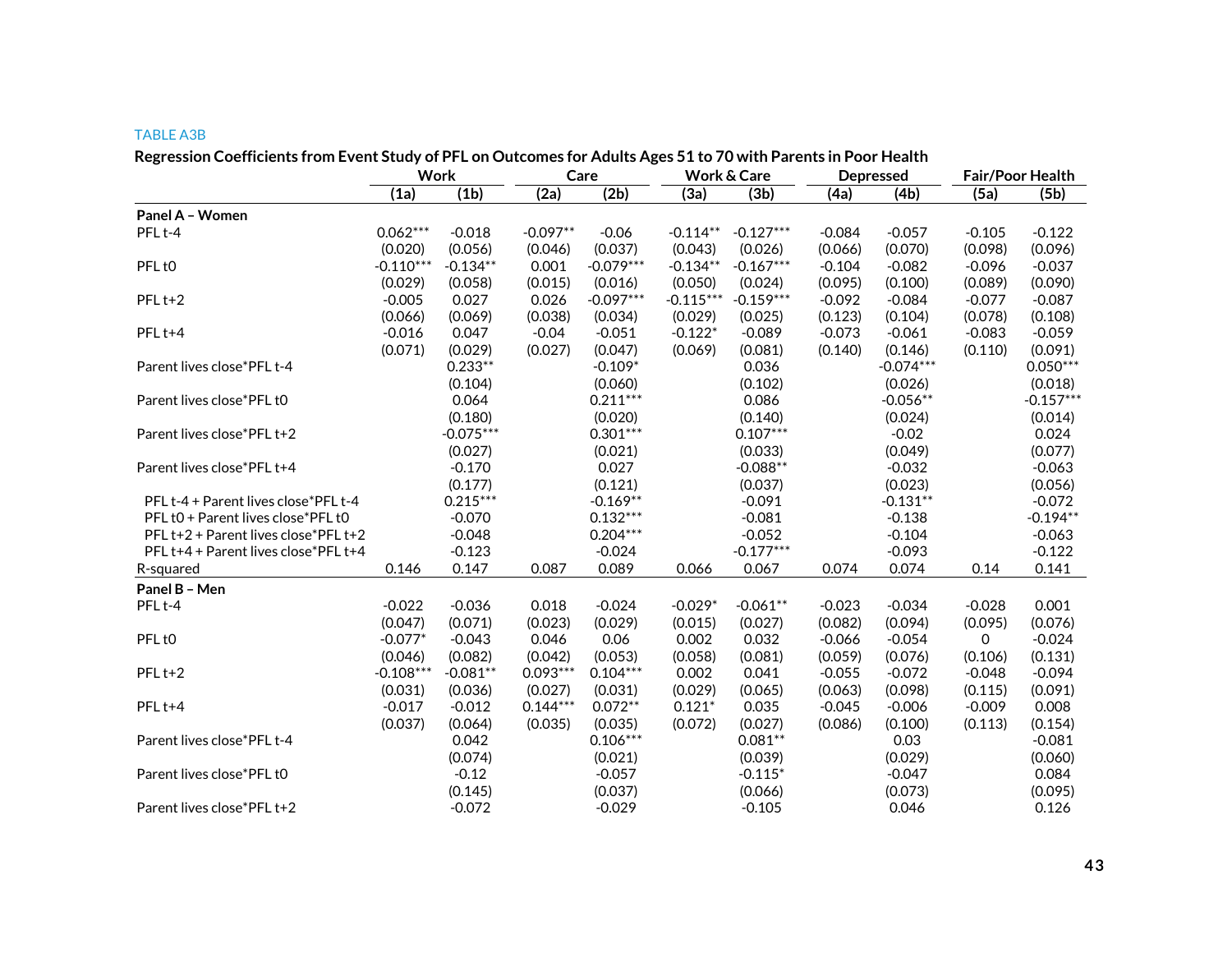|                                          |       | (0.058)     |       | (0.021)    |      | (0.075)     |       | (0.090)     |       | (0.095)  |
|------------------------------------------|-------|-------------|-------|------------|------|-------------|-------|-------------|-------|----------|
| Parent lives close*PFL t+4               |       | $-0.011$    |       | 0.218      |      | $0.260*$    |       | $-0.112**$  |       | $-0.056$ |
|                                          |       | (0.095)     |       | (0.133)    |      | (0.130)     |       | (0.052)     |       | (0.134)  |
| PFL t-4 + Parent lives close*PFL t-4     |       | 0.006       |       | $0.082***$ |      | 0.020       |       | $-0.004$    |       | $-0.080$ |
| PFL t0 + Parent lives close*PFL t0       |       | $-0.163**$  |       | 0.003      |      | $-0.083***$ |       | $-0.101***$ |       | 0.060    |
| PFL $t+2$ + Parent lives close*PFL $t+2$ |       | $-0.153***$ |       | $0.075***$ |      | $-0.064***$ |       | $-0.026$    |       | 0.032    |
| PFL t+4 + Parent lives close*PFL t+4     |       | $-0.023$    |       | $0.290**$  |      | $0.295*$    |       | $-0.118**$  |       | $-0.048$ |
| R-squared                                | 0.175 | 0.177       | 0.068 | 0.07       | 0.06 | 0.065       | 0.074 | 0.075       | 0.126 | 0.129    |

**Source**: Authors' analysis of the Health and Retirement Study, 1996-2016.

**Notes**: Panel A includes 6,764 person-year observations and Panel B includes 5,149 person-year observations. Regressions also control for race and ethnicity, educational attainment, marital status, presence of children under age 18, whether parent is unmarried, duration of parent poor health spell, parent lives close, PFL t-6 or more years, PFL t+6 or more years, and state-level unemployment rates, as well as age, year, and state effects and are estimated with robust standard errors (shown in parentheses) clustered by state. \*p < .10; \*\*p < .05; \*\*\*p < .01